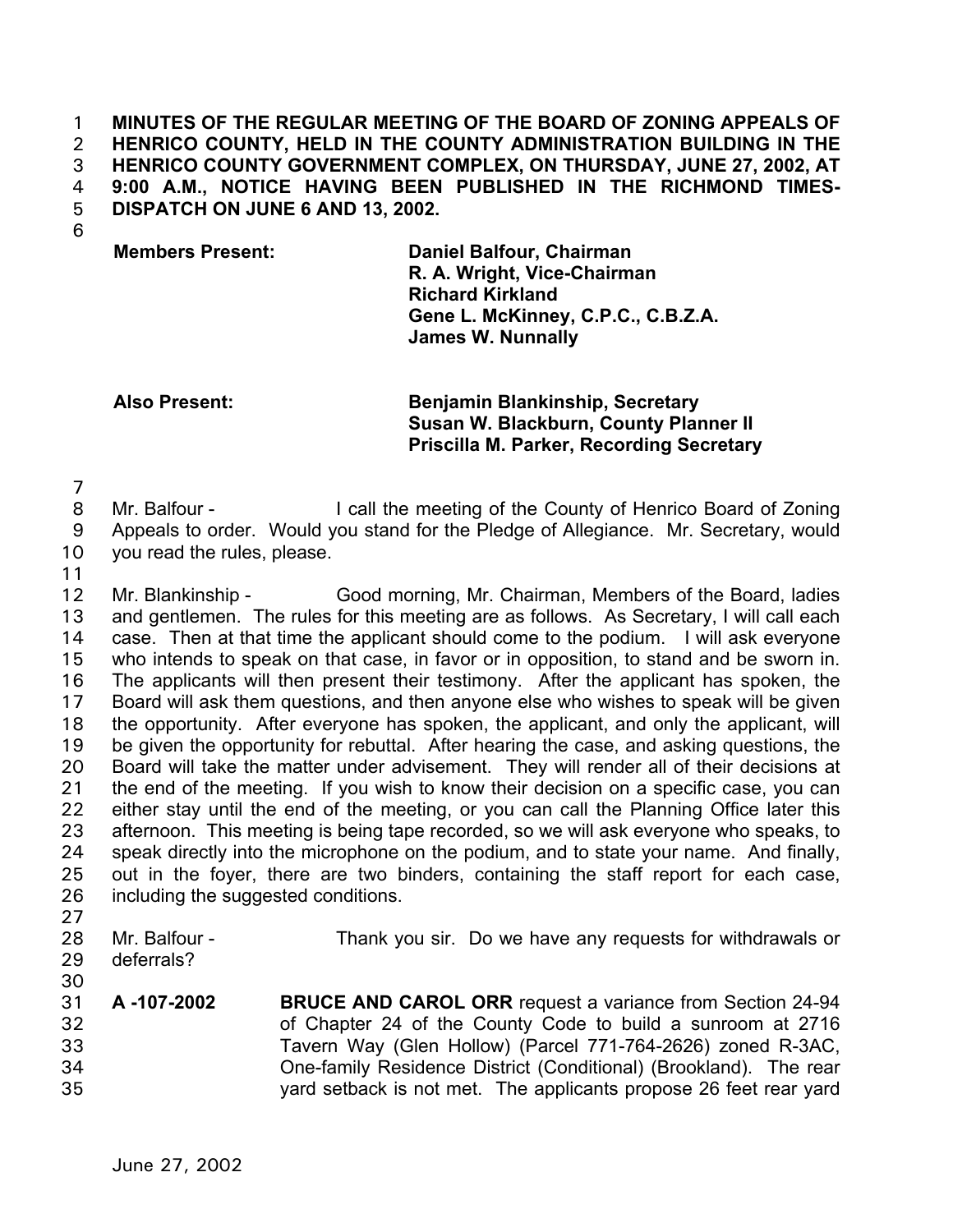setback, where the Code requires 35 feet rear yard setback. The applicants request a variance of 9 feet rear yard setback. 36 37 38 39 40 41 42 43 44 45 46 47 48 49 50 51 52 53 54 55 56 57 58 59 60 61 62 63 64 65 66 67 68 69 70 71 72 73 74 75 76 77 78 79 80 Mr. Balfour - Is there anyone to speak on this case? If not, Mr. Secretary, would you pass this one by and go on to the next one. Mr. Blankinship - All raise your right hand please. Do you swear that the testimony you are about to give is the truth, the whole truth, and nothing but the truth, so help you God? Mr. Orr - I do. My name is Bruce Orr. I apologize for not being here sooner, I thought the contractor was going to present the case. We are requesting a variance so that we can build a sun porch on an existing deck so we can enjoy it year round. Mr. Wright - Is it going to be the same size as the existing deck? Mr. Orr - We will have about 4 feet of deck left so we will have space to walk. Mr. Balfour - You are not covering your whole deck, just part of it? Mr. Orr - Correct. Mr. Wright - What size is your deck? Mr. Orr - I honestly don't know. It has to be at least 8 x 20. The room itself will be 8 x 12. Mr. Balfour - Any other questions of Mr. Orr? If not, thank you. On a motion by Mr. Kirkland, seconded by Mr. Nunnally, the Board **granted** the request for variance application **A-107-2002**. Affirmative: Balfour, Kirkland, McKinney, Nunnally, Wright 5 Negative: 0 Absent: 0 The Board granted the variance subject to the following condition: 1. Only the improvements shown on the plan filed with the application may be constructed pursuant to this approval. No substantial changes or additions to the layout may be made without the approval of the Board of Zoning Appeals. Any additional improvements shall comply with the applicable regulations of the County Code.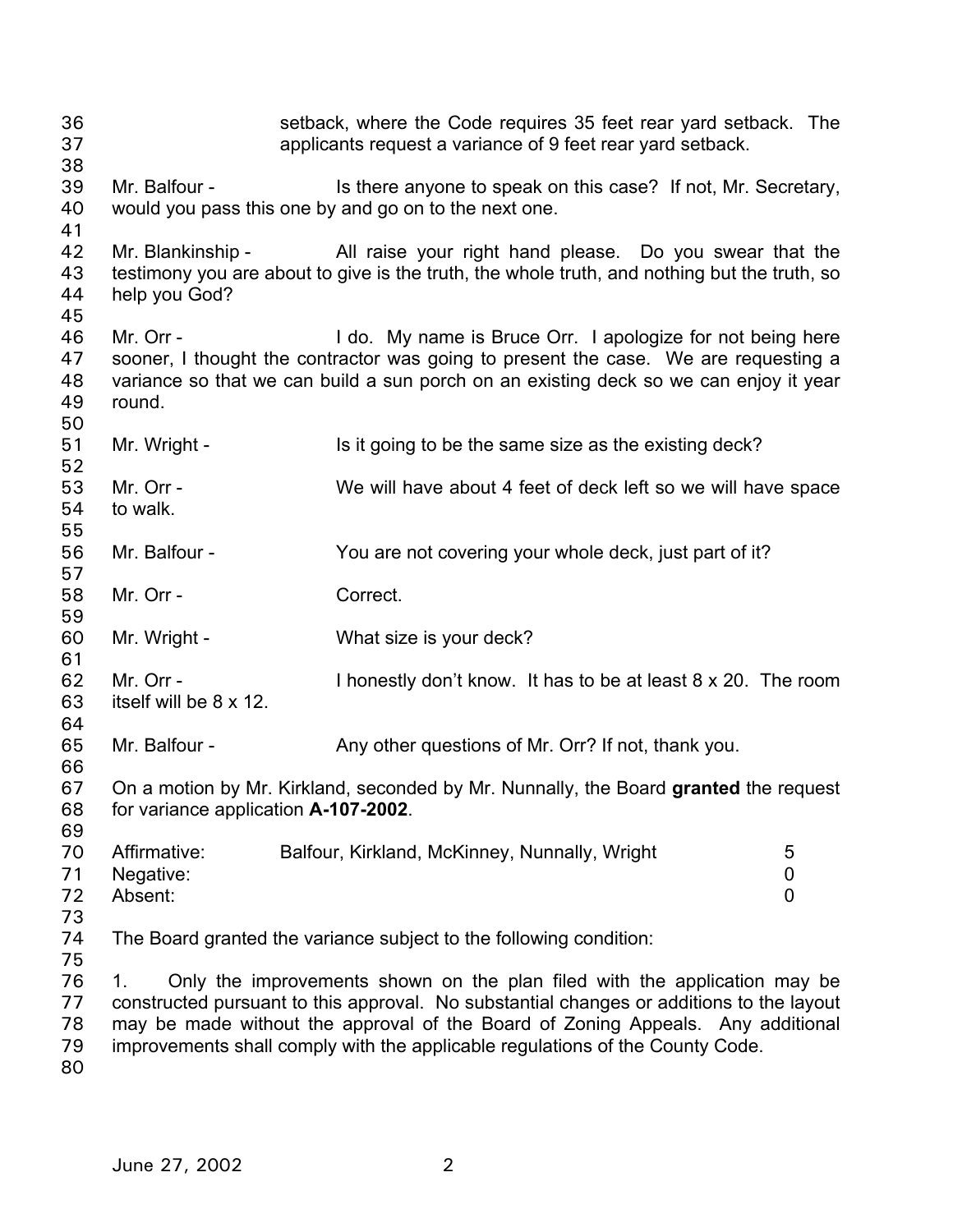The Board granted this request, as it found from the evidence presented that, due to the unique circumstances of the subject property, strict application of the County Code would produce undue hardship not generally shared by other properties in the area, and authorizing this variance will neither cause a substantial detriment to adjacent property nor materially impair the purpose of the zoning regulations. 81 82 83 84 85

87 88 89 90 91 92 93 94 **A -108-2002 LOUIS M. LAWRENCE, SR.** requests a variance from Section 24-9 of Chapter 24 of the County Code to allow a dwelling to remain at 1462 Crystal Springs Lane (Parcel 804-679-7868 (part)) zoned R-2A, One-family Residence District (Varina). The public street frontage requirement is not met. The applicant has 0 feet public street frontage, where the Code requires 50 feet public street frontage. The applicant requests a variance of 50 feet public street frontage.

- 96 97 Mr. Balfour - Is there anyone to speak on this case, if so please raise your right hand and be sworn in.
- 98

95

86

99 100 Mr. Blankinship - All raise your right hand please. Do you swear that the testimony you are about to give is the truth, the whole truth, and nothing but the truth, so

- 101 help you God?
- 102

116

119

121

123

125

103 104 105 106 107 108 109 110 Ms. McDonough - I do. I am representing my grandparents, The Lawrences, who are both 92 and were unable to attend the meeting. We are requesting a variance for 50 feet of public street frontage. What occurred is this. Four acres was theirs; they gave me the front 2 acres of the land in January. When we submitted our building permit to the County, we were told we needed a variance because we were cutting off the street frontage for my grandparent's property. We are requesting a variance for that.

111 112 Mr. Balfour - Can they retain access to their house?

113 114 115 Ms. McDonough - Yes sir. There is a private drive, Crystal Spring Lane, which runs along side both of our properties. It provides access for my grandparents' house and the 2 other houses farther down the lane.

117 118 Mr. Wright - The variance is for the house that is already there, not for the new one. Mr. Blankinship, do they have to have a building permit for that house.

- 120 Ms. McDonough - When we submitted a building permit for the new house ......
- 122 Mr. Wright - The I am talking about a building permit for the old house.
- 124 Mr. Blankinship - Are you looking at the conditions?
- 126 Mr. Wright - The variance is for the house that is already there. Why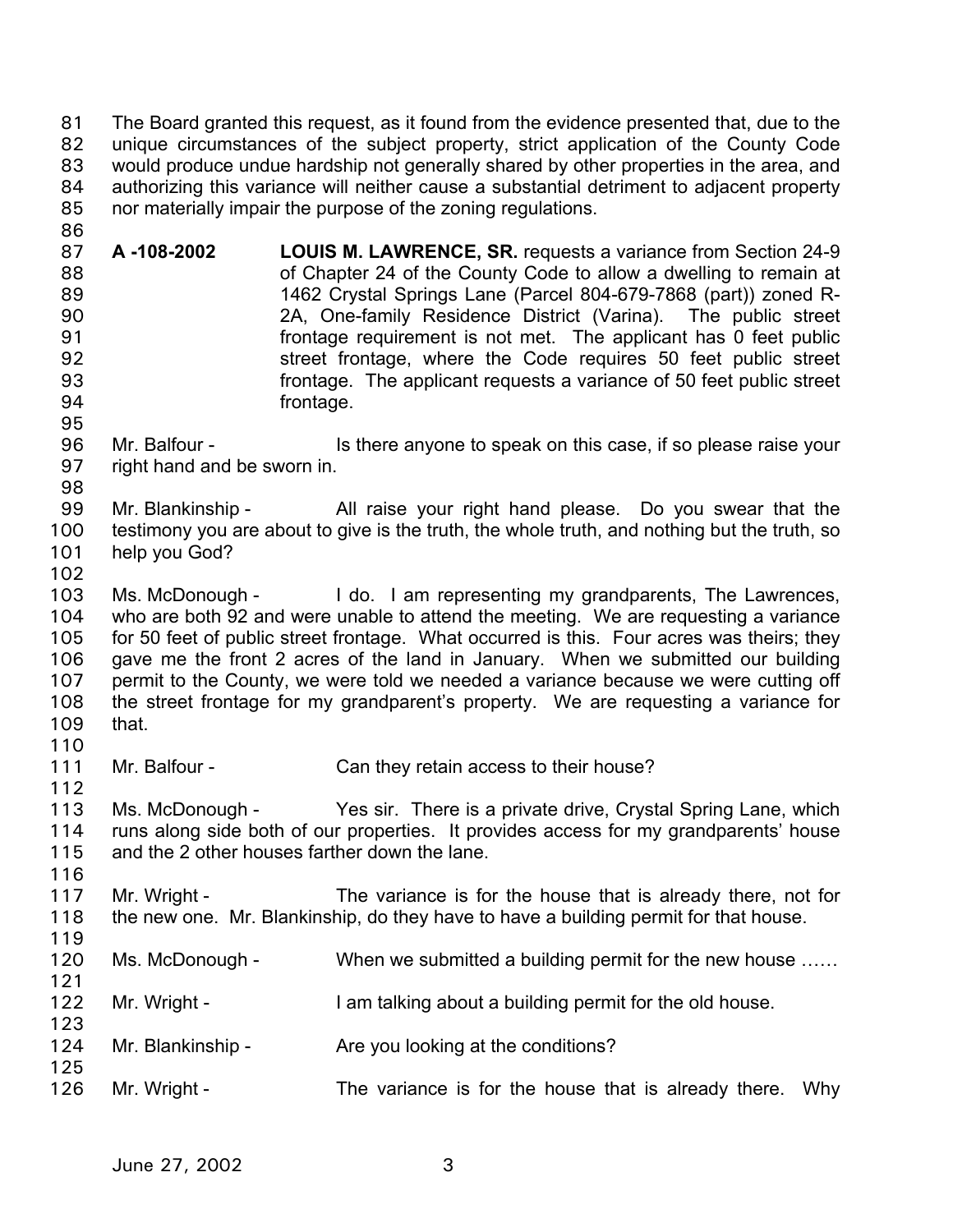127 would they need a building permit? 128 129 130 131 132 133 134 135 136 137 138 139 140 141 142 143 144 145 146 147 148 149 150 151 152 153 154 155 156 157 158 159 160 161 162 163 164 165 166 167 168 169 170 171 Mr. Blankinship - I think what we want is to know that at the time they apply for the building permit for the new house, that all access easements have been taken care of. That is the best chance that we have to review the documents to make sure everything is in order. Mr. Wright - But does that condition make that clear? I understand that this is an application for the house on the rear for a variance. At the time of building permit do you need to clarify which building permit you are talking about? Mr. Blankinship - We can certainly do that. Mr. Wright - You don't need a building permit for a house that is already there. Mr. Balfour - Condition # 2 is what you are talking about. Let's just make it clear as to what house the variance is for and what house the building permit is for. Any other questions? Thank you. On a motion by Mr. Nunnally, seconded by Mr. Kirkland, the Board **granted** the request for variance application **A-108-2002**. Affirmative: Balfour, Kirkland, McKinney, Nunnally, Wright 5 Negative: 0 Absent: 0 The Board granted the variance subject to the following conditions: 1. This variance applies only to the public street frontage requirement. All other applicable regulations of the County Code shall remain in force. 2. At the time of building permit application for the new house, the applicant shall submit the necessary information to the Department of Public Works to ensure compliance with the requirements of the Chesapeake Bay Preservation Act and the code requirements for water quality standards. (Amended) 3. At the time of building permit application for the new house the owner shall demonstrate that the parcel created by this division has been conveyed to members of the immediate family, and the subdivision ordinance has not been circumvented. (Amended) 4. The applicant shall present proof with the building permit application for the new house that a legal access to the existing house has been obtained. (Amended)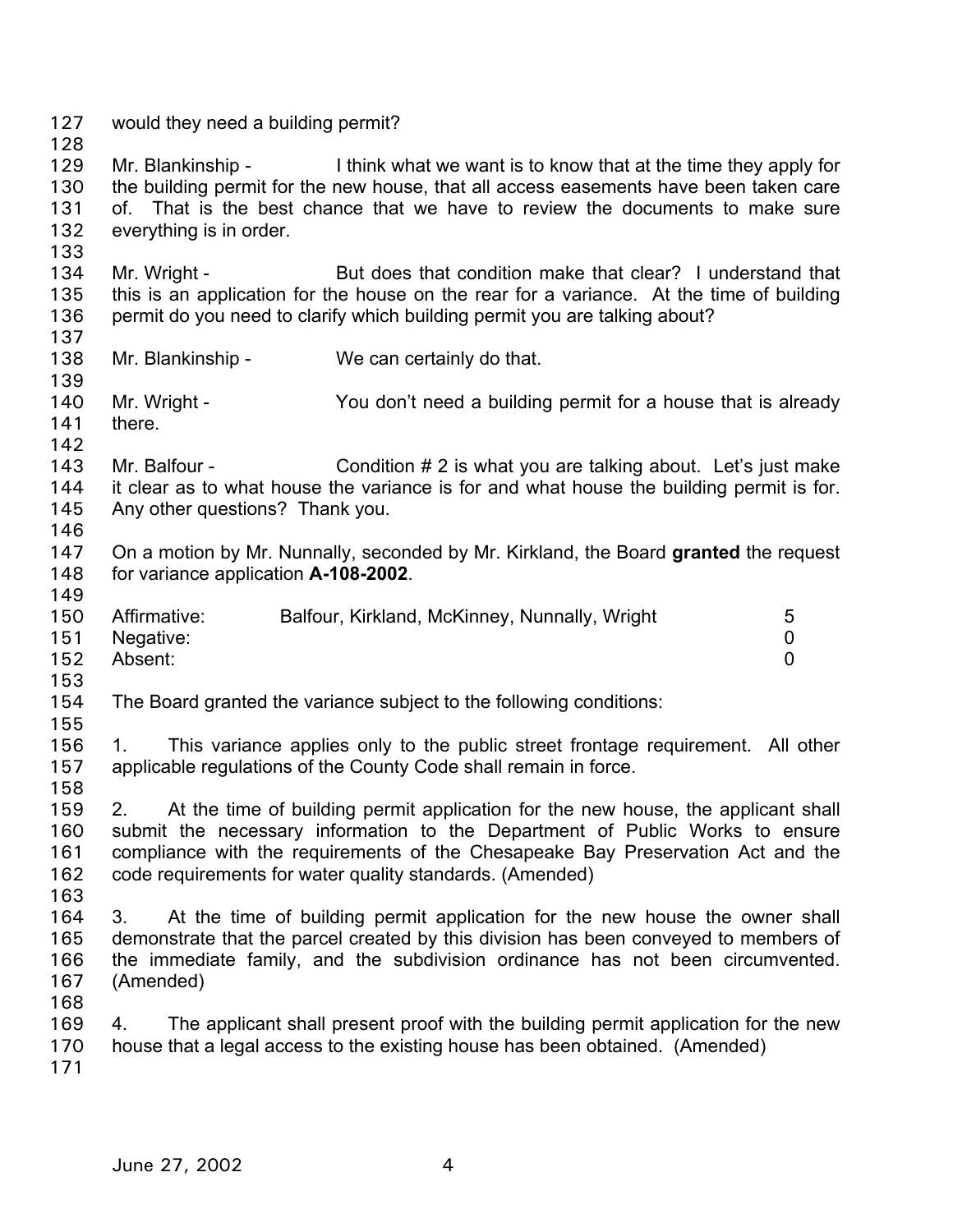5. The owners of the property, and their heirs or assigns, shall accept responsibility for maintaining access to the property until such a time as the access is improved to County standards and accepted into the County road system for maintenance. 172 173 174 175

- 176 177 178 179 180 181 The Board granted this request, as it found from the evidence presented that, due to the unique circumstances of the subject property, strict application of the County Code would produce undue hardship not generally shared by other properties in the area, and authorizing this variance will neither cause a substantial detriment to adjacent property nor materially impair the purpose of the zoning regulations.
- 182 183 184 185 186 187 188 189 190 191 192 **A -109-2002 JON B. AND ELIZABETH R. TRACY** request a variance from Sections 24-95(c)(2) and 24-95(i)(1) of Chapter 24 of the County Code to build a screened porch and a deck at 8014 Spottswood Road (Spottswood Park) (Parcel 756-738-6170), zoned R-2, Onefamily Residence District (Tuckahoe). The rear yard setback and rear yard setback for a deck are not met. The applicants propose 5 feet rear yard setback for the porch and 0.6 feet rear yard setback for the deck, where the Code requires 25 feet rear yard setback for the porch and 5.0 feet rear yard setback for the deck. The applicants request a variance of 20 feet rear yard setback for the porch and 4.4 feet rear yard setback for the deck.
- 194 195 196 Mr. Balfour - Is there anyone to speak on this case, if so please raise your right hand and be sworn in.
- 197 198 199 200 Mr. Blankinship - All raise your right hand please. Do you swear that the testimony you are about to give is the truth, the whole truth, and nothing but the truth, so help you God?
- 201 202 203 204 205 206 Ms. Tracy - I do. My name is Elizabeth Tracy; my husband and I request a variance to build a screen porch at our residence. The setback is not met from our property line. There is a cemetery at the rear of our lot, which pre-existed the creation of the subdivision. In l997, this board granted us a variance to build an addition at that time. What we are really proposing with this addition is square off the rear of the house.
- 207 208 Mr. Balfour - As I read the report, it states that the cemetery behind you is grown over and not visited often. Any questions by the Board? Thank you.
- 209

212

193

210 211 On a motion by Mr. Wright, seconded by Mr. McKinney, the Board **granted** the request for variance application **A-109-2002**.

| 213 | Affirmative:  | Balfour, Kirkland, McKinney, Nunnally, Wright | 5 |
|-----|---------------|-----------------------------------------------|---|
|     | 214 Negative: |                                               |   |
|     | 215 Absent:   |                                               |   |
| 216 |               |                                               |   |

217 The Board granted the variance subject to the following conditions: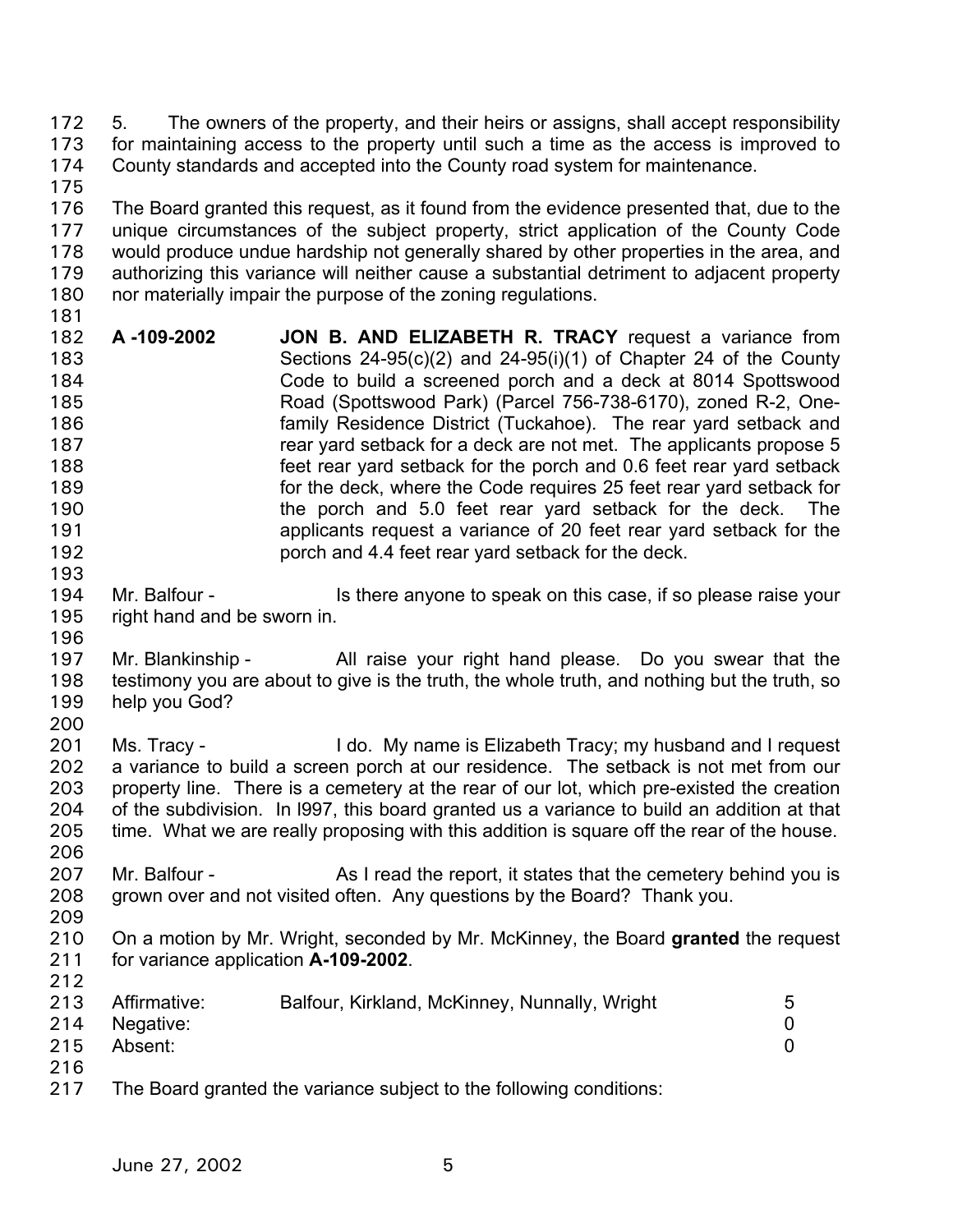218 219 220 221 222 1. Only the improvements shown on the plan filed with the application may be constructed pursuant to this approval. No substantial changes or additions to the layout may be made without the approval of the Board of Zoning Appeals. Any additional improvements shall comply with the applicable regulations of the County Code.

- 223
- 224 225

236

243

2. The new construction shall match the existing dwelling as nearly as practical.

226 227 228 229 230 231 The Board granted this request, as it found from the evidence presented that, due to the unique circumstances of the subject property, strict application of the County Code would produce undue hardship not generally shared by other properties in the area, and authorizing this variance will neither cause a substantial detriment to adjacent property nor materially impair the purpose of the zoning regulations.

- 232 233 234 235 **UP- 22-2002 JOHN E. HANNEMAN** requests a temporary conditional use permit pursuant to Section 24-116(c)(1) of Chapter 24 of the County Code to operate a tree service at 12221 Greenwood Road (Parcel 768- 780-8319), zoned A-1, Agricultural District (Brookland).
- 237 238 239 Mr. Balfour - Is there anyone to speak on this case, if so please raise your right hand and be sworn in.
- 240 241 242 Mr. Blankinship - All raise your right hand please. Do you swear that the testimony you are about to give is the truth, the whole truth, and nothing but the truth, so help you God?
- 244 245 246 247 248 249 Mr. Hanneman - I do. My name is John Hanneman. We are requesting a conditional use permit to try to buy ourselves time to find appropriate property to move our business. We have outgrown our property and have to find some property zoned B-3 or M-2. We have been looking for property and it is all very expensive. We can get by on about 3 acres, and we are just trying to buy some time so we can afford it.
- 250 251 Mr. Kirkland - The Mr. Hanneman, is there a residence on this property. I looked at it yesterday afternoon.
- 252
- 253 254 Mr. Hanneman - No sir, there is just a storage building. We are surrounded by the Chickahominy River.
- 255 256 257 Mr. Kirkland - Inoticed that a lot of your property is located in the floodplain. Is that wood laying in the floodplain right now?
- 258 259

261

- 260 Mr. Hanneman - Yes sir. When I checked with Planning, they said we were not in violation of floodplain.
- 262 263 Mr. Kirkland - You said you have been searching for property; have you been looking exclusively in Henrico or the other counties?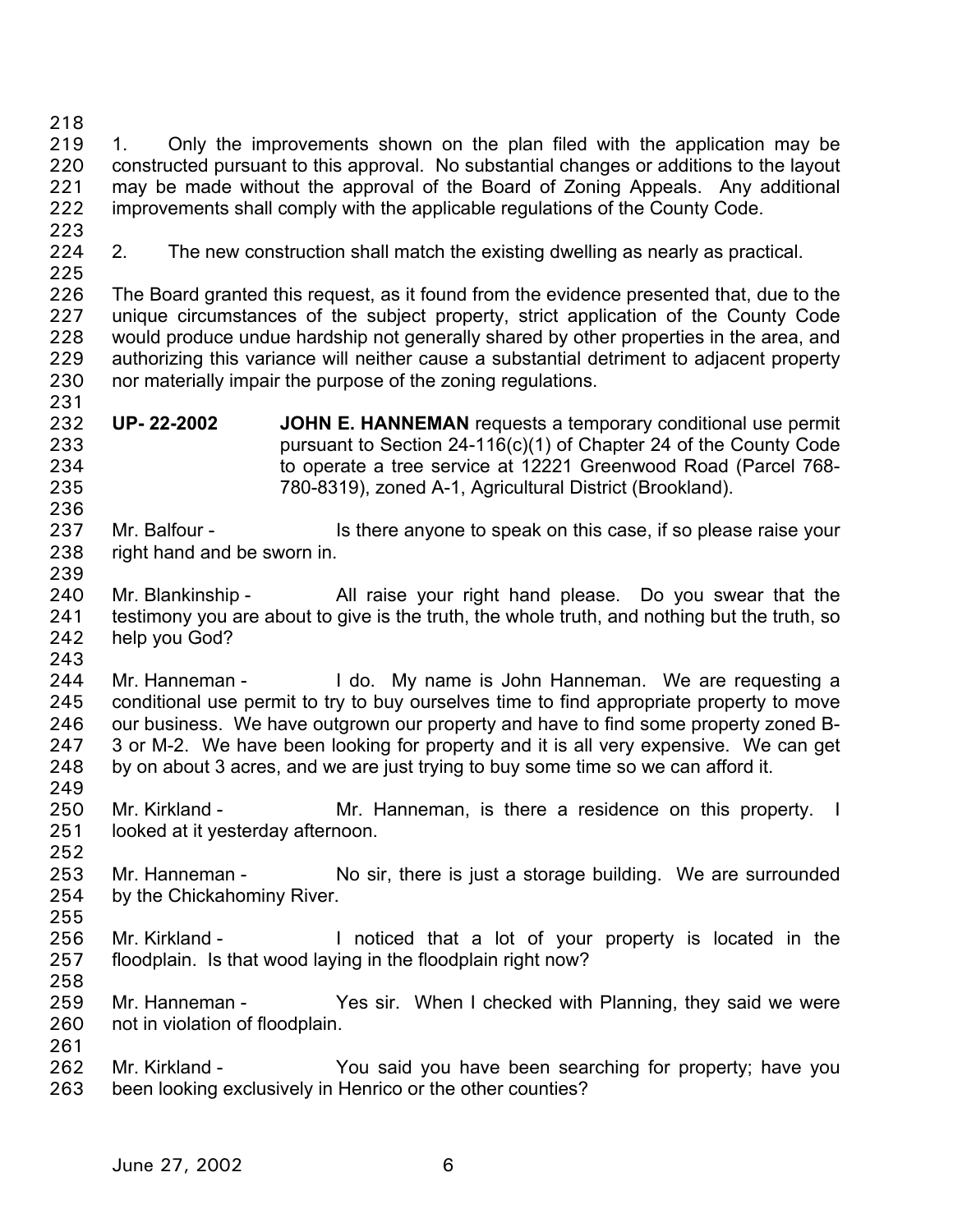264 265 266 267 268 269 270 271 272 273 274 275 276 277 278 279 280 281 282 283 284 285 286 287 288 289 290 291 292 293 294 295 296 297 298 299 300 301 302 303 304 305 306 307 308 309 Mr. Hanneman - We have been looking everywhere, in all the surrounding counties and have found nothing that we can move into right away. We understand that the County is trying to limit the M-1 zoning, so that just drives the price of the land way up. Mr. Kirkland - How long have you been looking, about a year? Mr. Hanneman - No, we have only been looking since we were notified by the County. We started our business in 2000; we told the Zoning Department where we were going to be operating our office out of our house; they reviewed that and approved it. Then we told them where we were going to keep our equipment, and they approved that. Because we were issued a business license, we thought we were legal. Mr. Kirkland - Is your house adjacent to this property? Mr. Hanneman - No, we live on Old Washington Highway. Mr. Balfour - What exactly are you going to do on the property? You prepare firewood and in addition you grow seedlings for new trees? Mr. Hanneman - All we do there is park our trucks and have our wood there. Mr. Kirkland - Do you sell from that property? Mr. Hanneman - Yes sir, but most of it is delivered. Mr. Kirkland - How did we come to have this case in front of us? Did we have a complaint? Mr. Blankinship - Yes sir. Mr. Balfour - The Must did you say your time frame is for finding a new location? Mr. Hanneman - I don't know. This has turned us upside down. Mr. Blankinship - He tried to find a location so he would not have to come before the Board, but that did not happen quickly enough; we had to keep the case moving. Mr. Balfour - Any further questions of the Board members? If not, let us hear from the others in the audience. Mr. McKinney - Let me ask a question please, Mr. Hanneman, you say you have about 200 customers? I guess you have acquired them over the years. You sell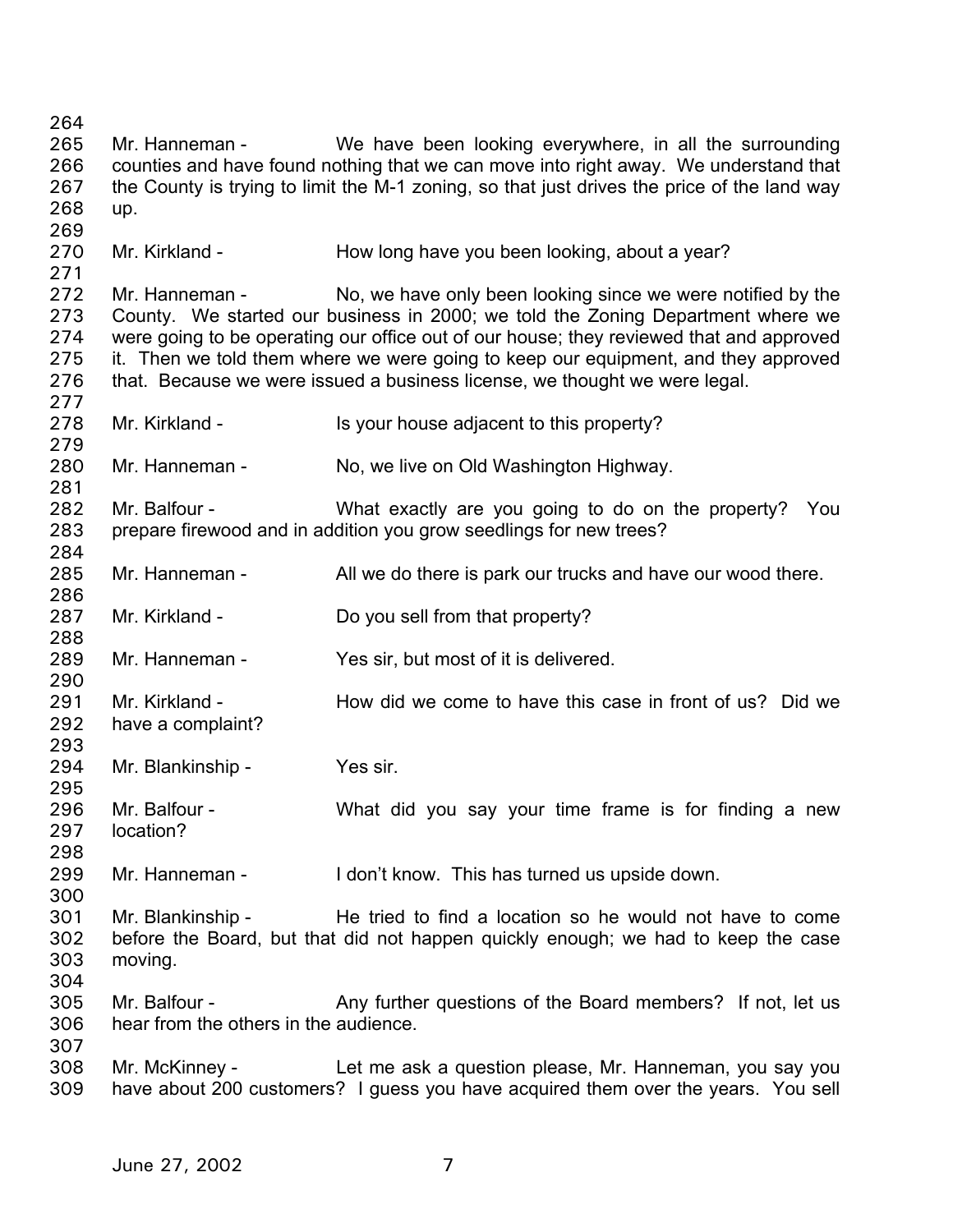| 310<br>311                             | to individuals or commercial businesses?                        |                                                                                                                                                                                                                                                                                                                                                                                                               |  |
|----------------------------------------|-----------------------------------------------------------------|---------------------------------------------------------------------------------------------------------------------------------------------------------------------------------------------------------------------------------------------------------------------------------------------------------------------------------------------------------------------------------------------------------------|--|
| 312<br>313                             | Mr. Hanneman -                                                  | Strictly individuals.                                                                                                                                                                                                                                                                                                                                                                                         |  |
| 314<br>315<br>316                      | Mr. McKinney -<br>here to this site a get one?                  | Suppose I wanted to buy a cord of wood, could I come out                                                                                                                                                                                                                                                                                                                                                      |  |
| 317<br>318<br>319                      | deliver to most of our customers.                               | Mr. Hanneman - T guess you could. I have local people who do that. We                                                                                                                                                                                                                                                                                                                                         |  |
| 320<br>321                             |                                                                 | Mr. McKinney - How would I know about you to order from you?                                                                                                                                                                                                                                                                                                                                                  |  |
| 322<br>323                             |                                                                 | Mr. Hanneman - During the fall and winter, we run an ad in the Sunday paper<br>only, stating the phone number and that we sell firewood.                                                                                                                                                                                                                                                                      |  |
| 324<br>325<br>326                      | Mr. McKinney -                                                  | Would you direct me to this location?                                                                                                                                                                                                                                                                                                                                                                         |  |
| 327<br>328                             | Mr. Hanneman -                                                  | Yes.                                                                                                                                                                                                                                                                                                                                                                                                          |  |
| 329<br>330<br>331                      | Mr. Balfour -<br>first?                                         | Let us hear from the other people. Who would like to testify                                                                                                                                                                                                                                                                                                                                                  |  |
| 332<br>333<br>334<br>335<br>336<br>337 |                                                                 | Mr. Kennedy - My name is Doug Kennedy; I am the owner of the property<br>and am in the process of selling it to them. When he started keeping the tree work<br>equipment and firewood at this location, I asked if he had talked to the county. He said<br>yes, and that they said it was all right. I have never had any problem with it. I do not<br>see what he is doing is any real problem with anybody. |  |
| 338<br>339                             | Mr. Balfour -<br>favor of this request who would like to speak? | Any questions of Members of the Board? Any others in                                                                                                                                                                                                                                                                                                                                                          |  |
| 340<br>341<br>342<br>343<br>344<br>345 | Mr. Adams -                                                     | My name is William Adams. I own the property adjacent to<br>this site in Hanover. In the years that he has used the property, it has had no impact on<br>me. I am not opposed to it. There are no Sunday operations, and the tractors he uses<br>are no different than the other agriculture equipment in the area.                                                                                           |  |
| 346<br>347                             | Mr. Wright -                                                    | Do you ever hear any saws going on?                                                                                                                                                                                                                                                                                                                                                                           |  |
| 348<br>349                             | Mr. Adams -                                                     | No, I have not noticed anything in particular.                                                                                                                                                                                                                                                                                                                                                                |  |
| 350<br>351<br>352                      | Mr. Balfour -<br>you ladies for it or against it?               | Any other questions? If not, let us hear from the others; are                                                                                                                                                                                                                                                                                                                                                 |  |
| 353<br>354<br>355                      | Ms. A. Rogers -                                                 | My name is Anna Rogers, I live at 12201 Greenwood Road,<br>immediately adjacent to the Hanneman property. I have lived there 7 years, and I<br>object to granting a variance for this property to continue the use as an industrial work                                                                                                                                                                      |  |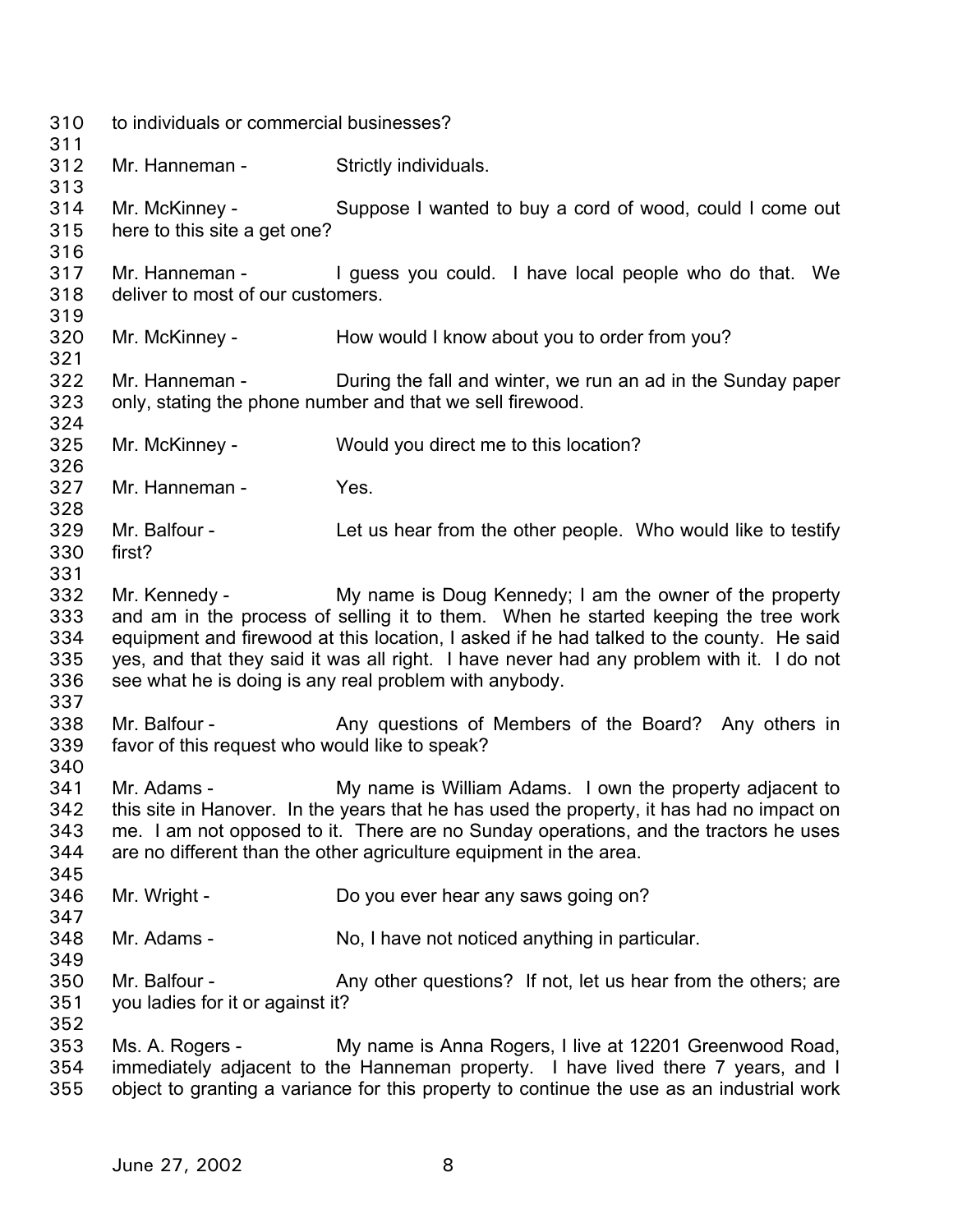site. The A-1 zoning allows for limited amount of tree work to be performed on the property. Tree work involves use of chain saws and other heavy equipment, and under the agriculture zoning regulations this work would be completed in a relatively short amount of time, and the work would stop. The Hannemans have been importing fallen trees and have used chain saws, log splitters, conveyor belts, chipper/shredders, and large trucks and trailers on a daily basis with no end in sight. Their operation has grown to an amazing size in the last 3 years, and the noise and disturbance of the peace resulting from this zoning violation has grown with it. The industrial use of this property has an enormous negative impact on my life. Nearly every day the chain saws start around 6:30 am, sometimes earlier. I can hear them in my house with the windows closed, and they wake me up. They continue to start at this early hour despite John Hanneman telling me that he would ask his workers to start later in the day. 356 357 358 359 360 361 362 363 364 365 366 367

368

370

- 369
- Mr. Balfour Excuse me for interrupting; how early did you say?

371 372 373 374 375 376 377 378 379 380 381 382 383 384 385 386 387 Ms. A. Rogers - 6:30 am. I moved to A-1 zoning to take advantage of country life. The previous tenant of the property plowed and tilled the soil, which was not disturbing. The property is too small to sustain extensive farming. I am a full-time violinist with the Richmond Symphony; my job involves evening rehearsals and concerts, as well as practicing and teaching at home during the day. The sound of chainsaws and trucks intrudes on my students' lessons and my own ability to concentrate on my work. I feel embarrassed when people come to my house and I have to talk above the whine of the saw. Entertaining has become a nightmare. I never know when the peace will be shattered. This industrial activity would certainly adversely affect the ability for me to sell my house. I have only thought of selling because of the noise next door. The Hannemans have told me that I could name my price and they would buy my house. I am paying higher property taxes than the Hannemans, they are taking advantage of being in the wrong zoning, and are profiting from it at my loss. Industrial zoned property is far more expensive than A-1, they are not paying their share of taxes for their illegal uses and are causing me daily anguish and loss of property values. I strongly urge you to uphold the legal A-1 zoning for this property and allow me to get my life back.

- 388
- 389 390 Mr. Balfour - Any questions?
- 391 392 393 Mr. Kirkland - The Ms. Rogers, did you say that they are cutting on the weekends, Saturday and Sundays?
- 394 395 Ms. A. Rogers - Yes. I think since they have been notified, they have cut back on weekends, but this last Sunday evening, they were cutting again.
- 396 397 398 399 Mr. Balfour - It sounds like both of you moved to this location at about the same time.
- 400 401 Ms. A. Rogers - I moved in the fall of 1995, they came a couple years later.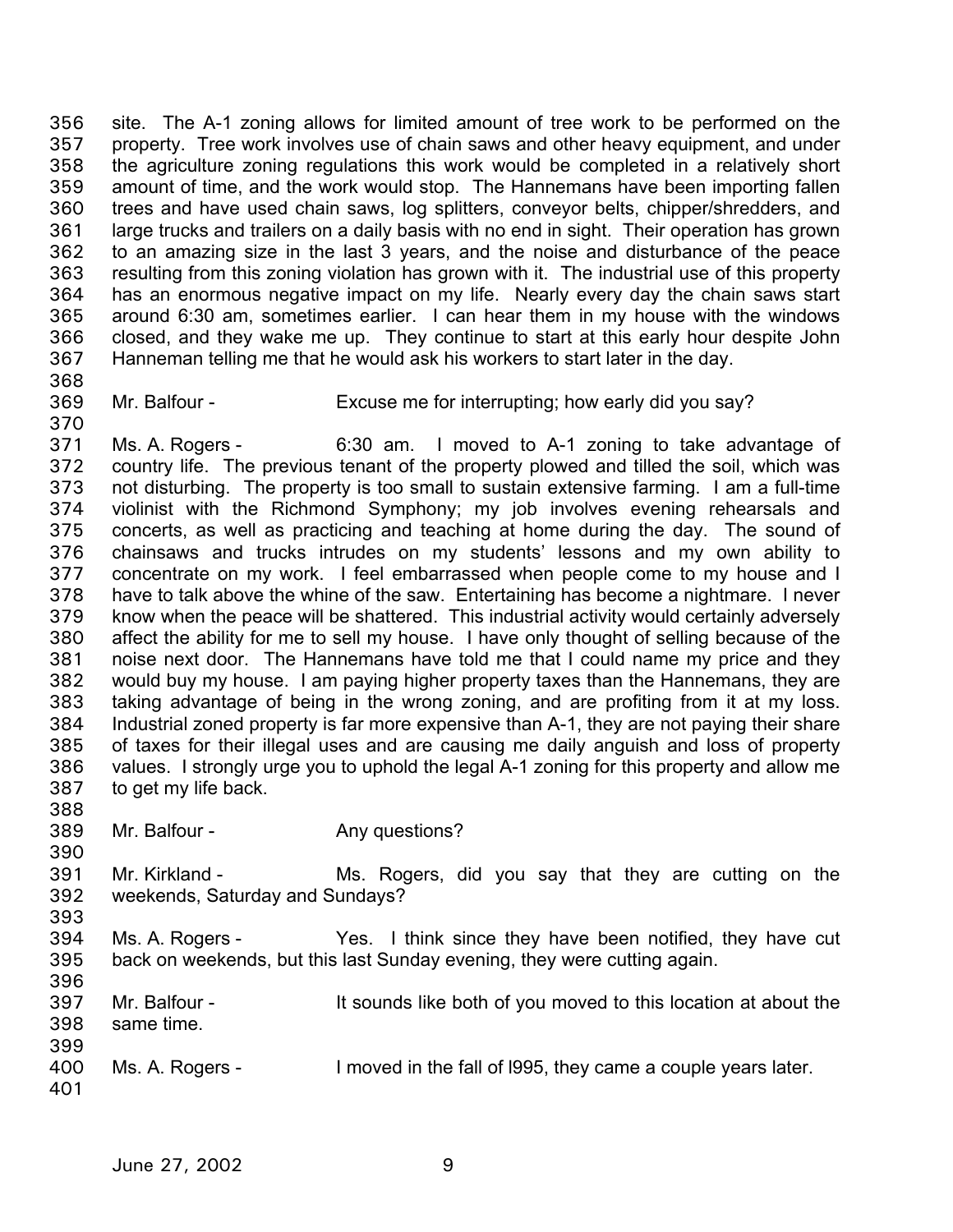402 Mr. Balfour - Any further questions? 403 404 405 406 407 408 409 410 411 412 413 414 415 416 417 418 419 420 421 422 423 424 425 426 427 428 429 430 431 432 433 434 435 436 437 438 439 440 441 442 443 444 445 446 447 Mr. Nunnally - You said they start at 6:30 am; when do they stop? Ms. A. Rogers - It depends; they tend to work in the morning, break for midday, and work again in the early evening. Mr. Balfour - What time do you have your students present? Ms. A. Rogers - After school, 3:30 until 7:00 pm, and I am practicing the violin before that. Mr. Balfour - They You do understand that they are planning to move? They asked that they have 2 years to move the business. Ms. A. Rogers - Yes I am aware of that. Mr. Balfour - The Mr. Balfour - The Mr. Balfour - The Intervention of the equipment somewhere else on the property, would that make a difference? Ms. A. Rogers - I don't believe so. It is all pretty close. Mr. McKinney - What are the largest trucks that you have seen? Ms. A. Rogers - There are three trucks with a bucket. They have trucks that they haul full size logs within. Mr. Balfour - ls this what most of us would think of as a logging truck? Ms. A. Rogers - No sir, it is not that big. Mr. Balfour - What would you like us to do? Ms. A. Rogers - Make the time period that they can continue this activity as short as possible. I believe that they are not going to starve if they stop the tree work. I know that they have another source of income, because Ms. Hanneman is a teacher. So I don't think that 2 years is needed to stop this business and find another location. Mr. Balfour - You are asking that, number 1, the restriction of time be shorter, and secondly to curtail the time that they operate. We can't tell them that they can't operate at all. I am asking what would you have? Noise in the morning or in the afternoon? Ms. A. Rogers - I don't really see why you can't tell them they cannot operate at all, since this is an illegal activity.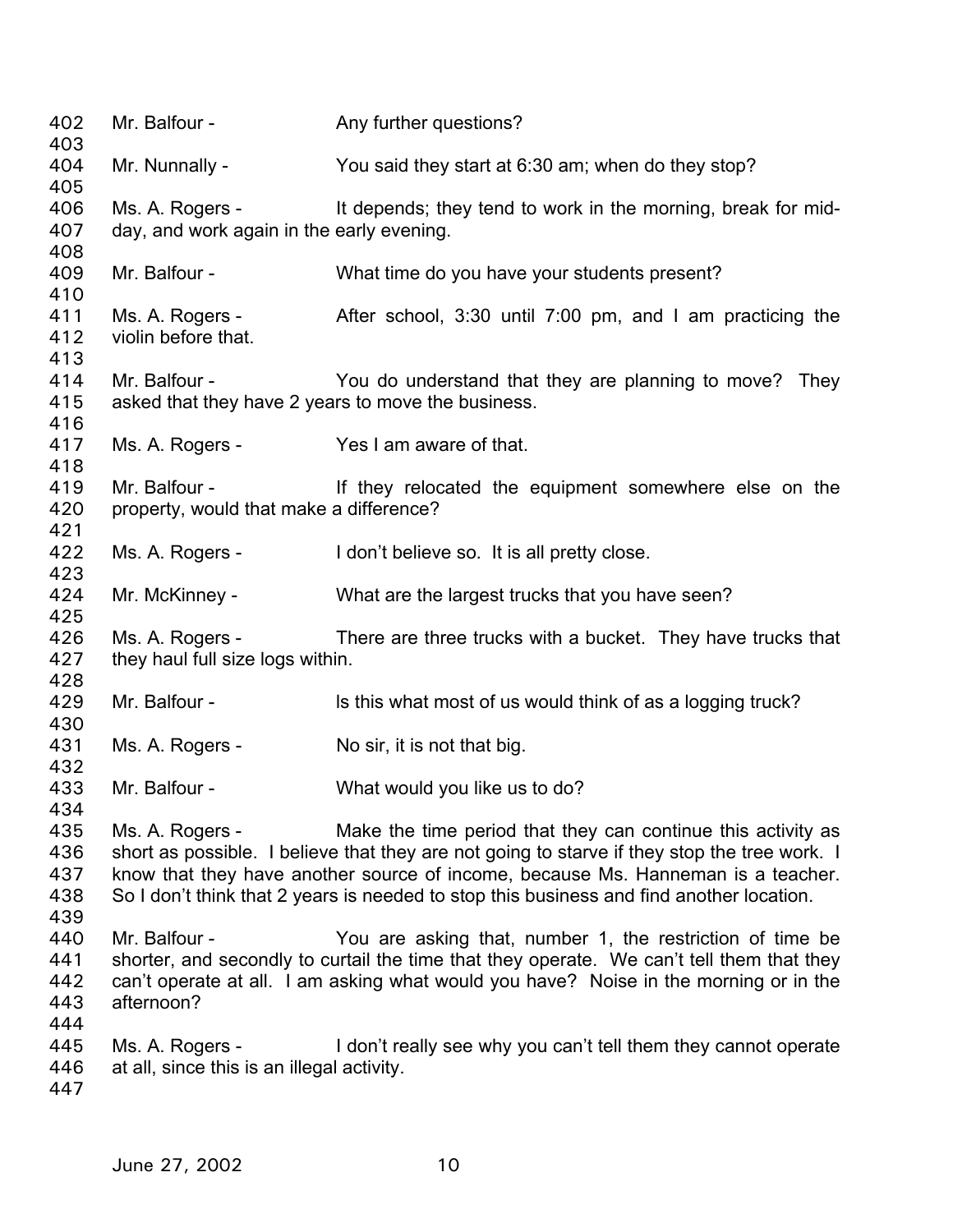Mr. Balfour - I am going to ask the secretary to read the restrictions for this zoning district. I am not sure what they are. 448 449 450 451 452 453 454 455 456 457 458 459 460 461 462 463 464 465 466 467 468 469 470 471 472 473 474 475 476 477 478 479 480 481 482 483 484 485 486 487 488 489 490 491 492 493 Mr. Blankinship - They can cut and saw wood that is harvested from the property, but not wood that is brought in from off site. Ms. A. Rogers - I don't think any of it is coming from the property, I think it is all from off site. Mr. Balfour - Any other questions by members of the Board? If they were restricted to cutting wood just from the property, you may get what you want. Ms. A. Rogers - I think there is a restriction of how much wood they can cut from their property. For all I know they have reached that limit. Mr. Kirkland - I looked at the site, they are pretty much at their limit. Mr. Balfour - Would you like to speak? Ms. B. Rogers - I am Beverly Rogers, I am Anna's mother. I have been staying with Anna this month. I live in California; I am living in my camper on her property, and I am closer to the operation than she is. I wake up every morning to the sound of a chain saw. I did not expect this. I do hear the chain saw; where I live the zoning laws are similar. You are not allowed to run a business in a residential neighborhood. I would think all of this heavy traffic would hurt the County roads, and that should be a consideration also. The noise is the biggest consideration. They run these chain saws very early and very late. They do work on the weekends. They are working 7 days a week. Mr. Balfour - Any questions? Any others to speak in opposition? Mr. Hanneman - When we took our oath, this is the same of the court? We have a daily calendar for the past 3 years. Our men start work at 6:30 am and are out of there by 8 am, 8:30 at the latest. We work a full day, we go out and we come back and we are done. This thing of working on weekends, I cut one load of wood this weekend and trimmed up some logs. That is the first time I have worked on Sundays in a long time. We work 5 days a week and are tired. We do not work on weekends. Usually in the winter, if the weather is bad we will work during the day. The trees come from us taking them down on other property. The wood comes from the surrounding counties, where we have done tree work. Mr. Wright - Do you start up later on in the afternoon? Mr. Hanneman - No sir. Mr. Wright - You don't normally work in the afternoon?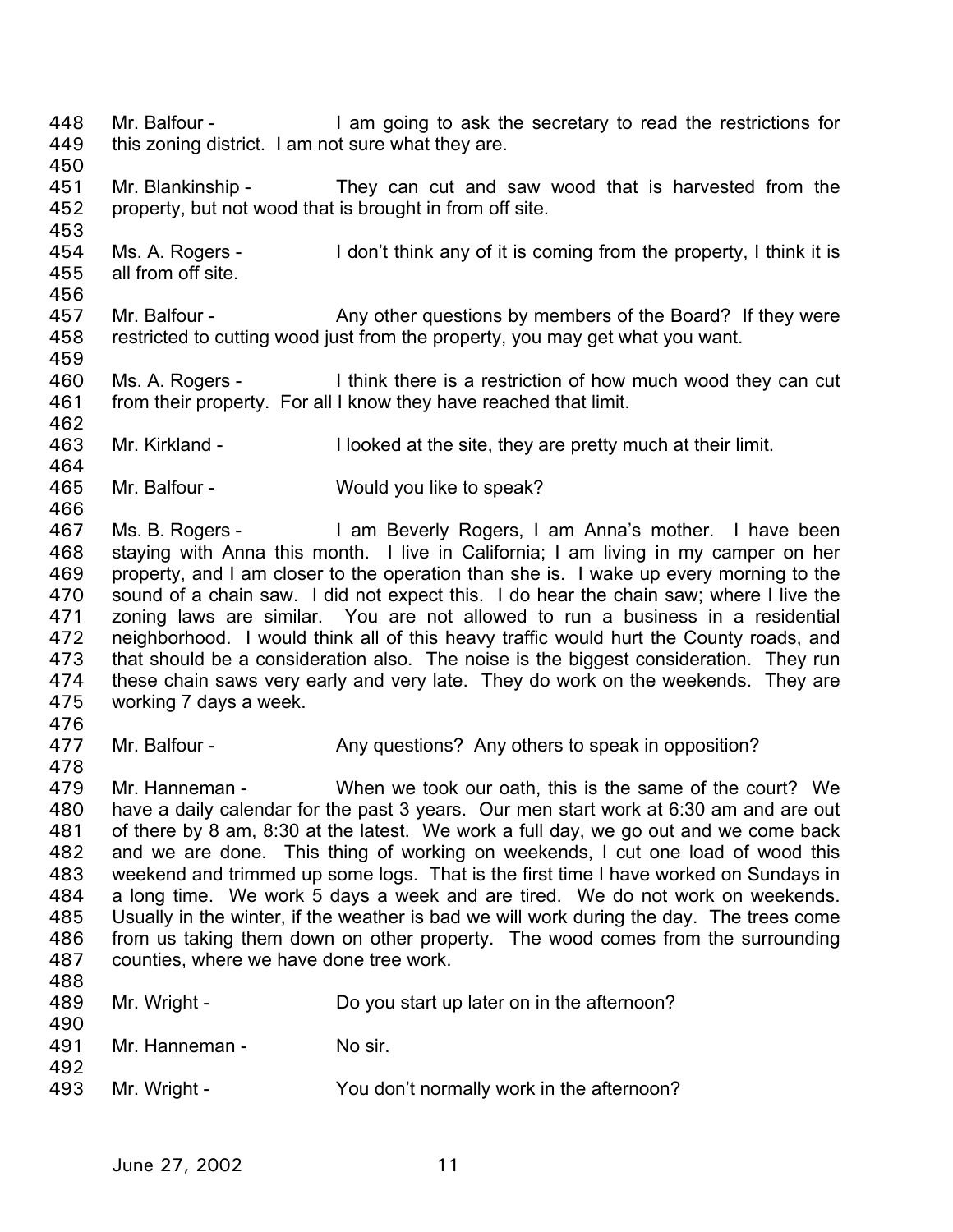Mr. Hanneman - No sir. This firewood thing is strictly a sideline. Our main service is tree work. When we come in, we are tired. The trucks come in and out once a day. Mr. Wright - There is activity going on, on the property, all day, correct? Mr. Hanneman - No sir. When we go out we take out equipment, a bucket truck and a chipper, that goes out in the morning and comes back in the evening. Mr. Wright - Your statement is that you never take any wood out there in the afternoon? You don't do any work on the site in the afternoon? Mr. Hanneman - Conly on rare occasions. Mr. Wright - Then you can't say you never work during the afternoon on the site. Mr. Hanneman - Most of the time we do not work during the day, but sometimes we do. Mr. Kirkland - Do you receive wood from any other companies? Mr. Hanneman - Yes only from one source, and it is oak. Mr. Kirkland - And you cut them up? Mr. Hanneman - Yes sir. Mr. Balfour - Any other questions from Board Members? Mr. Nunnally - You do not start the saws up in the afternoon at all? Mr. Hanneman - **Containers** Occasionally. Mr. Nunnally - What do you mean occasionally? Is this several times a week or a month? Mr. Hanneman - Talked to Anna in October: we delivered wood to her. I asked her if the saws bother her. She told me that she hears them and falls back asleep. When I approached Ms. Rogers about the zoning violation, that is when I heard that I had made her life a living hell. Mr. Balfour - The Mr. Secretary, would you tell me the restrictions of this particular zoning district.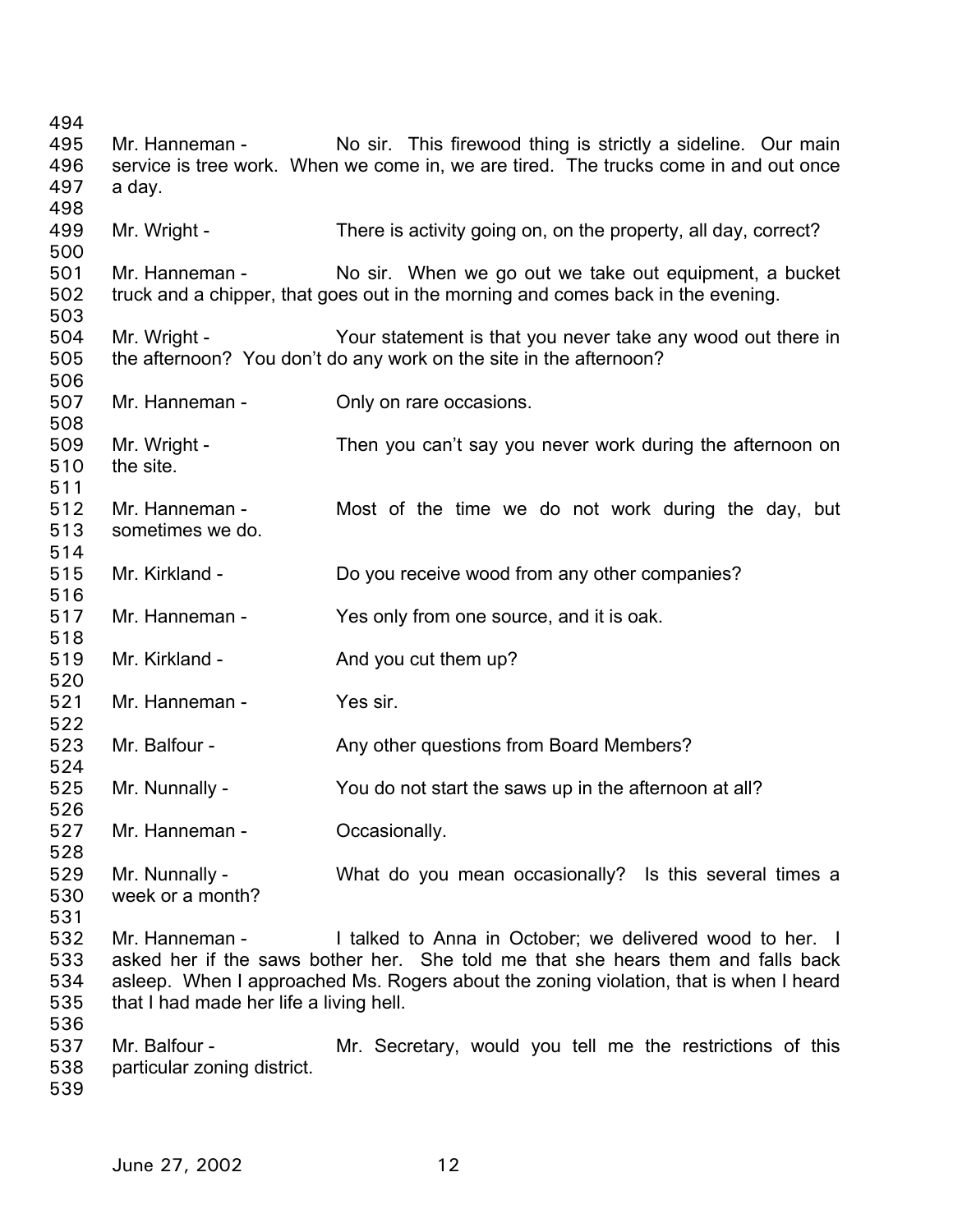Mr. Blankinship - The use as a tree service is first permitted in the B-3, Business District, and that is what the notice of violation stated. What is allowed in the A-1 district is forestry and temporary sawmills using only wood cut from the immediate premises. 540 541 542 543 544 545 546 547 548 549 550 551 552 553 554 555 556 557 558 559 560 561 562 563 564 565 566 567 568 569 570 571 572 573 574 575 576 577 578 579 580 581 582 583 584 585 Mr. Balfour - Any other questions at this time? Thank you sir. On a motion by Mr. Kirkland, seconded by Mr. Nunnally, the Board **granted** the request for Temporary Conditional Use Permit application **UP-22-2002**. Affirmative: Balfour, Kirkland, McKinney, Nunnally, Wright 5 Negative: 0 Absent: 0 The Board granted the temporary use permit subject to the following amended conditions: 1. All activity directly related to the tree service, including operation and maintenance of vehicles and power equipment, shall be conducted Monday through Friday, 8:00 AM to 5:00 PM only. (Amended) 2. All piles of combustible materials, including mulch and firewood, shall be stable. Piles shall not exceed 20 feet high, 25 feet wide and 100 feet long. The applicant shall maintain driveways between and around piles at least 15 feet wide and free of rubbish, equipment or other materials. 3. All equipment and materials related to the tree service shall be removed from the site on or before August 26, 2002, at which time this permit shall expire. This permit shall not be extended or renewed. All firewood shall be removed as soon as possible. (Amended) The Board granted the request because it found the proposed use will be in substantial accordance with the general purpose and objectives of Chapter 24 of the County Code. **A -110-2002 RODNEY L. FARRAR** requests a variance from Sections 24- 95(c)(4) and 24-95(c)(1) of Chapter 24 of the County Code to add a front porch to existing dwelling at 6517 West Grace Street (Westhaven) (Parcel 766-740-5432), zoned R-3, One-family Residence District (Three Chopt). The front yard setback, minimum side yard setback, and total side yard setback are not met. The applicant proposes 28 feet front yard setback, 4.5 feet minimum side yard setback, and 13.8 feet total side yard setback, where the Code requires 35 feet front yard setback, 7 feet minimum side yard setback, and 15 feet total side yard setback. The applicant requests a variance of 7 feet front yard setback, 2.5 feet minimum side yard setback, and 1.2 feet total side yard setback.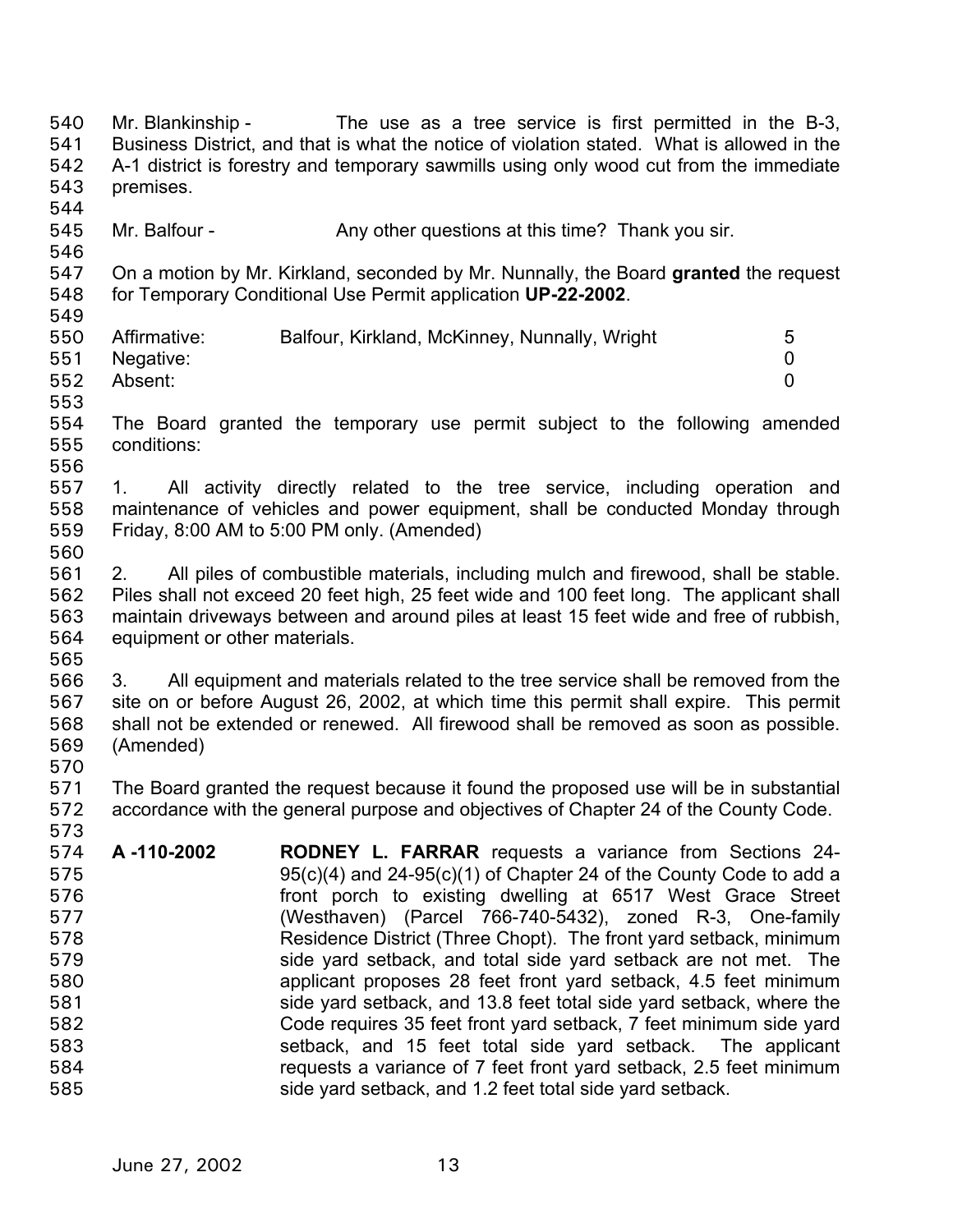587 588 589 590 591 592 593 594 595 596 597 598 599 600 601 602 603 604 605 606 607 608 609 610 611 612 613 614 615 616 617 618 619 620 621 622 623 624 625 626 627 628 629 630 631 Mr. Balfour - Is there anyone to speak on this case; if so please raise your right hand and be sworn in. Mr. Blankinship - All raise your right hand please. Do you swear that the testimony you are about to give is the truth, the whole truth, and nothing but the truth, so help you God? Mr. Farrar - The Co. My name is Rodney L. Farrar; I am requesting a variance because my property setback is not met. I wish to put on a full front porch to make my house more desirable and have a place to sit in the evenings instead of the front yard. Mr. Balfour - What we have is a picture of a porch on an adjacent house. Mr. Wright - Are there other front porches in the neighborhood? Mr. Farrar - Yes sir. It will not be as wide as the one pictured, but I am going to put an A-roof on it to make it tie into the house better. Mr. Wright - Would it extend any closer to the street than that one? Mr. Farrar - Think a little bit, yes. It would look the same because it is only missing the setback by 9 inches. On a motion by Mr. Wright, seconded by Mr. McKinney, the Board **granted** the request for variance application **A-110-2002**. Affirmative: Balfour, Kirkland, McKinney, Nunnally, Wright 5 Negative: 0 Absent: 0 The Board granted the variance subject to the following condition: 1. Only the improvements shown on the plan filed with the application may be constructed pursuant to this approval. No substantial changes or additions to the layout may be made without the approval of the Board of Zoning Appeals. Any additional improvements shall comply with the applicable regulations of the County Code. The Board granted this request, as it found from the evidence presented that, due to the unique circumstances of the subject property, strict application of the County Code would produce undue hardship not generally shared by other properties in the area, and authorizing this variance will neither cause a substantial detriment to adjacent property nor materially impair the purpose of the zoning regulations. **A -111-2002 ROBERT M. CLEMONS** requests a variance from Section 24-

586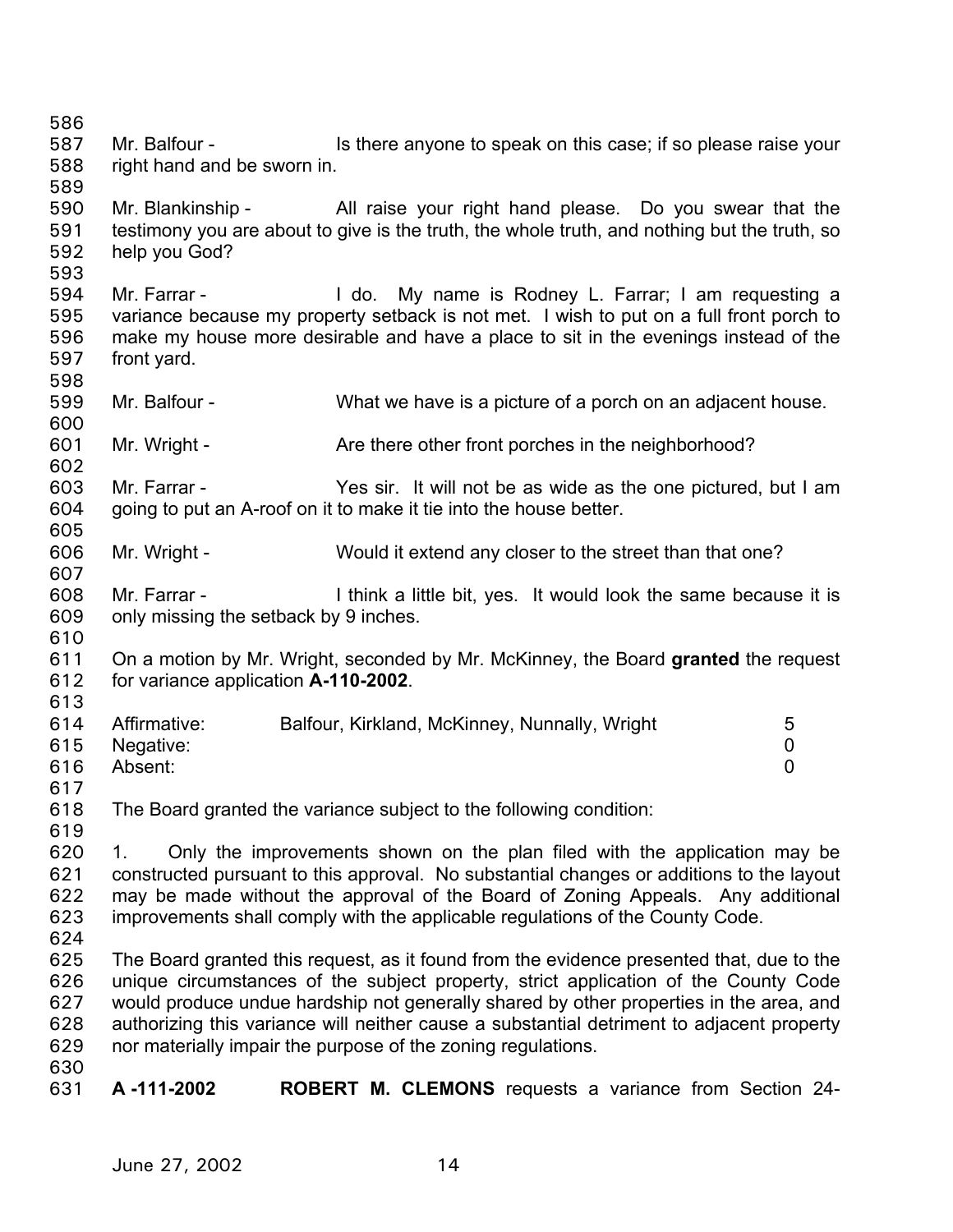| 632<br>633<br>634<br>635<br>636<br>637 |                                              | $95(i)(2)$ b of Chapter 24 of the County Code to build a storage<br>building at 6580 Monahan Road (Parcel 821-702-5726), zoned A-1,<br>Agricultural District (Varina). The accessory structure height is not<br>met. The applicant proposes 19 feet in height, where the Code<br>allows 15 feet in height. The applicant requests a variance of 4 feet<br>in height. |
|----------------------------------------|----------------------------------------------|----------------------------------------------------------------------------------------------------------------------------------------------------------------------------------------------------------------------------------------------------------------------------------------------------------------------------------------------------------------------|
| 638<br>639<br>640                      | Mr. Balfour -<br>right hand and be sworn in. | Is there anyone to speak on this case; if so please raise your                                                                                                                                                                                                                                                                                                       |
| 641<br>642<br>643<br>644<br>645        | help you God?                                | Mr. Blankinship - All raise your right hand please. Do you swear that the<br>testimony you are about to give is the truth, the whole truth, and nothing but the truth, so                                                                                                                                                                                            |
| 646<br>647<br>648<br>649               |                                              | Mr. Clemons - The do. My name is Robert Clemons. The building permit<br>department said we needed a variance for the height. We need to put 14-foot doors on<br>the building to get the trailer and motor home inside the garage.                                                                                                                                    |
| 650<br>651                             | Mr. Wright -                                 | Is that the motor home in the picture?                                                                                                                                                                                                                                                                                                                               |
| 652<br>653                             | Mr. Clemons -                                | Yes sir.                                                                                                                                                                                                                                                                                                                                                             |
| 654<br>655                             | Mr. Wright -                                 | You are trying to accommodate that vehicle?                                                                                                                                                                                                                                                                                                                          |
| 656<br>657<br>658<br>659               | Mr. Clemons -<br>point.                      | Yes sir. The trailer and the vehicle are 13.5 feet tall so it<br>requires 14-foot doors, and to make them work we need a 16-foot tall roof at the lowest                                                                                                                                                                                                             |
| 660<br>661                             | Mr. Wright -                                 | How tall is your house?                                                                                                                                                                                                                                                                                                                                              |
| 662<br>663                             | Mr. Clemons -                                | It is a two-story, probably around 25-27 feet tall.                                                                                                                                                                                                                                                                                                                  |
| 664<br>665                             | Mr. Wright -                                 | The garage would be 19 feet?                                                                                                                                                                                                                                                                                                                                         |
| 666<br>667                             | Mr. Clemons -                                | Yes sir.                                                                                                                                                                                                                                                                                                                                                             |
| 668<br>669                             | Mr. McKinney -                               | How about with a flat built-up roof?                                                                                                                                                                                                                                                                                                                                 |
| 670<br>671<br>672                      | Mr. Clemons -<br>with a built up roof.       | I guess you can, but I don't think you can do a metal building                                                                                                                                                                                                                                                                                                       |
| 673<br>674                             | Mr. McKinney -                               | You can do a $\frac{1}{2}$ to 12 pitch on it.                                                                                                                                                                                                                                                                                                                        |
| 675                                    | Mr. Clemons -                                | The problem is we are already 16 feet at the lowest point.                                                                                                                                                                                                                                                                                                           |
| 676<br>677                             | Mr. Kirkland -                               | What is the eave height of the existing building now, that is                                                                                                                                                                                                                                                                                                        |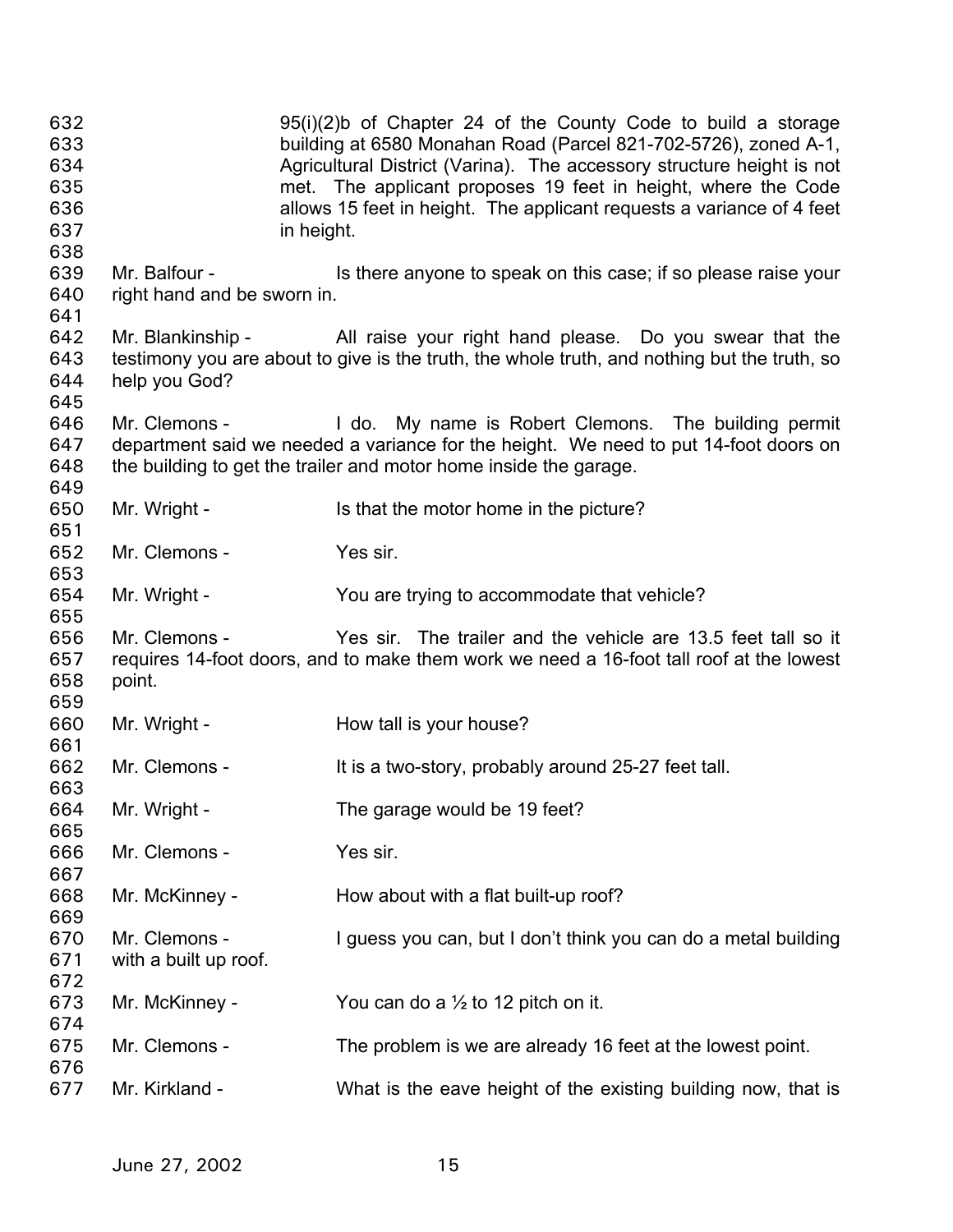| 678        | out back?         |                                                               |
|------------|-------------------|---------------------------------------------------------------|
| 679        |                   |                                                               |
| 680        | Mr. Clemons -     | The eave height is 12 feet.                                   |
| 681        |                   |                                                               |
| 682        | Mr. Kirkland -    | So you would be 4 feet higher than that.                      |
| 683        |                   |                                                               |
| 684        | Mr. Clemons -     | Yes sir.                                                      |
| 685        |                   |                                                               |
| 686        | Mr. Nunnally -    | How far would this storage shed be from the dwelling?         |
| 687        |                   |                                                               |
| 688        | Mr. Clemons -     | Approximately 75 to 80 feet behind the house.                 |
| 689        |                   |                                                               |
| 690        | Mr. Nunnally -    | You have how many acres there?                                |
| 691        |                   |                                                               |
| 692        | Mr. Clemons -     | 3.25 acres                                                    |
| 693        |                   |                                                               |
| 694        | Mr. Wright -      | This building would be behind the existing building.          |
| 695        |                   |                                                               |
| 696        | Mr. Clemons -     | Yes sir. It would be turned sideways behind the existing      |
| 697        |                   |                                                               |
| 698        | building.         |                                                               |
| 699        | Mr. Balfour -     | How high is the roof on the existing building?                |
|            |                   |                                                               |
| 700<br>701 |                   |                                                               |
|            | Mr. Clemons -     | The height of the peak of the roof is 18 feet.                |
| 702        |                   |                                                               |
| 703        | Mr. Kirkland -    | What exactly do you need such large buildings for?            |
| 704        |                   |                                                               |
| 705        | Mr. Clemons -     | I have a bunch of racecars and it takes a lot of room to keep |
| 706        | all of them.      |                                                               |
| 707        |                   |                                                               |
| 708        | Mr. Kirkland -    | So that is what goes into some of these trailers?             |
| 709        |                   |                                                               |
| 710        | Mr. Clemons -     | Yes sir                                                       |
| 711        |                   |                                                               |
| 712        | Mr. McKinney -    | Mr. Blankinship, what does the code say about height of       |
| 713        | buildings?        |                                                               |
| 714        |                   |                                                               |
| 715        | Mr. Blankinship - | The height limitation is 15 feet at the mid-line of the roof. |
| 716        |                   |                                                               |
| 717        | Mr. McKinney -    | Mr. Clemmons, how high are your vehicles?                     |
| 718        |                   |                                                               |
| 719        | Mr. Clemons -     | They are about 13.6 feet.                                     |
| 720        |                   |                                                               |
| 721        | Mr. Kirkland -    | So you need about 2.0 feet to allow for the track and         |
| 722        | overhead doors?   |                                                               |
| 723        |                   |                                                               |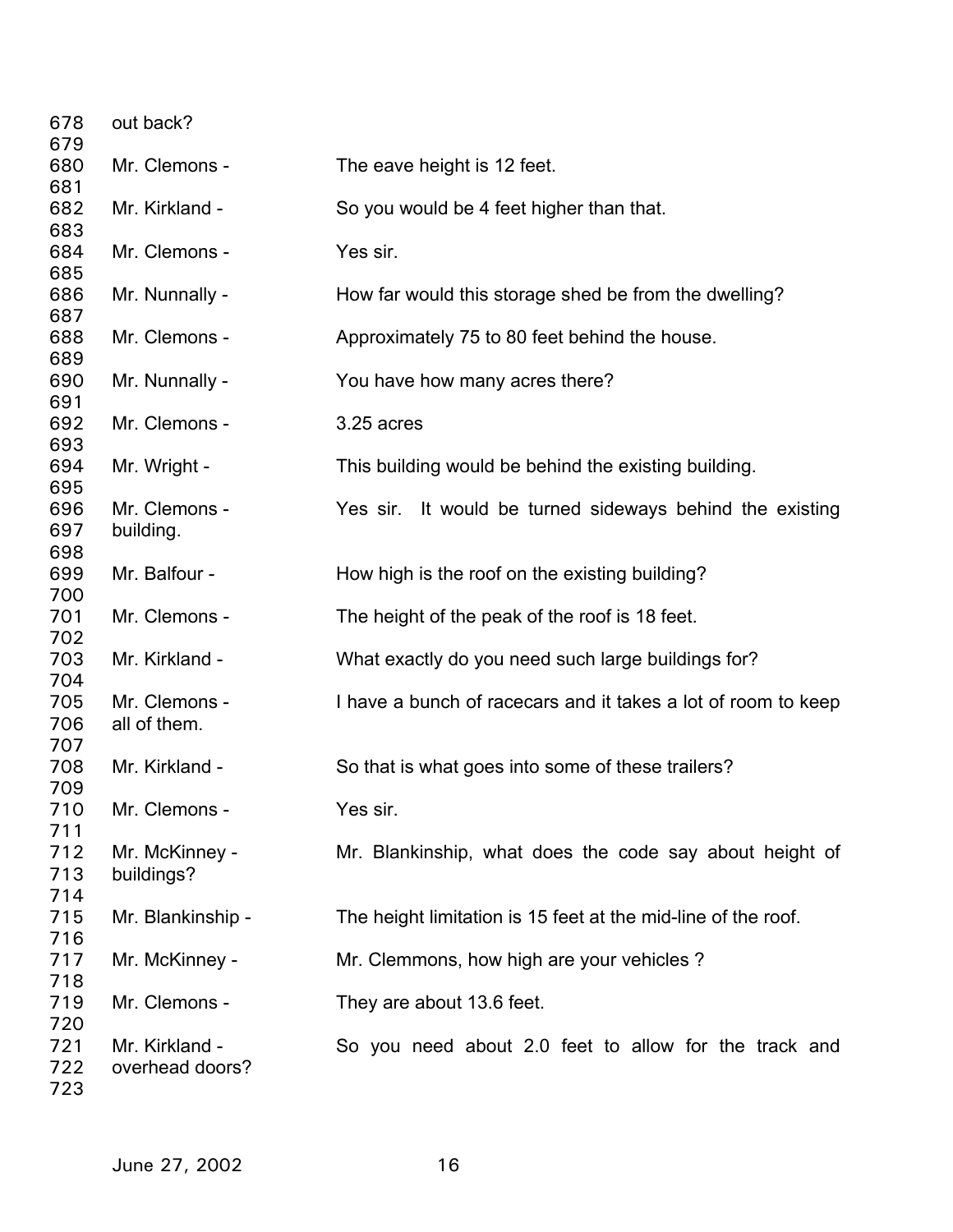| 724<br>725 | Mr. Clemons-                                                                         | Yes sir.                                                                                  |  |
|------------|--------------------------------------------------------------------------------------|-------------------------------------------------------------------------------------------|--|
| 726        | Mr. McKinney -                                                                       | I believe that a built-up roof of .5 to 12 pitch, with siding                             |  |
| 727        | doors would work.                                                                    |                                                                                           |  |
| 728        |                                                                                      |                                                                                           |  |
| 729        | Mr. Clemons -                                                                        | I believe it is only .5 and 12 pitch now.                                                 |  |
| 730        |                                                                                      |                                                                                           |  |
| 731        | Mr. Wright -                                                                         | What is adjacent to your property on the side where the new                               |  |
| 732        | building is proposed?                                                                |                                                                                           |  |
| 733        |                                                                                      |                                                                                           |  |
| 734        | Mr. Clemons -                                                                        | It is a 100-foot wide right-of-way to the property behind me.                             |  |
| 735        |                                                                                      |                                                                                           |  |
| 736        | Mr. Wright -                                                                         | There is nothing close on the other side either is there?                                 |  |
| 737        |                                                                                      |                                                                                           |  |
| 738        | Mr. Clemons -                                                                        | No sir.                                                                                   |  |
| 739        |                                                                                      |                                                                                           |  |
| 740        | Mr. Nunnally -                                                                       | So the closest house to you is 385-500 feet away, correct?                                |  |
| 741        |                                                                                      |                                                                                           |  |
| 742        | Mr. Clemons -                                                                        | Yes sir.                                                                                  |  |
| 743        |                                                                                      |                                                                                           |  |
| 744        | Mr. Balfour -                                                                        | Any other questions? Any opposition? Thank you sir.                                       |  |
| 745        |                                                                                      |                                                                                           |  |
| 746        | On a motion by Mr. Nunnally, seconded by Mr. Kirkland, the Board granted the request |                                                                                           |  |
| 747        | for variance application A-111-2002.                                                 |                                                                                           |  |
| 748        |                                                                                      |                                                                                           |  |
| 749        | Affirmative:                                                                         | 5<br>Balfour, Kirkland, McKinney, Nunnally, Wright                                        |  |
| 750        | Negative:                                                                            | $\mathbf 0$                                                                               |  |
| 751        | Absent:                                                                              | 0                                                                                         |  |
| 752        |                                                                                      |                                                                                           |  |
| 753        |                                                                                      | The Board granted the variance subject to the following condition:                        |  |
| 754        |                                                                                      |                                                                                           |  |
| 755        | 1.                                                                                   | This variance applies only to the height requirement. All other applicable                |  |
| 756        |                                                                                      | regulations of the County Code shall remain in force.                                     |  |
| 757        |                                                                                      |                                                                                           |  |
| 758        |                                                                                      | The Board granted this request, as it found from the evidence presented that, due to the  |  |
| 759        |                                                                                      | unique circumstances of the subject property, strict application of the County Code       |  |
| 760        |                                                                                      | would produce undue hardship not generally shared by other properties in the area, and    |  |
| 761        |                                                                                      | authorizing this variance will neither cause a substantial detriment to adjacent property |  |
| 762        |                                                                                      | nor materially impair the purpose of the zoning regulations.                              |  |
| 763        |                                                                                      |                                                                                           |  |
| 764        | UP-23-2002                                                                           | <b>CONSTRUCTION</b><br><b>VULCAN</b><br>MATERIALS, INC.<br>requests a                     |  |
| 765        |                                                                                      | conditional use permit pursuant to Sections 24-52(d) and 24-103 of                        |  |
| 766        |                                                                                      | Chapter 24 of the County Code to extract materials from the earth                         |  |
| 767        |                                                                                      | at 4721 Curles Neck Road (Parcel 836-667-5251 (part)), zoned A-                           |  |
| 768        |                                                                                      | 1, Agricultural District (Varina).                                                        |  |
| 769        |                                                                                      |                                                                                           |  |
|            |                                                                                      |                                                                                           |  |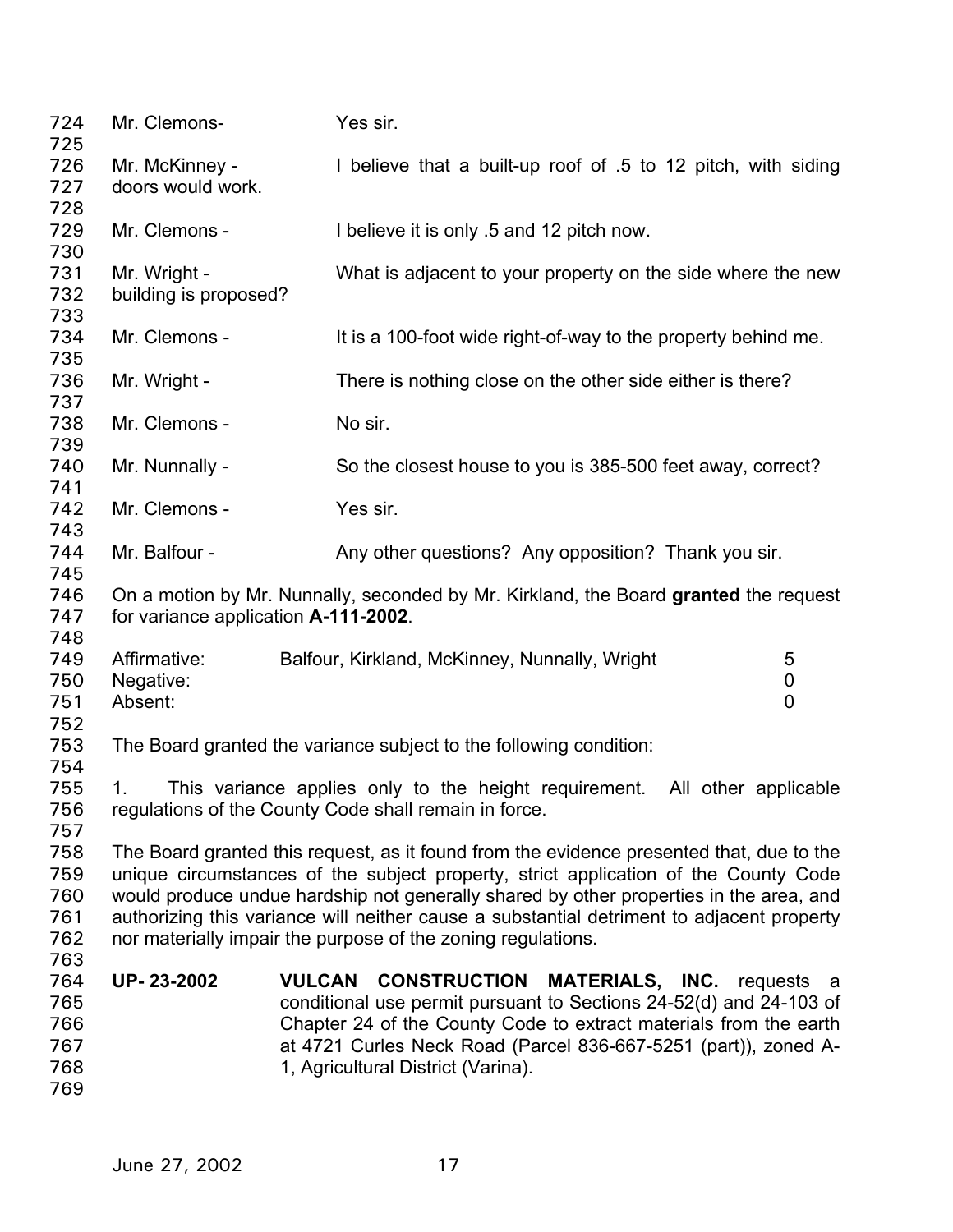Mr. Balfour - Is there anyone to speak on this case, if so please raise your right hand and be sworn in. 770 771

772

776

783

790

792

795

797

800

773 774 775 Mr. Blankinship - All raise your right hand please. Do you swear that the testimony you are about to give is the truth, the whole truth, and nothing but the truth, so help you God?

777 778 779 780 781 782 Mr. Lewis - I do. My name is Monte Lewis, I am with ED Lewis and Associates; I am representing the applicant on both these cases. As you can see, the first request is for expansion of the existing site. It is on the western side of the existing site and will extend to the old Curles Neck Barns. It does not include the Barns. The driveway will be relocated to avoid this site and still service the main house on the farm. This site will be reclaimed as a small pond, like the other sites on the farm.

784 The other case is for an existing site, and this request for a renewal of the permit.

785 786 787 788 Mr. Kirkland - We have not had any complaints on these sites, Mr. Blankinship?

789 Mr. Blankinship - No sir.

791 Mr. Wright - Are the conditions satisfactory?

793 794 Mr. Lewis - They are. They are the same conditions that we have on the rest of the sites.

796 Mr. Balfour - Any additional questions? Any opposition? If not thank you.

798 799 On a motion by Mr. Nunnally, seconded by Mr. Kirkland, the Board **granted** the request for Use Permit application **UP-23-2002**.

- 801 802 803 Affirmative: Balfour, Kirkland, McKinney, Nunnally, Wright 5 Negative: 0 Absent: 0
- 804

805 The Board granted the variance subject to the following conditions:

807 808 1. This use permit is subject to all requirements of Section 24-103 of Chapter 24 of the County Code.

809

806

810 811 812 813 814 815 2. Before beginning any work, the applicant shall provide a financial guaranty in an amount of \$2,000.00 per acre for each acre of land to be disturbed, for a total of \$89,560.00, guaranteeing that the land will be restored to a reasonably level and drainable condition. This permit does not become valid until the financial guaranty has been approved by the County Attorney. The financial guaranty may provide for termination after 90 days notice in writing to the County. In the event of termination, this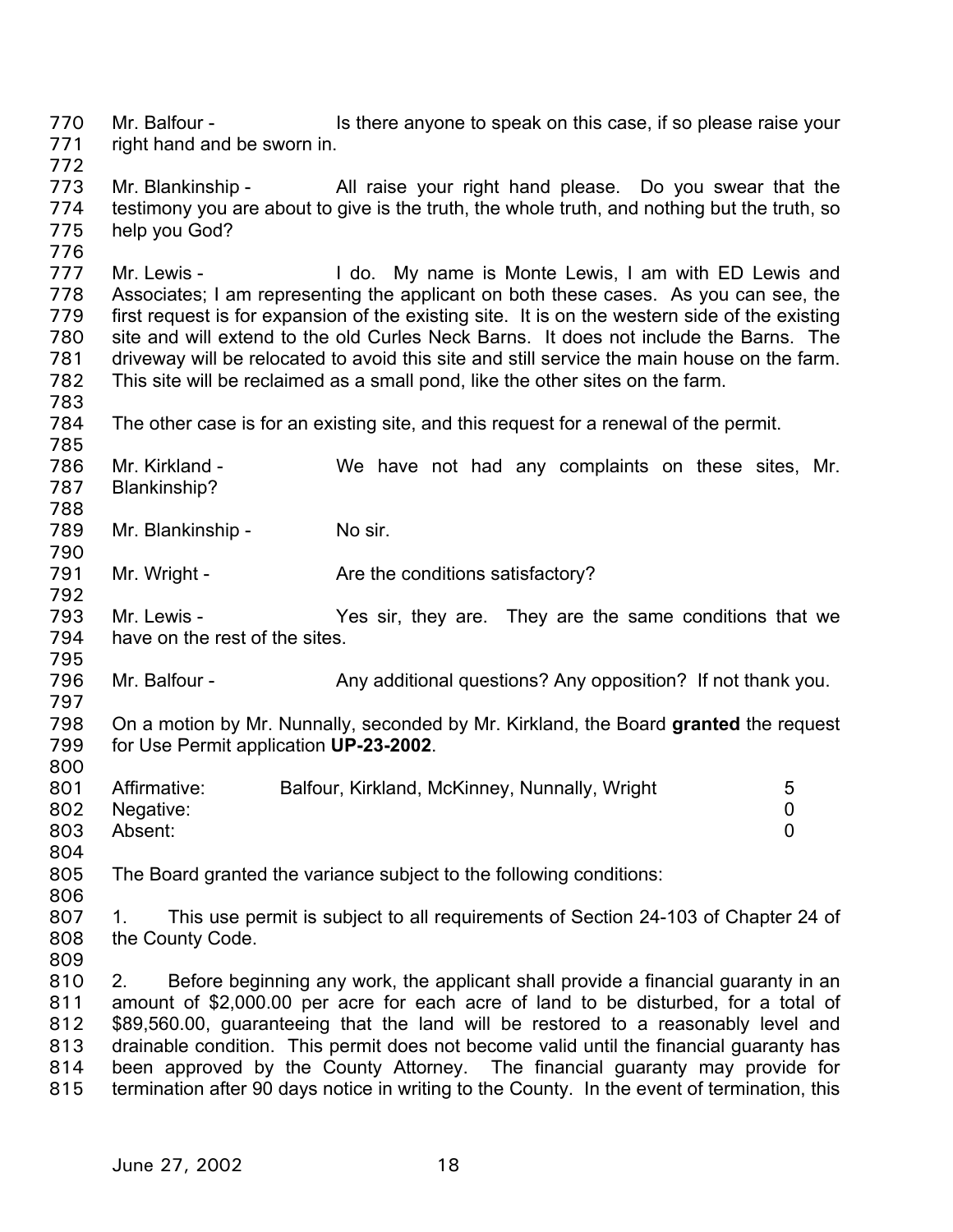permit shall be void, and work incident thereto shall cease. Within the next 90 days the applicant shall restore the land as provided for under the conditions of this use permit. Termination of such financial guaranty shall not relieve the applicant from its obligation to indemnify the County of Henrico for any breach of the conditions of this use permit. If this condition is not satisfied within 90 days of approval, the use permit shall be void. 816 817 818 819 820

821

822 823 824 825 826 827 828 829 3. Before beginning any work, the applicant shall submit erosion control plans to the Department of Public Works for review and approval. Throughout the life of the operation, the applicant shall continuously satisfy the Department of Public Works that erosion control procedures are properly maintained, and shall furnish plans and bonds that the department deems necessary. The applicant shall provide certification from a licensed professional engineer that dams, embankments and sediment control structures meet the approved design criteria as set forth by the State. If this condition is not satisfied within 90 days of approval, the use permit shall be void.

830

831 832 833 834 4. Before beginning any work, the applicant shall obtain a mine license from the Virginia Department of Mines, Minerals and Energy. If this condition is not satisfied within 90 days of approval, the use permit shall be void.

835 836 837 838 839 840 841 5. Before beginning any work, the areas approved for mining under this permit shall be delineated on the ground by five-foot-high metal posts at least five inches in diameter and painted in alternate one foot stripes of red and white. These posts shall be so located as to clearly define the area in which the mining is permitted. They shall be located, and their location certified, by a certified land surveyor. If this condition is not satisfied within 90 days of approval, the use permit shall be void.

842 843 844 845 6. In the event that the Board's approval of this use permit is appealed, all conditions requiring action within 90 days will be deemed satisfied if the required actions are taken within 90 days of final action on the appeal.

846 847 848 849 850 7. The applicant shall comply with the Chesapeake Bay Preservation Act and all state and local regulations administered under such act applicable to the property, and shall furnish to the Planning Office copies of all reports required by such act or regulations.

851 852 853 8. Hours of operation shall be from 6:00 a.m. to 6:00 p.m. when Daylight Savings Time is in effect, and from 7:00 a.m. to 5:00 p.m. at all other times.

854 855 856 9. No operations of any kind are to be conducted at the site on Sundays or national holidays.

857 858 859 10. Routes of ingress and egress shall be over the applicant's rights of ways to the loading area at the James River as outlined on the map filed with the application.

860 861 11. The applicant shall post and maintain a sign at the entrance to the mining site stating the name of the operator, the use permit number, the mine license number, and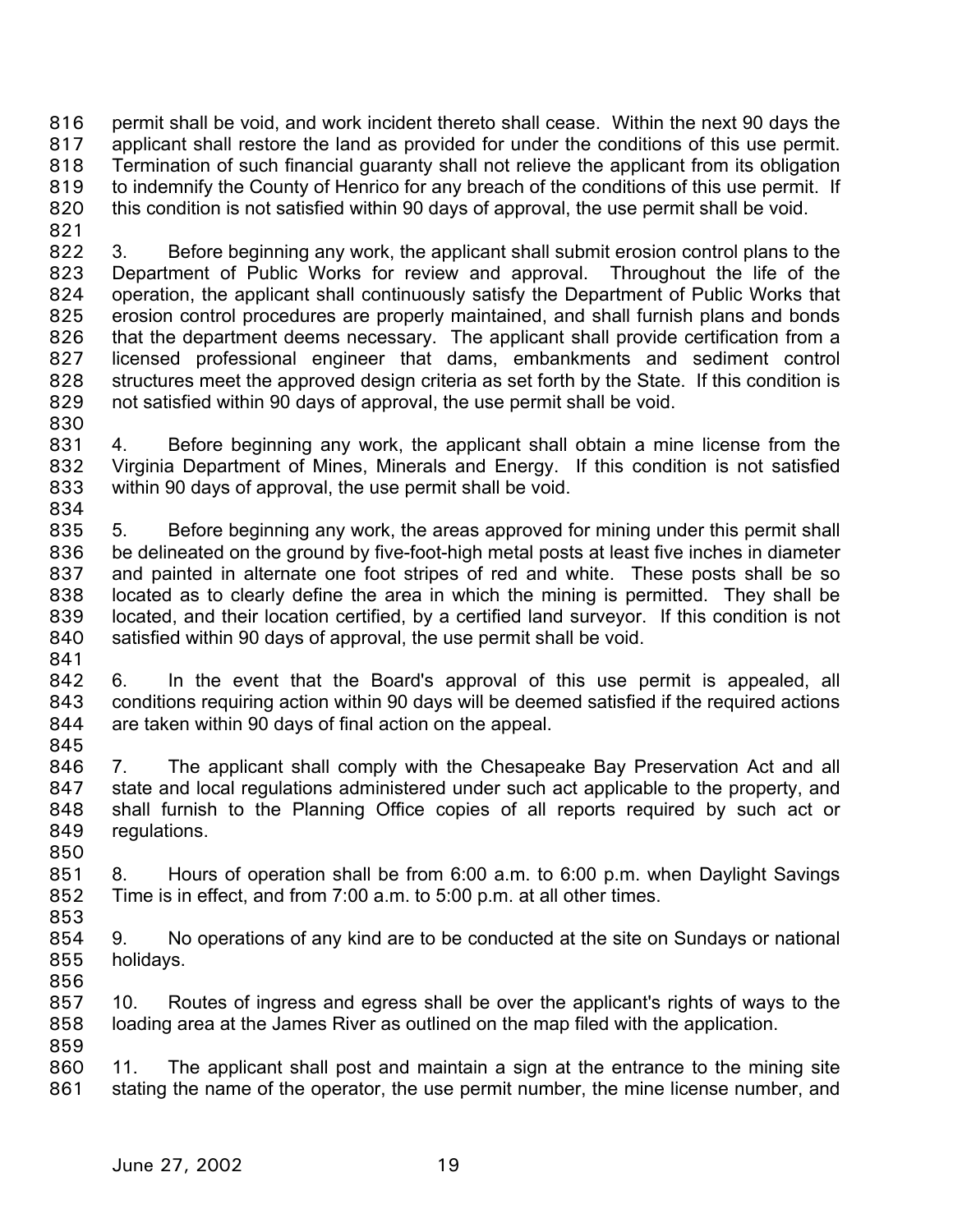the telephone number of the operator. The sign shall be 12 square feet in area and the letters shall be three inches high. 862 863

864

865 866 867 868 869 12. The applicant shall post and maintain "No Trespassing" signs every 250 feet along the perimeter of the property. The letters shall be three inches high. The applicant shall furnish the Chief of Police a letter authorizing the Division of Police to enforce the "No Trespassing" regulations, and agreeing to send a representative to testify in court as required or requested by the Division of Police.

870

871 872 873 13. All roads used in connection with this use permit shall be effectively treated with calcium chloride or other wetting agents to eliminate any dust nuisance.

874 875 14. The applicant shall maintain the property, fences, and roads in a safe and secure condition indefinitely, or convert the property to some other safe use.

876

877 878 879 880 881 882 15. If, in the course of its preliminary investigation or operations, the applicant discovers evidence of cultural or historical resources, or an endangered species, or a significant habitat, it shall notify appropriate authorities and provide them with an opportunity to investigate the site. The applicant shall report the results of any such investigation to the Planning Office.

883 884 885 886 887 16. If water wells located on surrounding properties are adversely affected, and the extraction operations on this site are suspected as the cause, the effected property owners may present to the Board evidence that the extraction operation is a contributing factor. After a hearing by the Board, this use permit may be revoked or suspended, and the operator may be required to correct the problem.

888 889

890 891 892 17. Open and vertical excavations having a depth of 10 feet or more, for a period of more than 30 days, shall be effectively sloped to a 2:1 slope or flatter to protect the public safety.

- 893 894 895 896 897 898 899 900 18. Topsoil shall not be removed from any part of the property outside of the area in which mining is authorized. Sufficient topsoil shall be stockpiled on the property for respreading in a layer with five inches of minimum depth. All topsoil shall be stockpiled within the authorized mining area and provided with adequate erosion control protection. If the site does not yield sufficient topsoil, additional topsoil shall be brought to the site to provide the required five-inch layer of cover. All topsoil shall be treated with a mixture of seed, fertilizer, and lime as recommended by the County after soil tests have been provided to the County.
- 901

902 903 904 905 906 907 19. No offsite-generated materials shall be deposited on the mining site without prior written approval of the Director of Planning. To obtain such approval, the operator shall submit a request stating the origin, nature and quantity of material to be deposited, and certifying that no contaminated or hazardous material will be included. The material to be deposited on the site shall be limited to imperishable materials such as stone, bricks, tile, sand, gravel, soil, asphalt, concrete and like materials, and shall not include any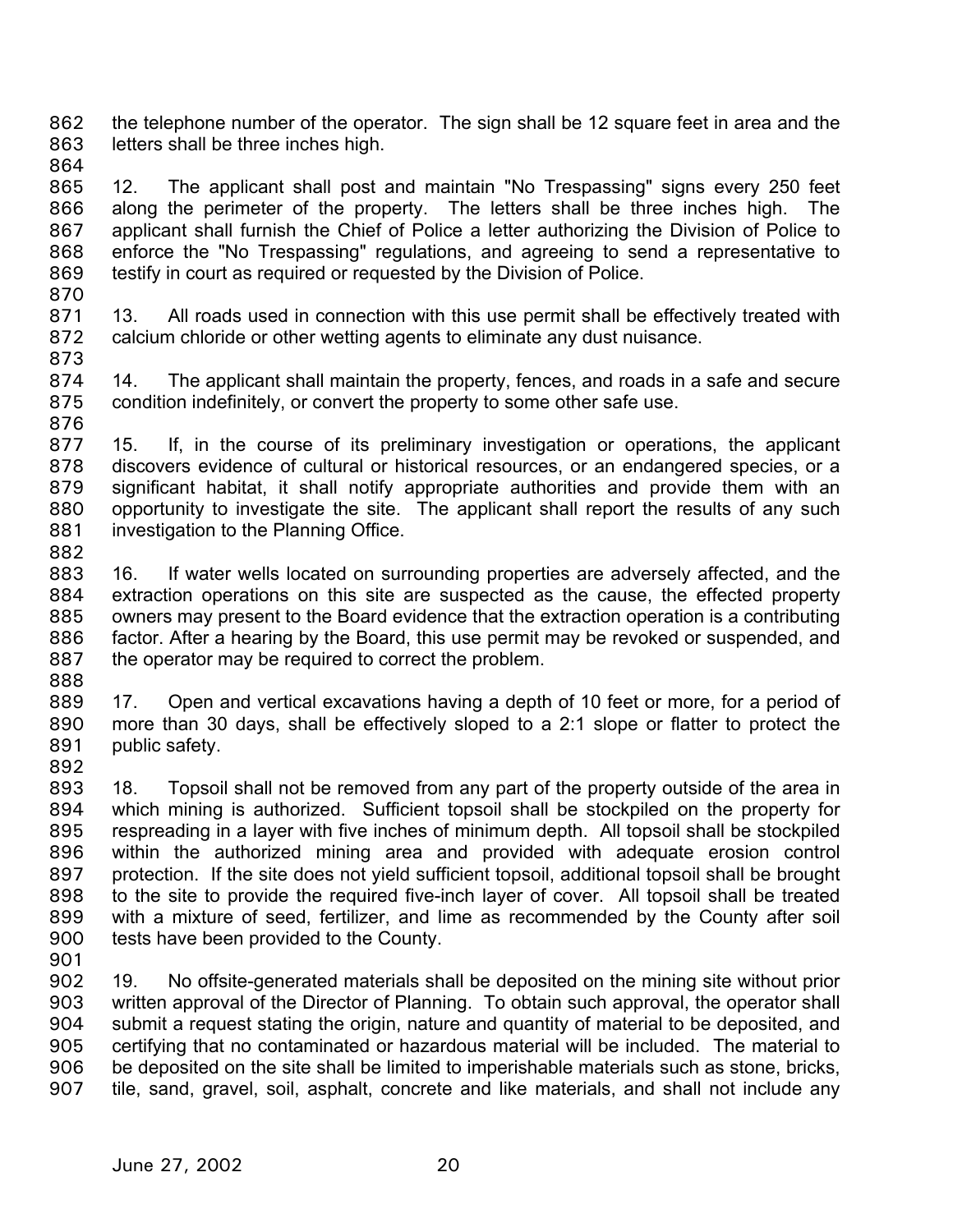hazardous materials as defined by the Virginia Hazardous Waste Management Regulations. 908 909

910

911 912 913 914 915 20. A superintendent, who shall be personally familiar with all the terms and conditions of Section 24-103 of Chapter 24 of the County Code, as well as the terms and conditions of this use permit, shall be present at the beginning and conclusion of operations each work day to see that all the conditions of the Code and this use permit are observed.

916

917 918 919 920 921 922 21. A progress report shall be submitted to the Board on June 30, 2003. This progress report must contain information concerning how much property has been mined to date of the report, the amount of land left to be mined, how much rehabilitation has been performed, when and how the remaining amount of land will be rehabilitated, and any other pertinent information about the operation that would be helpful to the Board.

923

924 925 926 927 22. Excavation shall be discontinued by June 30, 2004, and restoration accomplished by not later than June 30, 2005, unless a new permit is granted by the Board of Zoning Appeals.

- 928 929 930 931 23. The rehabilitation of the property shall take place simultaneously with the mining process. Rehabilitation shall not be considered completed until the mined area is covered completely with permanent vegetation.
- 932 933 934 935 936 937 938 24. All drainage and erosion and sediment control measures shall conform to the standards and specifications of the Mineral Mining Manual Drainage Handbook. Any drainage structures in place prior to October 14, 1992 and which do not conform to the Mineral Mining Manual Drainage Handbook may remain in place until such time as any reconstruction is required at which time said structures shall be brought into conformance with the Mineral Mining Manual Drainage Handbook.
- 939 940 941 25. Failure to comply with any of the foregoing conditions shall automatically void this permit.
- 942 943 944 The Board granted the request because it found the proposed use will be in substantial accordance with the general purpose and objectives of Chapter 24 of the County Code.
- 945 946 947 948 949 **UP- 24-2002 VULCAN CONSTRUCTION MATERIALS, INC.** requests a conditional use permit pursuant to Sections 24-52(d) and 24-103 of Chapter 24 of the County Code to extract materials from the earth at 4721Curles Neck Road (Parcel 836-667-5251 (part)), zoned A-1, Agricultural District (Varina).
- 950 951 952 On a motion by Mr. Nunnally, seconded by Mr. Kirkland, the Board **granted** the request for Use Permit application **UP-24-2002**.
- 953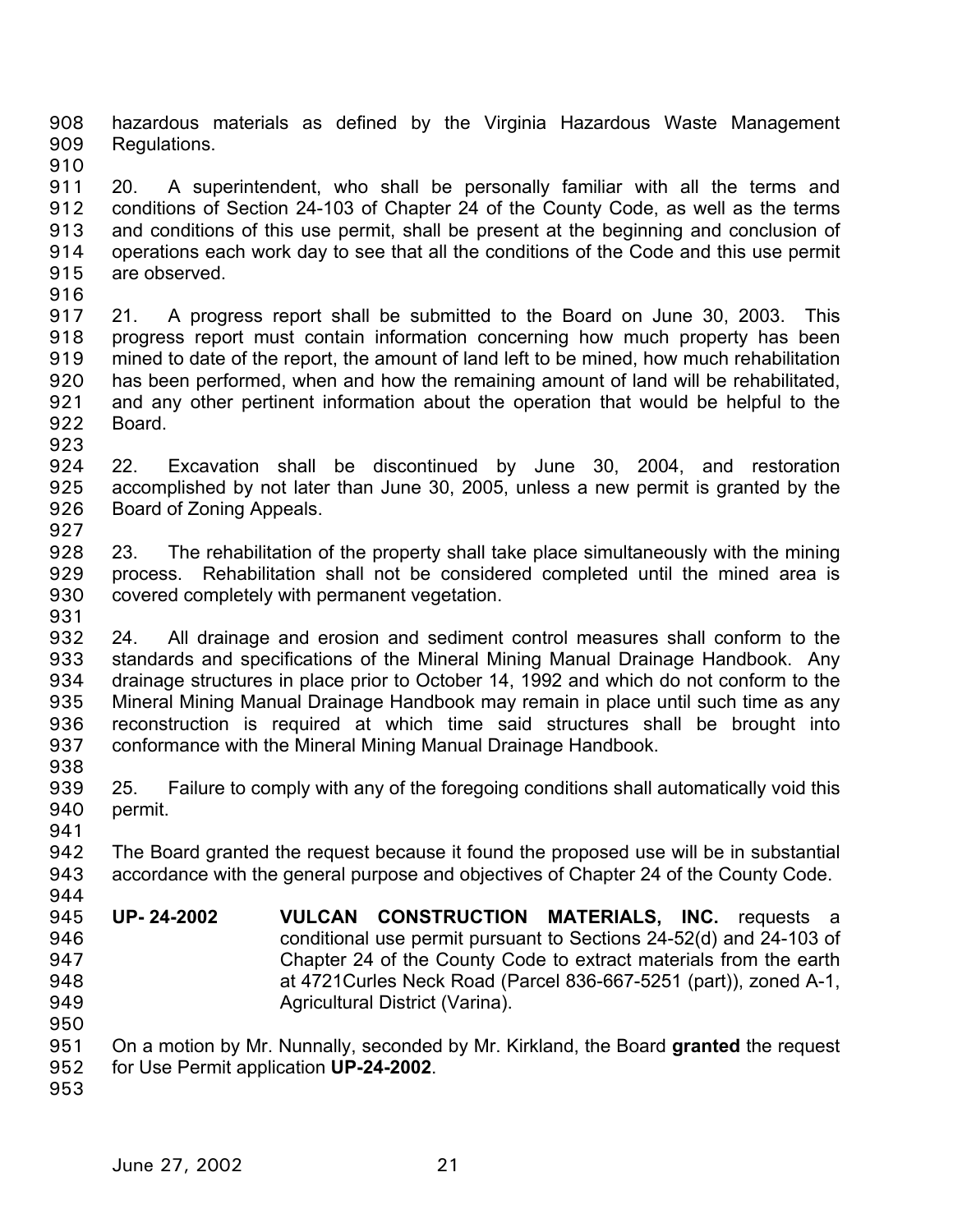| 954 Affirmative:<br>955 Negative: | Balfour, Kirkland, McKinney, Nunnally, Wright | -5 |
|-----------------------------------|-----------------------------------------------|----|
| 956 Absent:                       |                                               |    |

- 957
- 958 959 The Board granted the variance subject to the following conditions:

960 961 1. This use permit is subject to all requirements of Section 24-103 of Chapter 24 of the County Code.

962

963 964 965 966 967 968 969 970 971 972 973 2. Before beginning any work, the applicant shall provide a financial guaranty in an amount of \$2,000.00 per acre for each acre of land to be disturbed, for a total of \$274,820.00, guaranteeing that the land will be restored to a reasonably level and drainable condition. This permit does not become valid until the financial guaranty has been approved by the County Attorney. The financial guaranty may provide for termination after 90 days notice in writing to the County. In the event of termination, this permit shall be void, and work incident thereto shall cease. Within the next 90 days the applicant shall restore the land as provided for under the conditions of this use permit. Termination of such financial guaranty shall not relieve the applicant from its obligation to indemnify the County of Henrico for any breach of the conditions of this use permit. If this condition is not satisfied within 90 days of approval, the use permit shall be void.

974

975 976 977 978 979 980 981 982 3. Before beginning any work, the applicant shall submit erosion control plans to the Department of Public Works for review and approval. Throughout the life of the operation, the applicant shall continuously satisfy the Department of Public Works that erosion control procedures are properly maintained, and shall furnish plans and bonds that the department deems necessary. The applicant shall provide certification from a licensed professional engineer that dams, embankments and sediment control structures meet the approved design criteria as set forth by the State. If this condition is not satisfied within 90 days of approval, the use permit shall be void.

983

984 985 986 4. Before beginning any work, the applicant shall obtain a mine license from the Virginia Department of Mines, Minerals and Energy. If this condition is not satisfied within 90 days of approval, the use permit shall be void.

- 987 988 989 990 991 992 993 5. Before beginning any work, the areas approved for mining under this permit shall be delineated on the ground by five-foot-high metal posts at least five inches in diameter and painted in alternate one foot stripes of red and white. These posts shall be so located as to clearly define the area in which the mining is permitted. They shall be located, and their location certified, by a certified land surveyor. If this condition is not satisfied within 90 days of approval, the use permit shall be void.
- 994

995 996 997 6. In the event that the Board's approval of this use permit is appealed, all conditions requiring action within 90 days will be deemed satisfied if the required actions are taken within 90 days of final action on the appeal.

998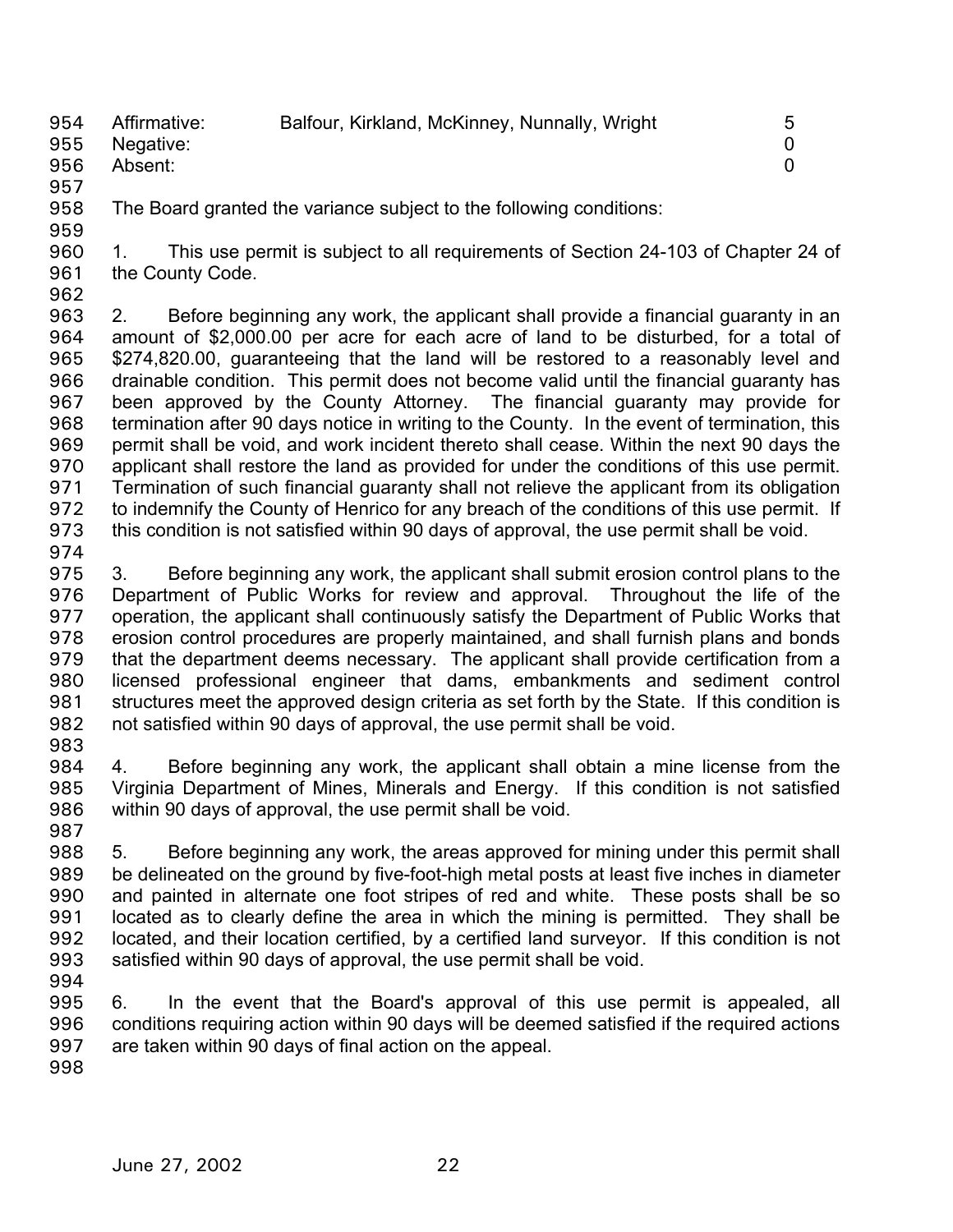7. The applicant shall comply with the Chesapeake Bay Preservation Act and all state and local regulations administered under such act applicable to the property, and shall furnish to the Planning Office copies of all reports required by such act or regulations. 999 1000 1001 1002 1003

- 1004 1005 1006 8. Hours of operation shall be from 6:00 a.m. to 6:00 p.m. when Daylight Savings Time is in effect, and from 7:00 a.m. to 5:00 p.m. at all other times.
- 1007 1008 1009 9. No operations of any kind are to be conducted at the site on Sundays or national holidays.
- 1010 1011 1012 10. Routes of ingress and egress shall be over the applicant's rights of ways to the loading area at the James River as outlined on the map filed with the application.
- 1013 1014 1015 1016 1017 11. The applicant shall post and maintain a sign at the entrance to the mining site stating the name of the operator, the use permit number, the mine license number, and the telephone number of the operator. The sign shall be 12 square feet in area and the letters shall be three inches high.
- 1018 1019 1020 1021 1022 1023 12. The applicant shall post and maintain "No Trespassing" signs every 250 feet along the perimeter of the property. The letters shall be three inches high. The applicant shall furnish the Chief of Police a letter authorizing the Division of Police to enforce the "No Trespassing" regulations, and agreeing to send a representative to testify in court as required or requested by the Division of Police.
- 1024 1025 1026 13. All roads used in connection with this use permit shall be effectively treated with calcium chloride or other wetting agents to eliminate any dust nuisance.
- 1027 1028 1029 14. The applicant shall maintain the property, fences, and roads in a safe and secure condition indefinitely, or convert the property to some other safe use.
- 1030 1031 1032 1033 1034 1035 15. If, in the course of its preliminary investigation or operations, the applicant discovers evidence of cultural or historical resources, or an endangered species, or a significant habitat, it shall notify appropriate authorities and provide them with an opportunity to investigate the site. The applicant shall report the results of any such investigation to the Planning Office.
- 1036 1037 1038 1039 1040 1041 16. If water wells located on surrounding properties are adversely affected, and the extraction operations on this site are suspected as the cause, the effected property owners may present to the Board evidence that the extraction operation is a contributing factor. After a hearing by the Board, this use permit may be revoked or suspended, and the operator may be required to correct the problem.
- 1042 1043 1044 17. Open and vertical excavations having a depth of 10 feet or more, for a period of more than 30 days, shall be effectively sloped to a 2:1 slope or flatter to protect the public safety.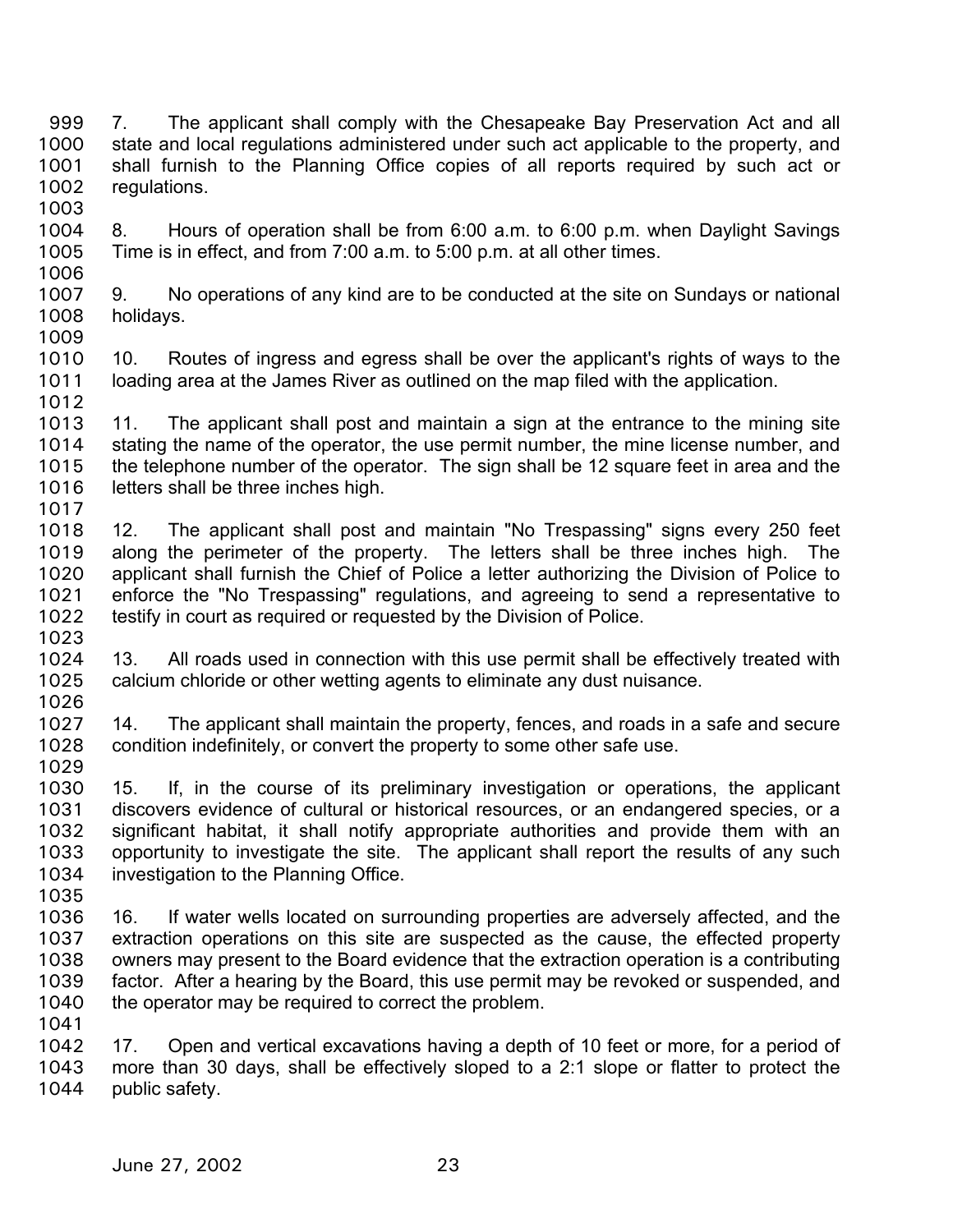1046 1047 1048 1049 1050 1051 1052 1053 18. Topsoil shall not be removed from any part of the property outside of the area in which mining is authorized. Sufficient topsoil shall be stockpiled on the property for respreading in a layer with five inches of minimum depth. All topsoil shall be stockpiled within the authorized mining area and provided with adequate erosion control protection. If the site does not yield sufficient topsoil, additional topsoil shall be brought to the site to provide the required five-inch layer of cover. All topsoil shall be treated with a mixture of seed, fertilizer, and lime as recommended by the County after soil tests have been provided to the County.

1054

1045

1055 1056 1057 1058 1059 1060 1061 1062 1063 19. No offsite-generated materials shall be deposited on the mining site without prior written approval of the Director of Planning. To obtain such approval, the operator shall submit a request stating the origin, nature and quantity of material to be deposited, and certifying that no contaminated or hazardous material will be included. The material to be deposited on the site shall be limited to imperishable materials such as stone, bricks, tile, sand, gravel, soil, asphalt, concrete and like materials, and shall not include any hazardous materials as defined by the Virginia Hazardous Waste Management Regulations.

1064 1065 1066 1067 1068 1069 20. A superintendent, who shall be personally familiar with all the terms and conditions of Section 24-103 of Chapter 24 of the County Code, as well as the terms and conditions of this use permit, shall be present at the beginning and conclusion of operations each work day to see that all the conditions of the Code and this use permit are observed.

- 1070 1071 1072 1073 1074 1075 1076 21. A progress report shall be submitted to the Board on June 30, 2003. This progress report must contain information concerning how much property has been mined to date of the report, the amount of land left to be mined, how much rehabilitation has been performed, when and how the remaining amount of land will be rehabilitated, and any other pertinent information about the operation that would be helpful to the Board.
- 1077 1078 1079 22. Excavation shall be discontinued by June 30, 2004, and restoration accomplished by not later than June 30, 2005, unless a new permit is granted by the Board of Zoning Appeals.
- 1081 1082 1083 23. The rehabilitation of the property shall take place simultaneously with the mining process. Rehabilitation shall not be considered completed until the mined area is covered completely with permanent vegetation.
- 1084

1080

1085 1086 1087 1088 1089 1090 24. All drainage and erosion and sediment control measures shall conform to the standards and specifications of the Mineral Mining Manual Drainage Handbook. Any drainage structures in place prior to October 14, 1992 and which do not conform to the Mineral Mining Manual Drainage Handbook may remain in place until such time as any reconstruction is required at which time said structures shall be brought into conformance with the Mineral Mining Manual Drainage Handbook.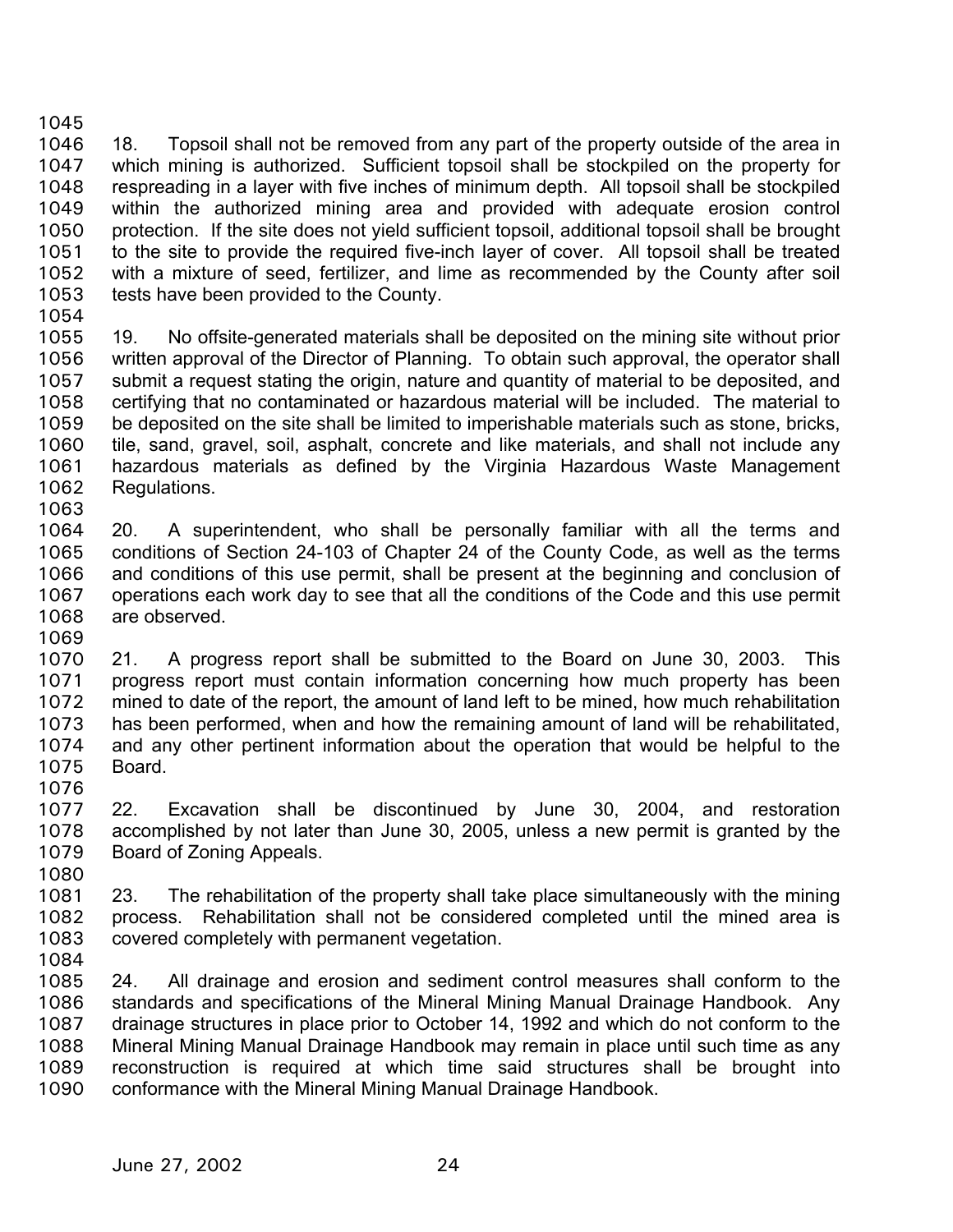1091

1097

1106

1113

1126

1132

- 1092 1093 25. Failure to comply with any of the foregoing conditions shall automatically void this permit.
- 1094 1095 1096 The Board granted the request because it found the proposed use will be in substantial accordance with the general purpose and objectives of Chapter 24 of the County Code.
- 1098 1099 1100 1101 1102 1103 1104 1105 **A -112-2002 STEFAN BAUER** requests a variance from Section 24-94 of Chapter 24 of the County Code to build a screened porch over the existing deck at 4504 Schaum Court (Olde Springfield) (Parcel 753- 763-8847), zoned R-3A, One-family Residence District (Three Chopt). The rear yard setback is not met. The applicant proposes 25 feet rear yard setback, where the Code requires 35 feet rear yard setback. The applicant requests a variance of 10 feet rear yard setback.
- 1107 1108 1109 Mr. Balfour - Is there anyone to speak on this case, if so please raise your right hand and be sworn in.
- 1110 1111 1112 Mr. Blankinship - All raise your right hand please. Do you swear that the testimony you are about to give is the truth, the whole truth, and nothing but the truth, so help you God?
- 1114 1115 1116 1117 1118 1119 Mr. Bauer - The My name is Stefan Bauer. We are proposing to enclose the existing deck with a screened porch. This will be very similar to other porches that are in the neighborhood. Our lot backs up to another cul-de-sac, and being on a cul-de-sac, it is a particularly shallow lot. I submitted with the application, support from all the adjoining neighbors. We have over 100 feet to the closest neighbor in the back, and there are bushes and trees between us.
- 1120 1121 1122 Mr. Wright - **I** would say that you have an odd-shaped lot. That causes your house to be farther back from the street.
- 1123 1124 1125 Mr. Bauer - The street than the other houses because of the narrowness of the front, and it is pie shaped.
- 1127 1128 Mr. Balfour - The Any other questions from the Board members? Any opposition? If not thank you.
- 1129 1130 1131 On a motion by Mr. Wright, seconded by Mr. McKinney, the Board **granted** the request for variance application **A-112-2002.**
- 1133 1134 1135 1136 Affirmative: Balfour, Kirkland, McKinney, Nunnally, Wright 5 Negative: 0 Absent: 0
	- June 27, 2002 25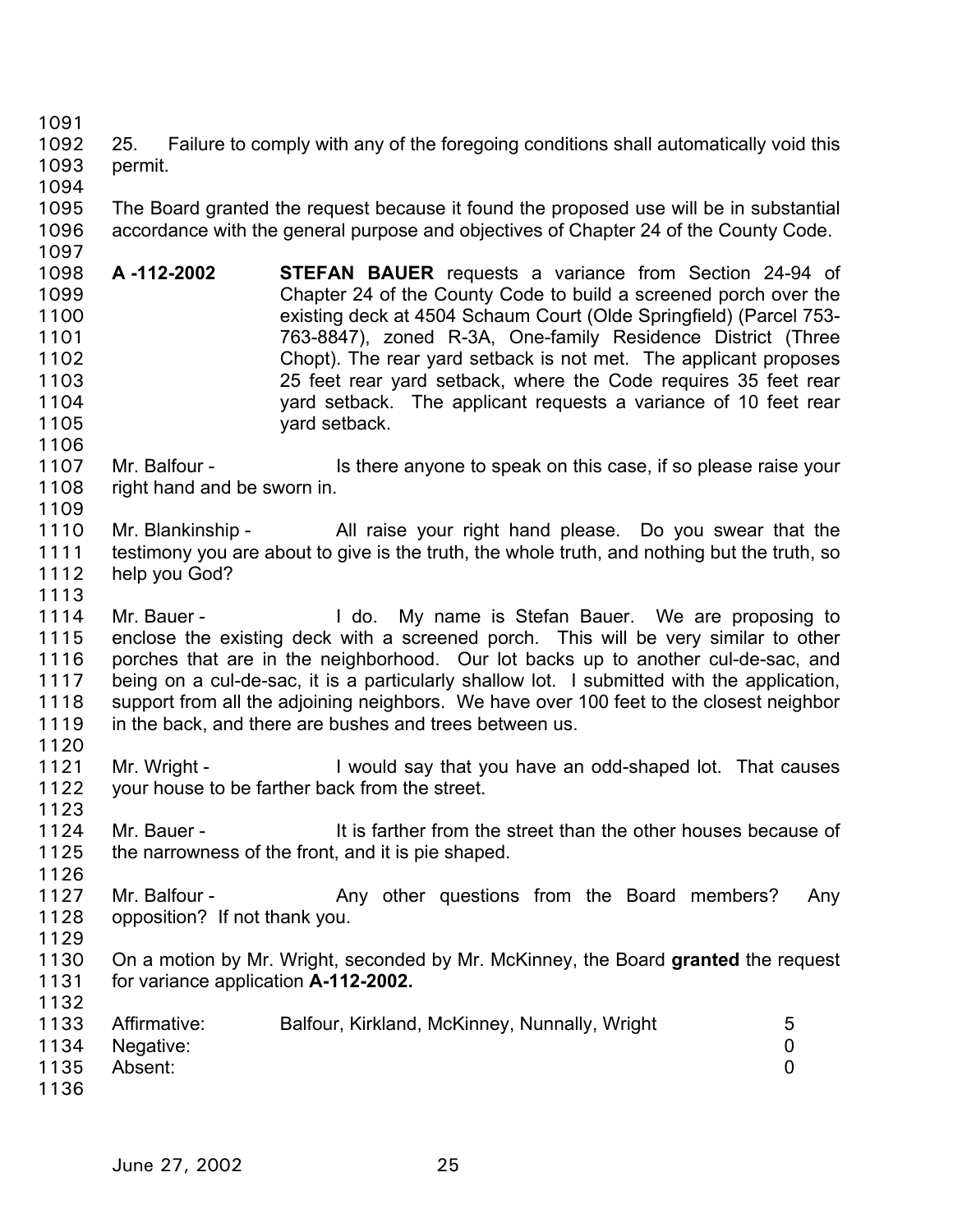1137 The Board granted the variance subject to the following conditions:

1138

1139 1140 1141 1142 1. Only the improvements shown on the plan filed with the application may be constructed pursuant to this approval. No substantial changes or additions to the layout may be made without the approval of the Board of Zoning Appeals. Any additional improvements shall comply with the applicable regulations of the County Code.

- 1143
- 1144

1151

2. The new construction shall match the existing dwelling as nearly as practical.

1145 1146 1147 1148 1149 1150 The Board granted this request, as it found from the evidence presented that, due to the unique circumstances of the subject property, strict application of the County Code would produce undue hardship not generally shared by other properties in the area, and authorizing this variance will neither cause a substantial detriment to adjacent property nor materially impair the purpose of the zoning regulations.

- 1152 1153 1154 1155 1156 1157 1158 1159 **A -113-2002 MICHAEL ANDERSON** requests a variance from Section 24-94 of Chapter 24 of the County Code to build an attached garage at 2803 Cannon Road (Laurel West) (Parcel 774-768-2544), zoned R-2A, One-family Residence District (Fairfield). The minimum side yard setback is not met. The applicant has 3.5 feet minimum side yard setback, where the Code requires 12 feet minimum side yard setback. The applicant requests a variance of 8.5 feet minimum side yard setback.
- 1160 1161 1162 Mr. Balfour - Is there anyone to speak on this case, if so please raise your right hand and be sworn in.
- 1163

1164 1165 1166 1167 Mr. Blankinship - All raise your right hand please. Do you swear that the testimony you are about to give is the truth, the whole truth, and nothing but the truth, so help you God?

1168 1169 1170 Mr. Anderson - I do. My name is Mike Anderson. I would like to construct a 2-car detached garage, 24 x 28 feet.

1171 1172 Mr. McKinney - Will it be made out of the same material as the home?

1173 1174 1175 Mr. Anderson - It will have a brick veneer on the front, and on the sides it will be vinyl. That is what the house looks like.

1176 1177 Mr. McKinney - Would the vinyl go all the way down to the grade?

1178 1179 Mr. Anderson - Yes sir.

- 1180 1181 Mr. McKinney - What kind of foundation are you going to have?
- 1182 Mr. Anderson - A slab.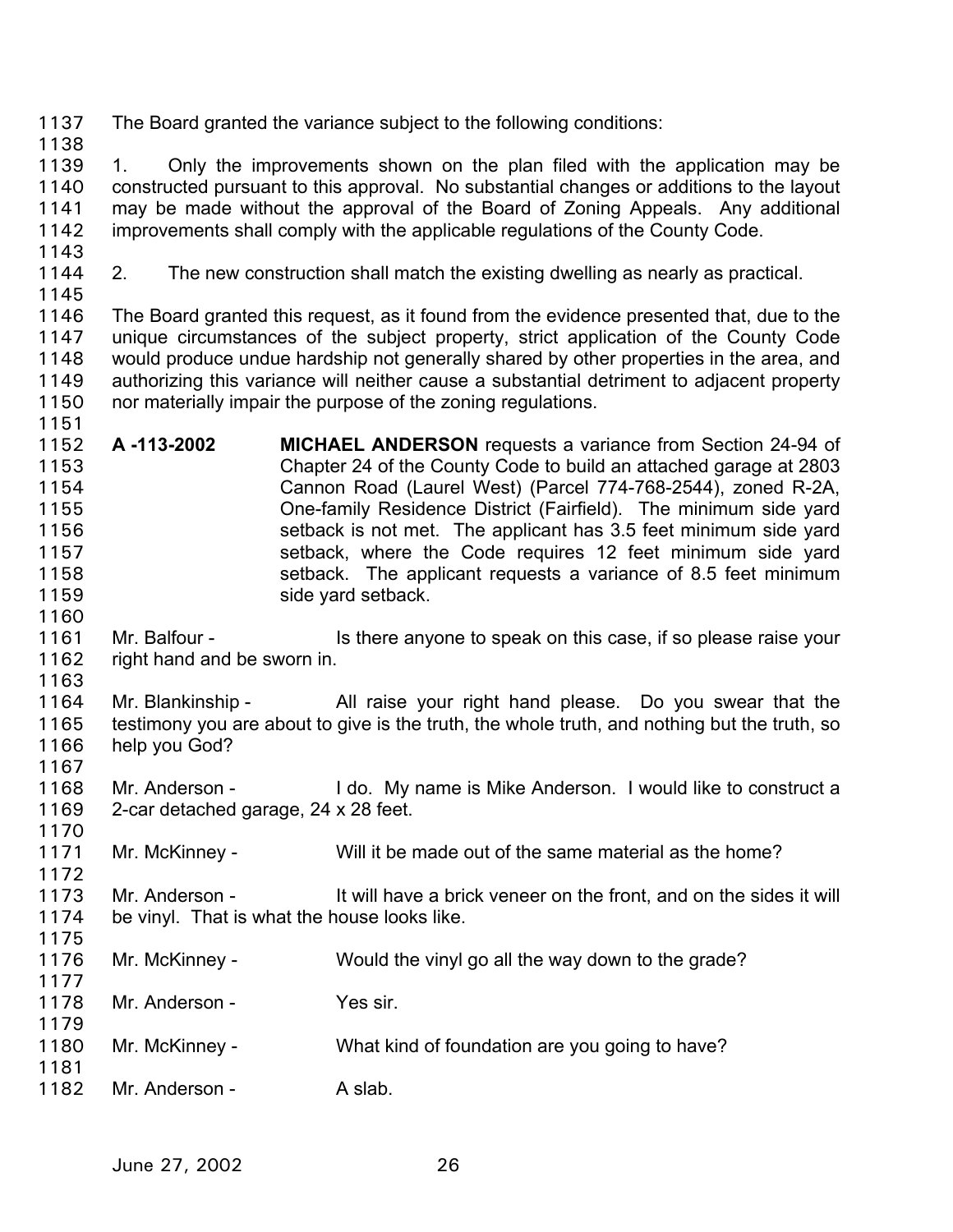| 1183                                                 |                                      |                                                                                                                                                                                                                                                                                                                                                                                                                                                                                  |             |
|------------------------------------------------------|--------------------------------------|----------------------------------------------------------------------------------------------------------------------------------------------------------------------------------------------------------------------------------------------------------------------------------------------------------------------------------------------------------------------------------------------------------------------------------------------------------------------------------|-------------|
| 1184                                                 | Mr. McKinney -                       | What is the equipment in the rear yard now?                                                                                                                                                                                                                                                                                                                                                                                                                                      |             |
| 1185                                                 |                                      |                                                                                                                                                                                                                                                                                                                                                                                                                                                                                  |             |
| 1186<br>1187                                         | Mr. Anderson -                       | We are adding a master bedroom suite on the rear.                                                                                                                                                                                                                                                                                                                                                                                                                                |             |
| 1188                                                 | Mr. McKinney -                       | What type roof will you have on the garage?                                                                                                                                                                                                                                                                                                                                                                                                                                      |             |
| 1189<br>1190<br>1191                                 | Mr. Anderson -                       | It will be a 4-12 roof truss system without dormers.                                                                                                                                                                                                                                                                                                                                                                                                                             |             |
| 1192<br>1193<br>1194<br>1195<br>1196                 | Mr. Jones -<br>this variance.        | My name is Milton Jones; I live at 2803 Cantor Road. We<br>have been there for about 26 years. We realize now that we need a garage. We had<br>no idea that there was not enough space in the rear yard. So that is why we applied for                                                                                                                                                                                                                                           |             |
| 1197<br>1198<br>1199                                 | Mr. Balfour-<br>Thank you.           | Any other questions for Mr. Anderson? Any opposition?                                                                                                                                                                                                                                                                                                                                                                                                                            |             |
| 1200<br>1201<br>1202                                 |                                      | On a motion by Mr. McKinney, seconded by Mr. Kirkland, the Board granted the<br>request for variance application A-113-2002.                                                                                                                                                                                                                                                                                                                                                     |             |
| 1203<br>1204<br>1205<br>1206                         | Affirmative:<br>Negative:<br>Absent: | Balfour, Kirkland, McKinney, Nunnally, Wright                                                                                                                                                                                                                                                                                                                                                                                                                                    | 5<br>0<br>0 |
| 1207<br>1208                                         |                                      | The Board granted the variance subject to the following conditions:                                                                                                                                                                                                                                                                                                                                                                                                              |             |
| 1209<br>1210<br>1211<br>1212<br>1213                 | 1.                                   | Only the improvements shown on the plan filed with the application may be<br>constructed pursuant to this approval. No substantial changes or additions to the layout<br>may be made without the approval of the Board of Zoning Appeals. Any additional<br>improvements shall comply with the applicable regulations of the County Code.                                                                                                                                        |             |
| 1214<br>1215                                         | 2.                                   | The new construction shall match the existing dwelling as nearly as practical.                                                                                                                                                                                                                                                                                                                                                                                                   |             |
| 1216<br>1217<br>1218<br>1219<br>1220<br>1221         |                                      | The Board granted this request, as it found from the evidence presented that, due to the<br>unique circumstances of the subject property, strict application of the County Code<br>would produce undue hardship not generally shared by other properties in the area, and<br>authorizing this variance will neither cause a substantial detriment to adjacent property<br>nor materially impair the purpose of the zoning regulations.                                           |             |
| 1222<br>1223<br>1224<br>1225<br>1226<br>1227<br>1228 | A-114-2002                           | <b>MICHAEL BRYAN LOVING</b> requests a variance from Section 24-9<br>of Chapter 24 of the County Code to build a one-family dwelling at<br>6312 Hines Road (Parcel 852-693-8210 (part)), zoned A-1,<br>Agricultural District (Varina). The public street frontage requirement<br>is not met. The applicant has 0 feet public street frontage, where<br>the Code requires 50 feet public street frontage. The applicant<br>requests a variance of 50 feet public street frontage. |             |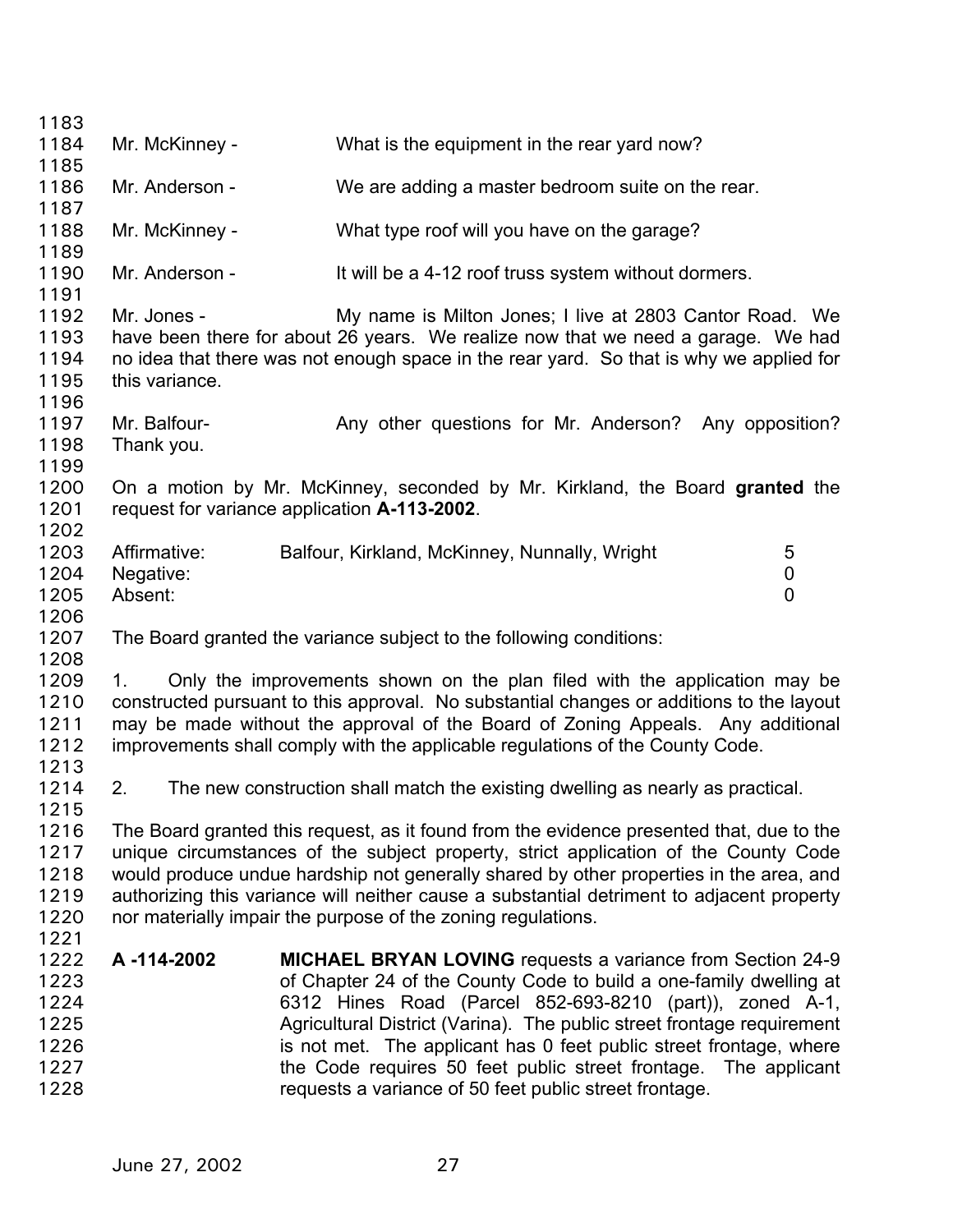1229 1230 1231 1232 1233 1234 1235 1236 1237 1238 1239 1240 1241 1242 1243 1244 1245 1246 1247 1248 1249 1250 1251 1252 1253 1254 1255 1256 1257 1258 1259 1260 1261 1262 1263 1264 1265 1266 1267 1268 1269 1270 1271 1272 1273 1274 Mr. Balfour - Is there anyone to speak on this case, if so please raise your right hand and be sworn in. Mr. Blankinship - All raise your right hand please. Do you swear that the testimony you are about to give is the truth, the whole truth, and nothing but the truth, so help you God? Mr. Loving - I do. My name is Michael Loving; my new wife and I are hoping to build a new house on this property. It is a portion of this parcel. It has a 50 foot wide right-of-way that was deeded to me by my step-dad. The right-of-way runs from the street to the property. It is a field at the road that is being farmed, so I was given the wooded piece in the back. Mr. Balfour - Have you read the conditions? Mr. Loving - The ones in the report? Mr. Wright - Yes. Do you have any problems with them? Mr. Loving - They are fine. Mr. Balfour - The Any further questions of Mr. Loving? Any opposition? Thank you. On a motion by Mr. Nunnally, seconded by Mr. Wright, the Board **granted** the request for variance application **A-114-2002**. Affirmative: Balfour, Kirkland, McKinney, Nunnally, Wright 5 Negative: 0 Absent: 0 The Board granted the variance subject to the following conditions: 1. This variance applies only to the public street frontage requirement. All other applicable regulations of the County Code shall remain in force. 2. At the time of building permit application, the applicant shall submit the necessary information to the Department of Public Works to ensure compliance with the requirements of the Chesapeake Bay Preservation Act and the code requirements for water quality standards. 3. At the time of building permit application, the owner shall demonstrate that the two parcels created by this division have been conveyed to members of the immediate family, and the subdivision ordinance has not been circumvented.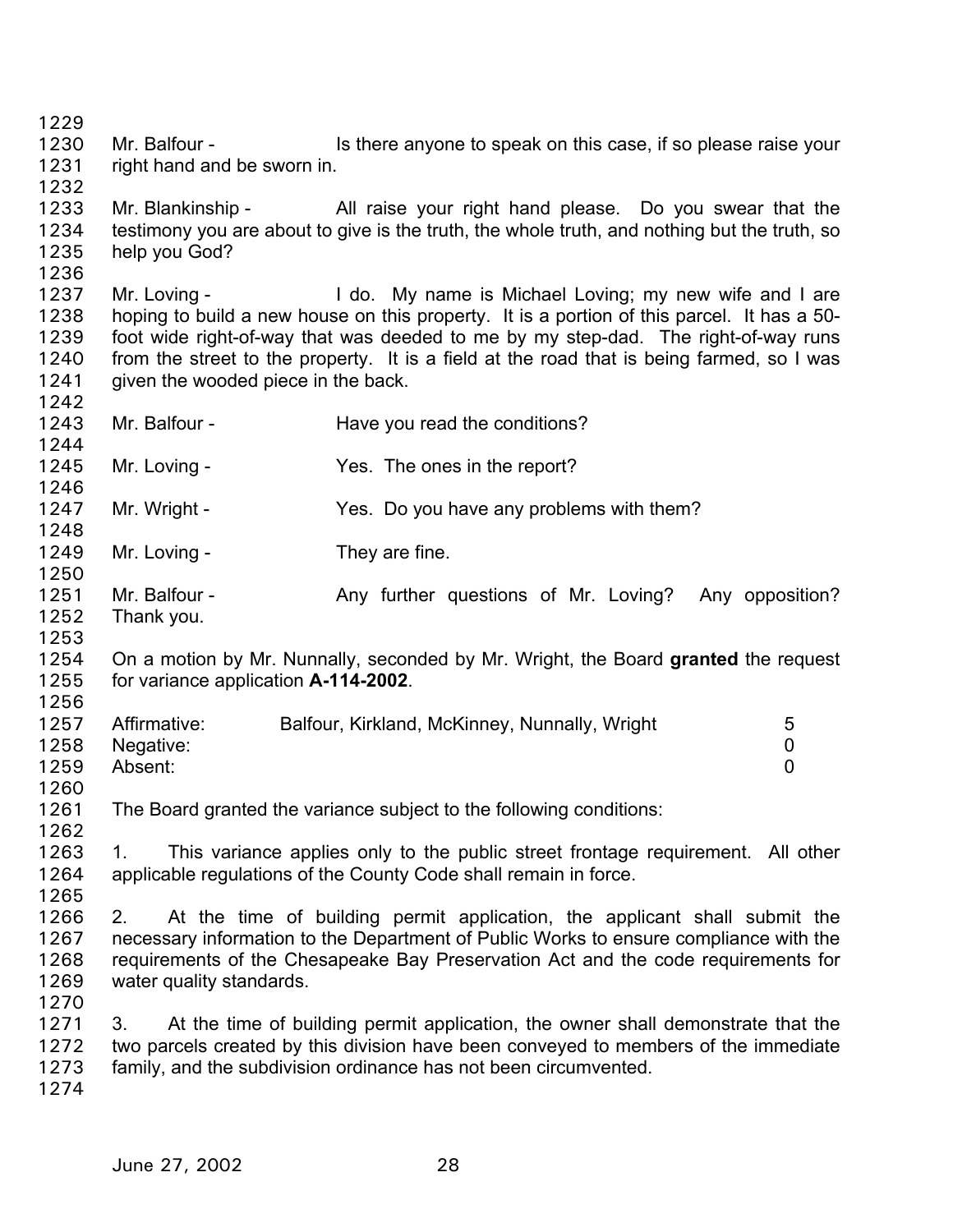4. Approval of this request does not imply that a building permit will be issued. Building permit approval is contingent on Health Department requirements, including, but not limited to, soil evaluation for a septic drainfield and reserve area, and approval of a well location. 1275 1276 1277 1278 1279

1280 1281 1282 5. The applicant shall present proof with the building permit application that a legal access to the property has been obtained.

1283 1284 1285 1286 6. The owners of the property, and their heirs or assigns, shall accept responsibility for maintaining access to the property until such a time as the access is improved to County standards and accepted into the County road system for maintenance.

1287 1288 1289 1290 1291 1292 The Board granted this request, as it found from the evidence presented that, due to the unique circumstances of the subject property, strict application of the County Code would produce undue hardship not generally shared by other properties in the area, and authorizing this variance will neither cause a substantial detriment to adjacent property nor materially impair the purpose of the zoning regulations.

- 1293 1294 1295 1296 1297 1298 1299 **A -115-2002 MOUNTAIN ROAD WESLEYAN CHURCH** requests a variance from Section 24-104(d)(2) of Chapter 24 of the County Code to build a church sign at 3770 Mountain Road (Parcel 765-771-7719), zoned A-1, Agricultural District (Brookland). The sign area is not met. The applicant proposes 24.5 square feet of sign area, where the Code allows 20 square feet of sign area. The applicant requests a variance of 4.5 square feet of sign area.
- 1301 1302 Mr. Balfour - The Is there anyone to speak on this case, if so please raise your right hand and be sworn in.
- 1303

1300

1304 1305 1306 Mr. Blankinship - All raise your right hand please. Do you swear that the testimony you are about to give is the truth, the whole truth, and nothing but the truth, so help you God?

1307

1308 1309 1310 1311 1312 1313 1314 1315 1316 1317 Mr. Seward - I do. My name is Ray Seward, Vice Chairman of the Church Board, and we are requesting a variance because we are getting ready to improve our property on Mountain Road. We are going to build a new church and construct road improvements to help make the area more attractive. We feel that we need to upgrade our sign at the church. Currently it is a wooden sign which only states the necessities of what is going on at the church. If we can have a 4x6 foot sign, we will be able to announce the events in the community of Glen Allen in addition to the church activities. This will also help the citizens see the information while driving through the curve in the road.

| 1017 |                |                                                           |
|------|----------------|-----------------------------------------------------------|
| 1318 | Mr. Balfour -  | Any questions?                                            |
| 1319 |                |                                                           |
| 1320 | Mr. Kirkland - | Mr. Blankinship, they said they were going to construct a |
|      |                |                                                           |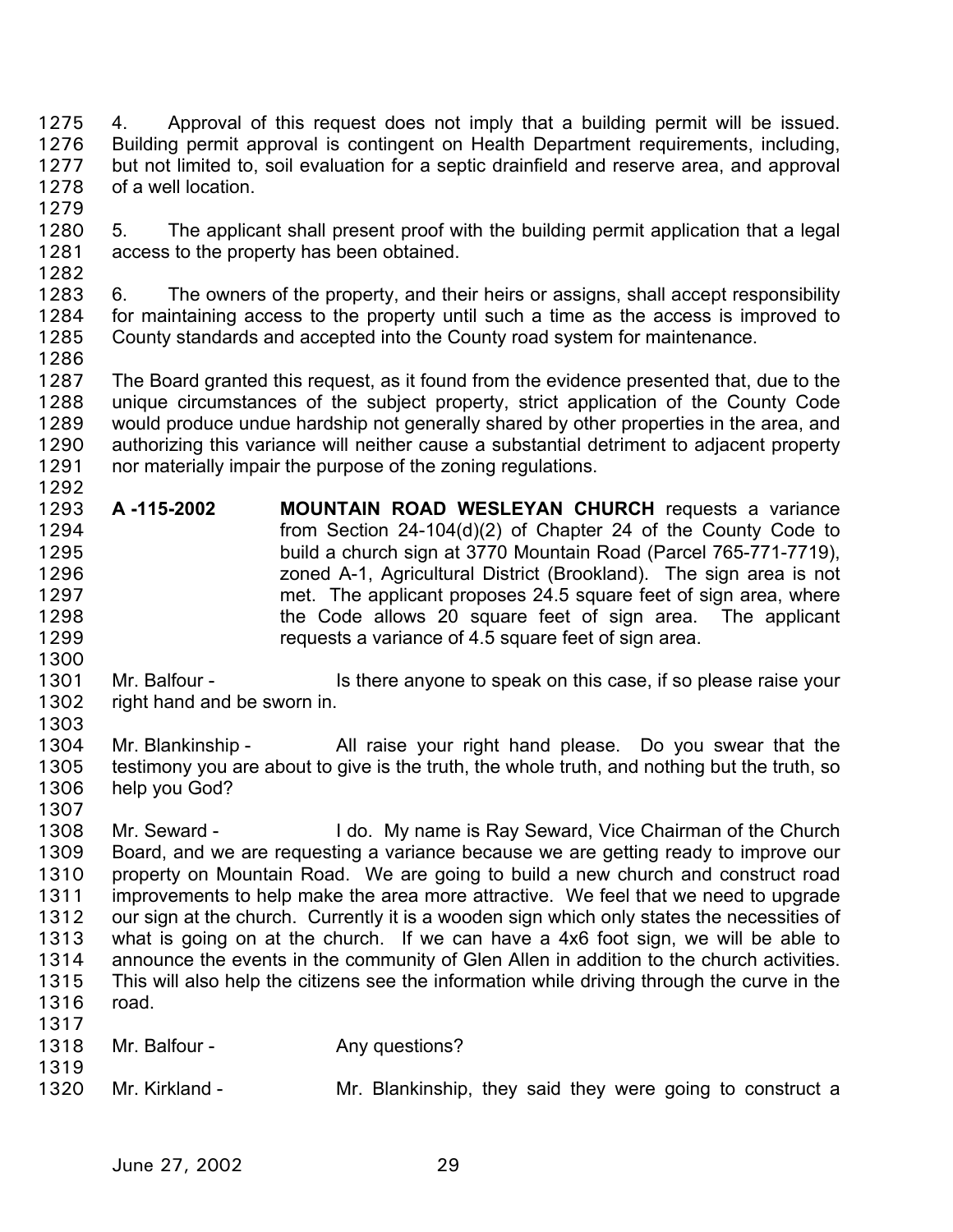| 1321<br>1322                         | new church; has a POD been submitted?         |                                                                                                                                                 |
|--------------------------------------|-----------------------------------------------|-------------------------------------------------------------------------------------------------------------------------------------------------|
| 1323<br>1324                         | Mr. Blankinship -                             | I do not know.                                                                                                                                  |
| 1325<br>1326                         | Mr. Seward -                                  | Yes.                                                                                                                                            |
| 1327<br>1328<br>1329                 | Mr. Kirkland -                                | If we approve this request and he comes back and wants to<br>add a sign to the church building, he can do that, correct?                        |
| 1330<br>1331                         | Mr. Blankinship .-                            | Yes.                                                                                                                                            |
| 1332<br>1333                         | Mr. Kirkland -                                | But he would be over the total square footage for the parcel?                                                                                   |
| 1334<br>1335                         | Mr. Blankinship -                             | Yes.                                                                                                                                            |
| 1336<br>1337                         | Mr. Seward -                                  | This would be the only sign for the church.                                                                                                     |
| 1338<br>1339                         | Mr. Kirkland -                                | What is your timetable for building the new church?                                                                                             |
| 1340<br>1341                         | Mr. Seward -                                  | Roughly 6 weeks. It is a wood frame structure.                                                                                                  |
| 1342<br>1343                         | Mr. Wright -                                  | Has anyone tried to design a 4x5 foot sign for your needs?                                                                                      |
| 1344<br>1345                         | Mr. Seward -                                  | What we would like to have is a sign with changeable<br>letters so we can change the letters rapidly and as events come up.                     |
| 1346<br>1347<br>1348                 | Mr. Wright -<br>a 4x5 sign?                   | I understand that, but why you couldn't you do that on                                                                                          |
| 1349<br>1350<br>1351<br>1352<br>1353 | Mr. Seward -<br>help.                         | The curvature of the road and ease of reading it when<br>you pass by, we think requires a larger sign. We believe that the larger letters would |
| 1354<br>1355                         | Mr. Wright -                                  | What you need to do is amend the ordinance.                                                                                                     |
| 1356<br>1357<br>1358                 | Mr. Balfour -                                 | Any other questions by Board Members? I want to<br>know what ICP's Exclusive Indoor Letter Changing System is.                                  |
| 1359<br>1360<br>1361                 | Mr. Seward -<br>the letters. It is removable. | It is where you can bring a panel indoors and change                                                                                            |
| 1362<br>1363                         | Mr. Kirkland -                                | Is this late?                                                                                                                                   |
| 1364<br>1365                         | Mr. Seward -                                  | Yes sir.                                                                                                                                        |
| 1366                                 | Mr. Balfour -                                 | Any other questions? Any opposition? Thank you sir.                                                                                             |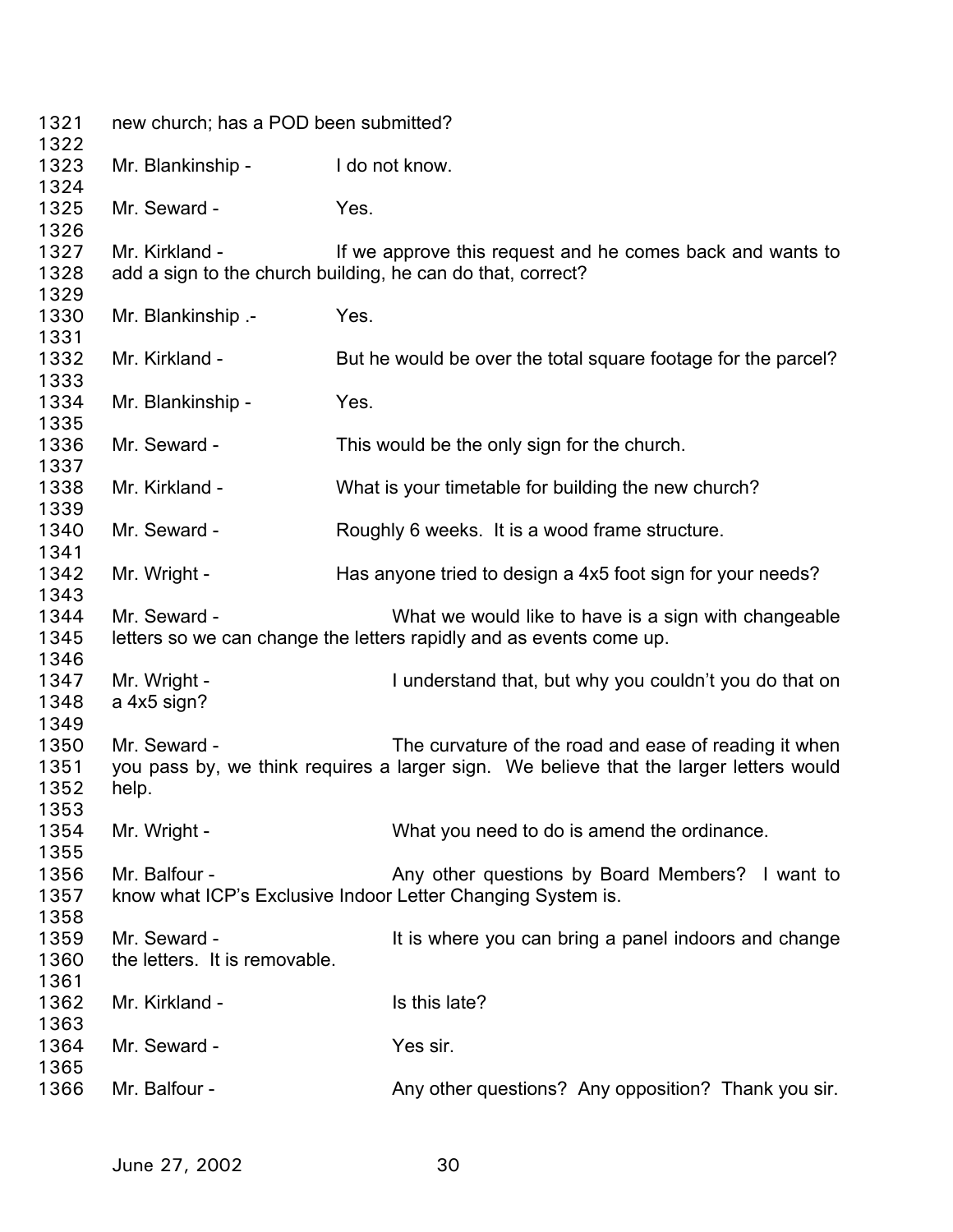1367 1368 1369 1370 1371 1372 1373 1374 1375 1376 1377 1378 1379 1380 1381 1382 1383 1384 1385 1386 1387 1388 1389 1390 1391 1392 1393 1394 1395 1396 1397 1398 1399 1400 1401 1402 1403 1404 1405 1406 1407 1408 1409 1410 1411 1412 On a motion by Mr. Kirkland, seconded by Mr. Wright, the Board **denied** the request for variance application **A-115-2002**. The Board denied your request, as it found from the evidence presented, that authorizing this variance would be of substantial detriment to adjacent property or would materially impair the purpose of the zoning regulations. Affirmative: Balfour, Kirkland, McKinney, Nunnally, Wright 5 Negative: 0 Absent: 0 **A -116-2002 JOHN V. BANDY** requests a variance from Section 24-95(c)(4) of Chapter 24 of the County Code to build a screened porch at 107 Olson Lane (Parcel 827-714-9962), zoned R-3, One-family Residence District (Varina). The front yard setback is not met. The applicant proposes 27.03 feet front yard setback, where the Code requires 40 feet front yard setback. The applicant requests a variance of 12.97 feet front yard setback. Mr. Balfour - Is there anyone to speak on this case, if so please raise your right hand and be sworn in. Mr. Blankinship - All raise your right hand please. Do you swear that the testimony you are about to give is the truth, the whole truth, and nothing but the truth, so help you God? Mr. Bandy - I do. My name is John Bandy. I am requesting a variance for the building line on the front of my property, to build a screened-in porch on the front of my house, so my wife and I can sit out there and enjoy the outdoors without the mosquitoes bothering us. Mr. Balfour - Any questions by Board Members? Mr. Wright - Are there any other porches on houses on the street? Mr. Bandy - The Street there is one. Mr. Wright - We understand that you have a requirement of a 40-foot building line on your plat; how are you going to fix that? Mr. Bandy - I don't know. They told me I had a 35-foot setback, and now with this report, I have a 40-foot setback line. Mr. Wright - It is a 35-foot setback line from the ordinance, but you have a restriction on your plat of 40-foot building line setback. Mr. Blankinship - They have applied for vacation.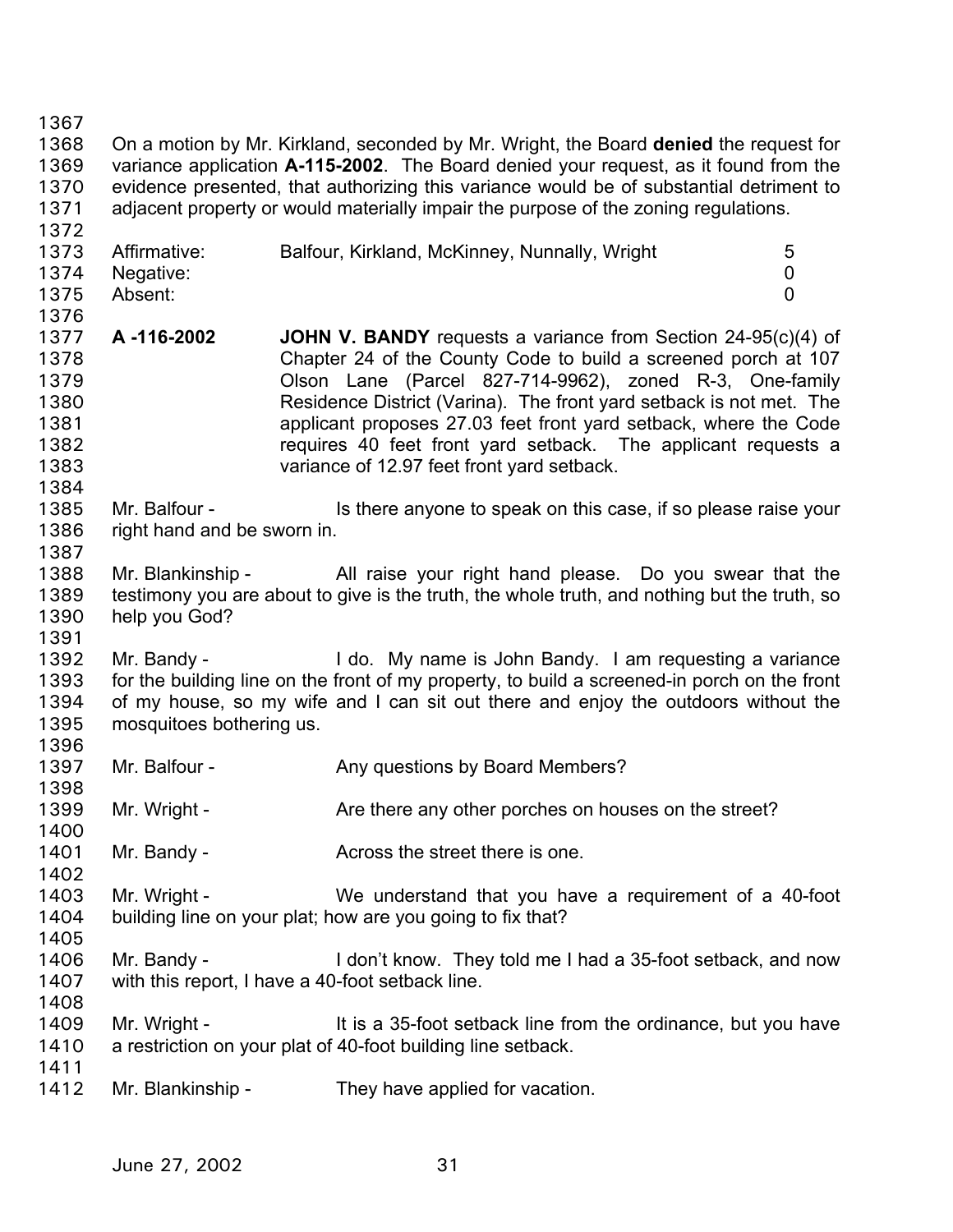| 1413                                                                                                                                   |                               |
|----------------------------------------------------------------------------------------------------------------------------------------|-------------------------------|
| 1414<br>Mr. Nunnally -<br>Do you own that vacant property next to you?                                                                 |                               |
| 1415                                                                                                                                   |                               |
| No sir.<br>1416<br>Mr. Bandy -                                                                                                         |                               |
| 1417                                                                                                                                   |                               |
| 1418<br>Mr. Nunnally -<br>Did you have a permit when you put that carport in the yard?                                                 |                               |
| 1419                                                                                                                                   |                               |
| 1420<br>Mr. Bandy -<br>I was told that I didn't need a permit because it was                                                           |                               |
| 1421<br>movable.                                                                                                                       |                               |
| 1422                                                                                                                                   |                               |
| 1423<br>Mr. Blankinship -<br>So it is portable?                                                                                        |                               |
| 1424                                                                                                                                   |                               |
| 1425<br>Mr. Bandy -<br>Yes sir.                                                                                                        |                               |
| 1426                                                                                                                                   |                               |
| 1427<br>Mr. Balfour -<br>Any questions? Any opposition? Thank you.                                                                     |                               |
| 1428                                                                                                                                   |                               |
| 1429<br>On a motion by Mr. Nunnally, seconded by Mr. Wright, the Board granted the request                                             |                               |
| 1430<br>for variance application A-116-2002.                                                                                           |                               |
| 1431                                                                                                                                   |                               |
| 1432<br>Affirmative:<br>Balfour, Kirkland, McKinney, Nunnally, Wright                                                                  | 5                             |
| 1433<br>Negative:<br>1434<br>Absent:                                                                                                   | $\mathbf 0$<br>$\overline{0}$ |
| 1435                                                                                                                                   |                               |
| 1436<br>The Board granted the variance subject to the following conditions:                                                            |                               |
| 1437                                                                                                                                   |                               |
| 1438<br>Only the improvements shown on the plan filed with the application may be<br>1.                                                |                               |
| constructed pursuant to this approval. No substantial changes or additions to the layout<br>1439                                       |                               |
| 1440<br>may be made without the approval of the Board of Zoning Appeals. Any additional                                                |                               |
| improvements shall comply with the applicable regulations of the County Code.<br>1441                                                  |                               |
| 1442                                                                                                                                   |                               |
| 1443<br>The new construction shall match the existing dwelling as nearly as practical.<br>2.                                           |                               |
| 1444                                                                                                                                   |                               |
|                                                                                                                                        |                               |
|                                                                                                                                        |                               |
| 1445<br>The Board granted this request, as it found from the evidence presented that, due to the                                       |                               |
| unique circumstances of the subject property, strict application of the County Code<br>1446                                            |                               |
| would produce undue hardship not generally shared by other properties in the area, and<br>1447                                         |                               |
| authorizing this variance will neither cause a substantial detriment to adjacent property<br>1448                                      |                               |
| nor materially impair the purpose of the zoning regulations.<br>1449                                                                   |                               |
| 1450                                                                                                                                   |                               |
| A-117-2002<br>1451<br><b>HELEN C. CROCKETT</b> requests a variance from Section 24-94 of                                               |                               |
| Chapter 24 of the County Code to build a one-family dwelling at<br>1452<br>1453                                                        |                               |
| 621 Dabbs House Road (John Jasper Gardens) (Parcel 808-727-<br>1454                                                                    |                               |
| 6657), zoned A-1, Agricultural District (Varina). The lot width<br>1455                                                                | The                           |
| requirement and total lot area requirement are not met.<br>applicant has 15,000 square feet total area and 100 feet lot width,<br>1456 |                               |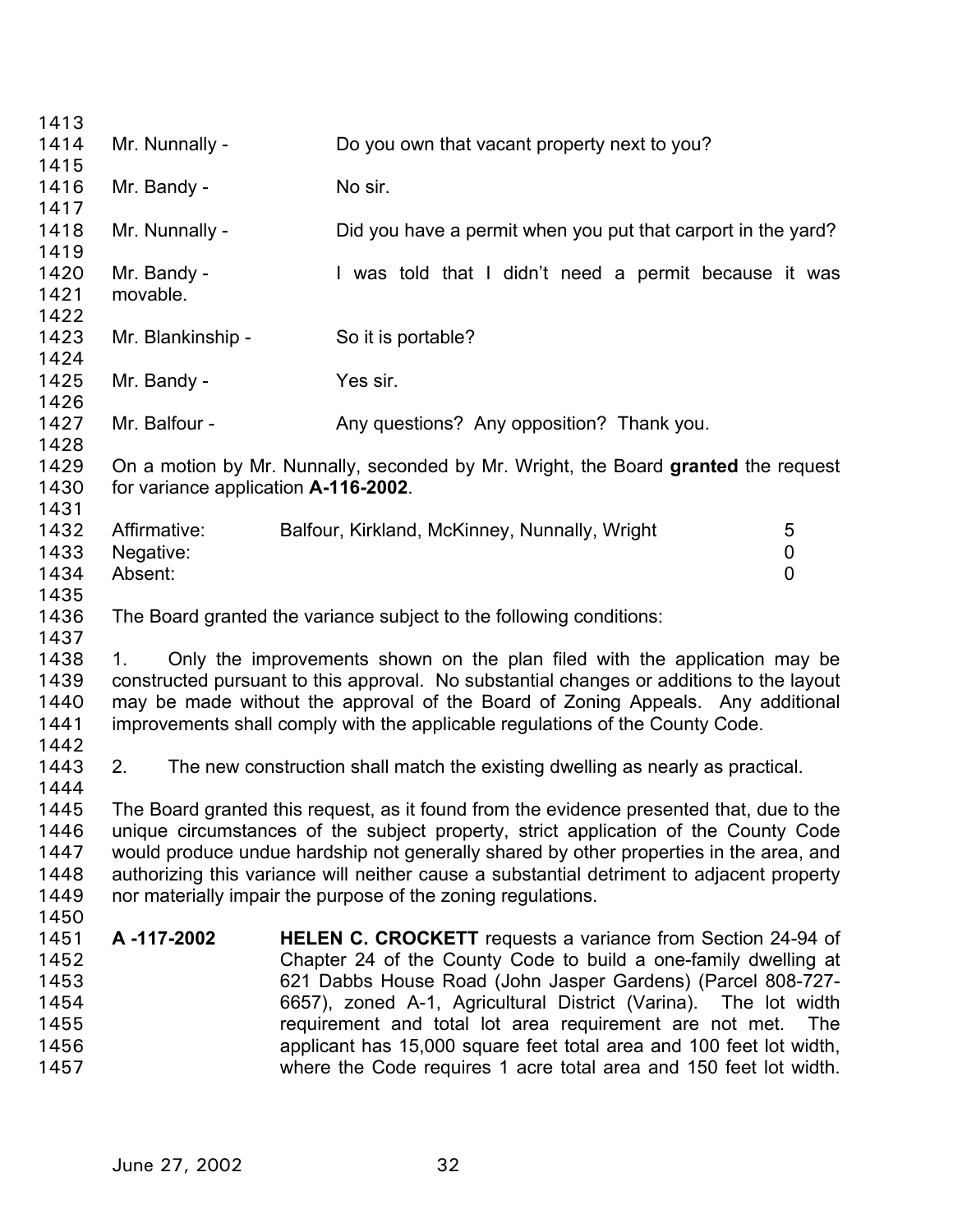The applicant requests a variance of 28,560 square feet total area and 50 feet lot width. 1458 1459 1460 1461 1462 1463 1464 1465 1466 1467 1468 1469 1470 1471 1472 1473 1474 1475 1476 1477 1478 1479 1480 1481 1482 1483 1484 1485 1486 1487 1488 1489 1490 1491 1492 1493 1494 1495 1496 1497 1498 1499 1500 1501 1502 1503 Mr. Balfour - Is there anyone to speak on this case, if so please raise your right hand and be sworn in. Mr. Blankinship - All raise your right hand please. Do you swear that the testimony you are about to give is the truth, the whole truth, and nothing but the truth, so help you God? Ms. Crockett - I do. My name is Helen Crockett; I am asking for a variance to build a one-family home at 621 Dabbs House Road, which will be next door to my son. The area is zoned A-1 but the neighborhood has really become residential in nature. And I am hoping that I can get a variance to build a house there because the land right now is just a field that we cut grass on, and I cannot do anything else with it. I am paying taxes on it but I have not been able to build a house on it. Mr. Wright - This property does have public water and sewer, correct? Ms. Crockett - It is close by, and I understand that I would have to pay to connect to the service. Mr. Balfour - Any questions? Mr. Nunnally - You say your son lives in the adjacent house? Ms. Crockett - Yes sir. Mr. Balfour - Any one else to speak for or against this matter? Thank you. On a motion by Mr. Nunnally, seconded by Mr. McKinney, the Board **granted** the request for variance application **A-117-2002**. Affirmative: Balfour, Kirkland, McKinney, Nunnally, Wright 5 Negative: 0 Absent: 0 The Board granted the variance subject to the following conditions: 1. This variance applies only to the lot area and width requirement. All other applicable regulations of the County Code shall remain in force. 2. At the time of building permit application, the applicant shall submit the necessary information to the Department of Public Works to ensure compliance with the requirements of the Chesapeake Bay Preservation Act and the code requirements for water quality standards.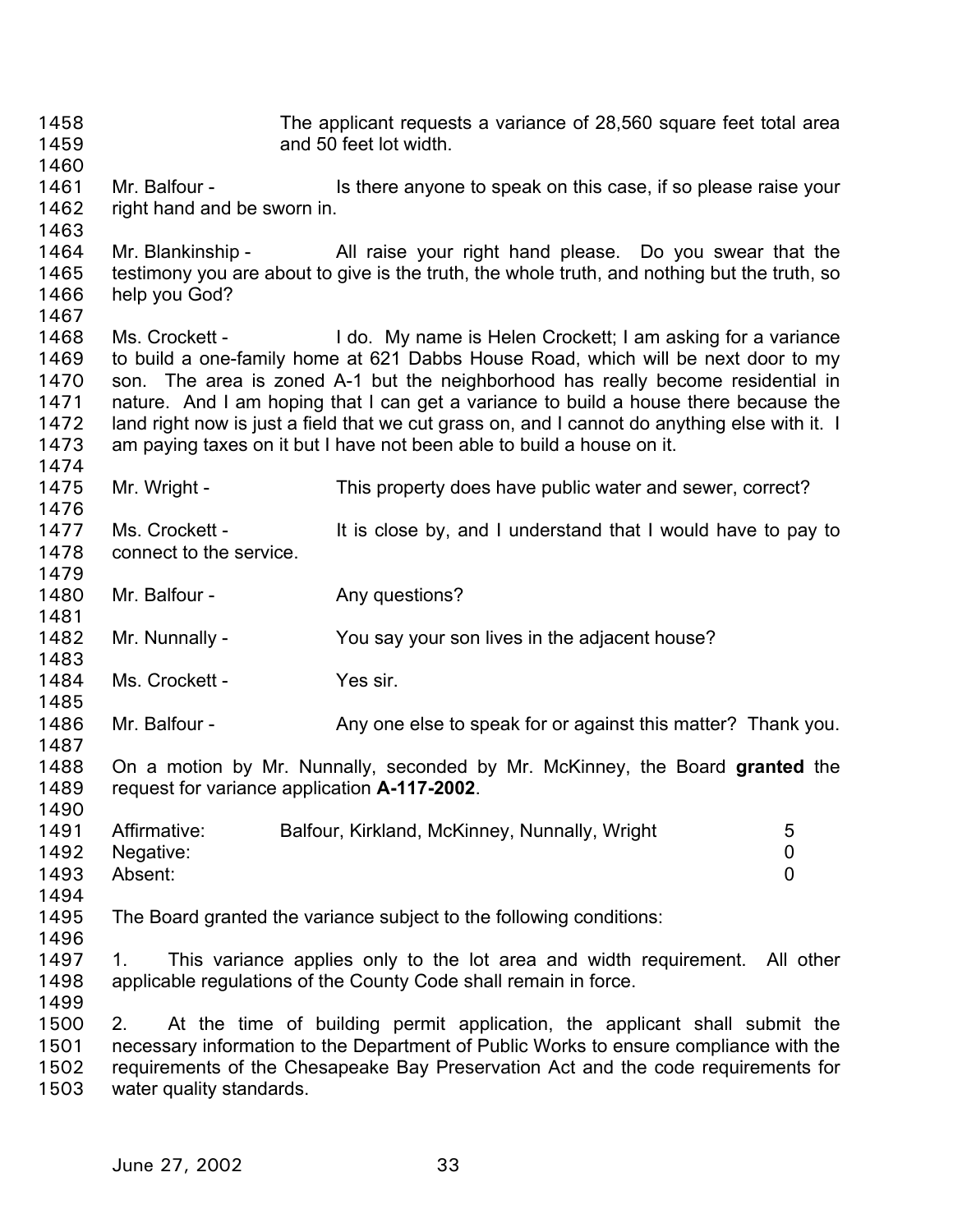1504

1505 1506 1507 3. At the time of building permit application the owner shall demonstrate that the parcel created by this division has been conveyed to members of the immediate family, and the subdivision ordinance has not been circumvented.

1508

1514

1523

1526

1530

1537

1509 1510 1511 1512 1513 The Board granted this request, as it found from the evidence presented that, due to the unique circumstances of the subject property, strict application of the County Code would produce undue hardship not generally shared by other properties in the area, and authorizing this variance will neither cause a substantial detriment to adjacent property nor materially impair the purpose of the zoning regulations.

- 1515 1516 1517 1518 1519 1520 1521 1522 **A -118-2002 JOHN C. AND ALISON T. LARSON** request a variance from Section 24-94 of Chapter 24 of the County Code to build a screened porch over the existing deck at 6021 Glen Abbey Drive (Glen Abbey at Wyndham) (Parcel 736-778-5928), zoned R-3C, One-family Residence District (Conditional) (Three Chopt). The rear yard setback is not met. The applicant proposes 35 feet rear yard setback, where the Code requires 40 feet rear yard setback. The applicant requests a variance of 5 feet rear yard setback.
- 1524 1525 Mr. Balfour - Is there anyone to speak on this case, if so please raise your right hand and be sworn in.
- 1527 1528 1529 Mr. Blankinship - All raise your right hand please. Do you swear that the testimony you are about to give is the truth, the whole truth, and nothing but the truth, so help you God?
- 1531 1532 1533 Mr. Larson - Yes sir. My name is John Larson. I want to screen in a deck so my wife and I can enjoy the out-of-doors without being eating by bugs.
- 1534 1535 Mr. Wright - Is there any screening to the rear of the property?
- 1536 Mr. Larson - The Yes there is.
- 1538 1539 1540 Mr. Wright - It appears that the houses to the rear of you are on a cul-desac, so they are at an angle to your lot line. This porch would be the same size as the existing deck?
- 1541 1542 1543 1544 Mr. Larson - No sir. If you look on the drawing, our current deck is4 feet shy of the corner of the house. On the drawing, it shows that the deck is flush with the end of the house.
- 1545 1546 1547 Mr. Balfour - Any other questions? Is there anyone else to speak for or against? If not, thank you.
- 1548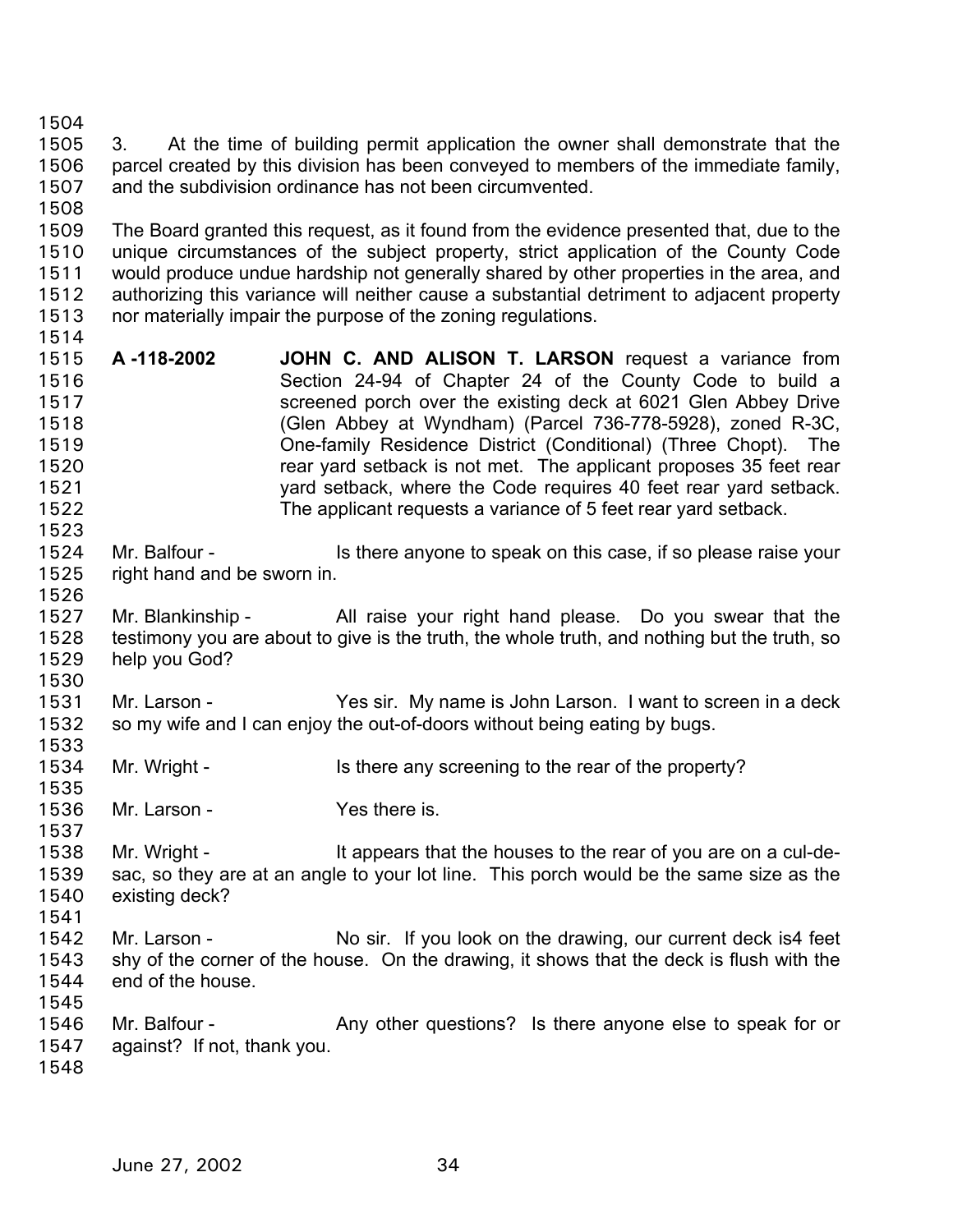On a motion by Mr. Wright, seconded by Mr. McKinney, the Board **granted** the request for variance application **A-118-2002**. 1549 1550

- 1551 1552 1553 1554 1555 Affirmative: Balfour, Kirkland, McKinney, Nunnally, Wright 5 Negative: 0 Absent: 0
- 1556 The Board granted the variance subject to the following conditions:
- 1557

1558 1559 1560 1561 1. Only the improvements shown on the plan filed with the application may be constructed pursuant to this approval. No substantial changes or additions to the layout may be made without the approval of the Board of Zoning Appeals. Any additional improvements shall comply with the applicable regulations of the County Code.

1562

1564

1570

1563 2. The new construction shall match the existing dwelling as nearly as practical.

1565 1566 1567 1568 1569 The Board granted this request, as it found from the evidence presented that, due to the unique circumstances of the subject property, strict application of the County Code would produce undue hardship not generally shared by other properties in the area, and authorizing this variance will neither cause a substantial detriment to adjacent property nor materially impair the purpose of the zoning regulations.

- 1571 1572 1573 1574 1575 1576 1577 1578 1579 1580 1581 1582 1583 **A -119-2002 LYNN TAVORA BREMER** requests a variance from Sections 24- 94 and 24-95(i)(1) of Chapter 24 of the County Code to build a screened porch and deck at 6004 Glen Abbey Drive (Glen Abbey at Wyndham) (Parcel 737-778-0144), zoned R-3, One-family Residence District (Three Chopt). The rear yard setback and setback for a deck are not met. The applicant proposes 24 feet rear yard setback for the deck and 38.4 feet rear yard setback for the covered porch, where the Code requires 30 feet rear yard setback for the deck and 40 feet rear yard setback for the covered porch. The applicant requests a variance of 6 feet rear yard setback for the deck and 1.6 feet rear yard setback for the covered porch.
- 1584 1585 Mr. Balfour - Is there anyone to speak on this case, if so please raise your right hand and be sworn in.
- 1586 1587 1588 1589 Mr. Blankinship - All raise your right hand please. Do you swear that the testimony you are about to give is the truth, the whole truth, and nothing but the truth, so help you God?
- 1590
- 1591 1592 1593 Ms. Bremer - I do. My name is Lynn Bremer, and I am requesting a variance to screen in our exiting deck and to add another deck next to our driveway.
- 1594 Mr. Wright - This porch would not be to replace the deck?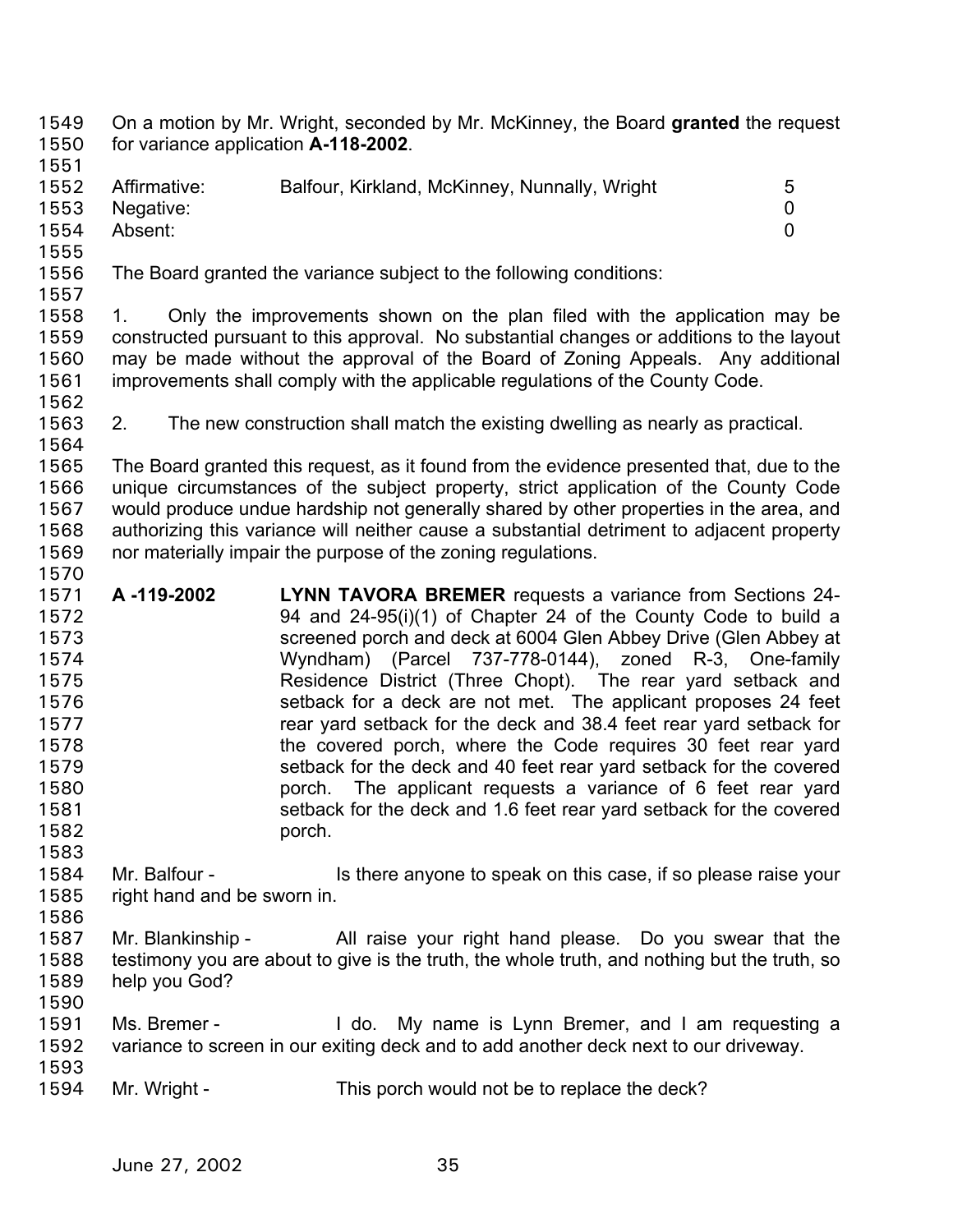1595 1596 1597 1598 1599 1600 1601 1602 1603 1604 1605 1606 1607 1608 1609 1610 1611 1612 1613 1614 1615 1616 1617 1618 1619 1620 1621 1622 1623 1624 1625 1626 1627 1628 1629 1630 1631 1632 1633 1634 1635 1636 1637 1638 1639 1640 Ms. Bremer - No sir. The screened-in porch is going to be the existing deck as it is, and then we are adding a new deck in front of our bay window. Mr. Balfour - Any other questions by Board Members? Any one else to speak against or for this matter? If not, thank you. On a motion by Mr. Wright, seconded by Mr. McKinney, the Board **granted** the request for variance application **A-119-2002**. Affirmative: Balfour, Kirkland, McKinney, Nunnally, Wright 5 Negative: 0 Absent: 0 The Board granted the variance subject to the following conditions: 1. Only the improvements shown on the plan filed with the application may be constructed pursuant to this approval. No substantial changes or additions to the layout may be made without the approval of the Board of Zoning Appeals. Any additional improvements shall comply with the applicable regulations of the County Code. 2. The new construction shall match the existing dwelling as nearly as practical. The Board granted this request, as it found from the evidence presented that, due to the unique circumstances of the subject property, strict application of the County Code would produce undue hardship not generally shared by other properties in the area, and authorizing this variance will neither cause a substantial detriment to adjacent property nor materially impair the purpose of the zoning regulations. **UP- 25-2002 MEADOW ROAD, INC.** requests a conditional use permit pursuant to Sections 24-52(d) and 24-103 of Chapter 24 of the County Code to extract materials from the earth at 2980 Meadow Road (Parcel 843-720-7272), zoned A-1, Agricultural District (Varina). **UP- 26-2002 MEADOW ROAD, INC.** requests a conditional use permit pursuant to Sections 24-103 and 24-52(l) of Chapter 24 of the County Code to operate a sand and gravel washing plant at 2980 Meadow Road (Parcel 843-720-7272), zoned A-1, Agricultural District (Varina). Mr. Balfour - Is there anyone to speak on these cases, if so please raise your right hand and be sworn in. Mr. Blankinship - All raise your right hand please. Do you swear that the testimony you are about to give is the truth, the whole truth, and nothing but the truth, so help you God?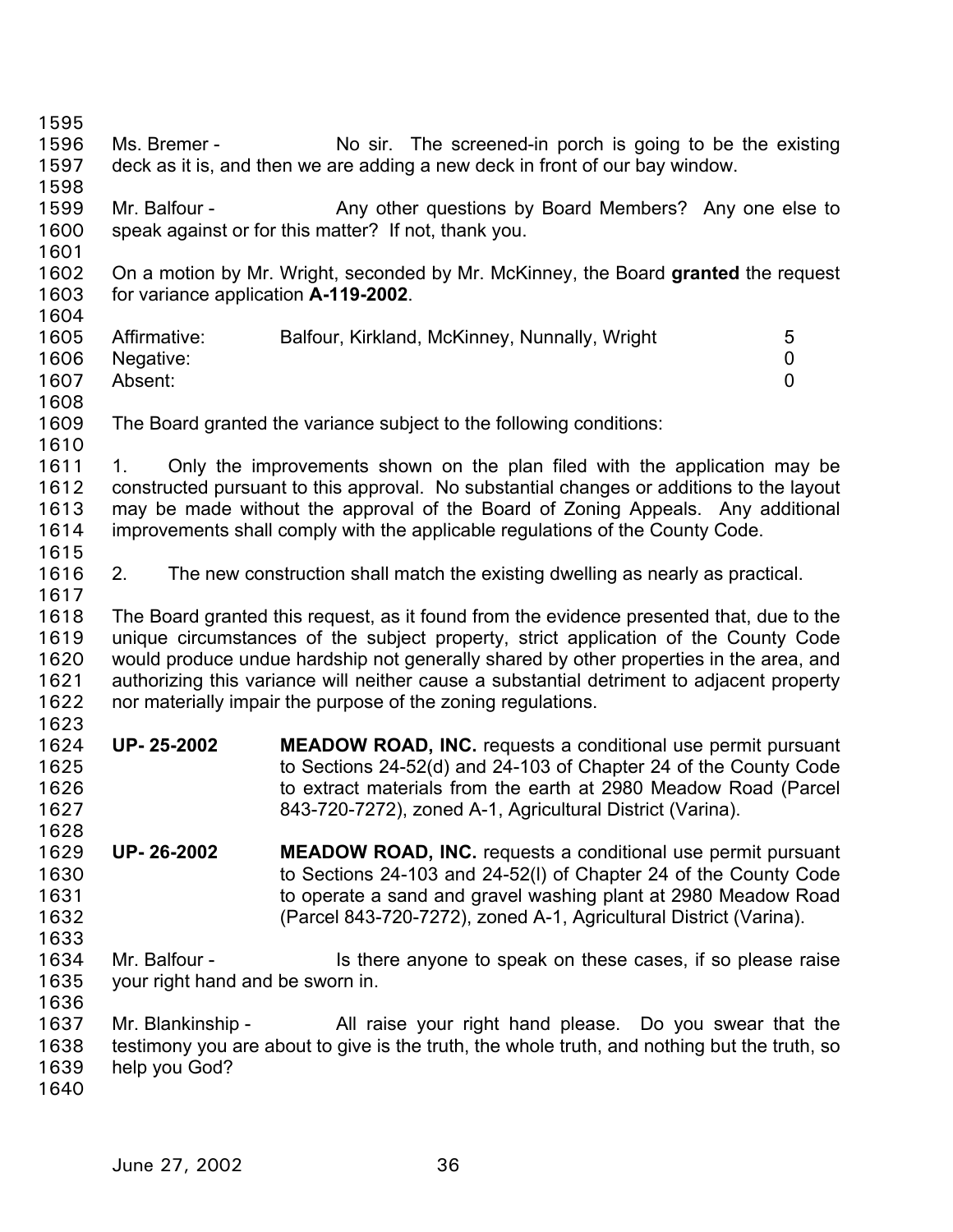Mr. Anderson - I do. My name is James Anderson. I am the president of Meadow Road Inc. We would like to do some mining on a portion of the property we are currently filling. The wash plant application is void. I found out on Friday that there would not be a wash plant on the site. Mr. Kirkland - Ch UP-25-2002, this is a renewal of the permit, you are not going to take any dirt out of the site. You are still filling, correct? Mr. Anderson - We are still filling, and part of UP-26-2002 is to be able to take out material from the site. Mr. Balfour - Any questions of the Board? Mr. Nunnally - Mr. Blankinship, what is this statement concerning being uncooperative about posting bonds for the site? Mr. Blankinship - The bonds were finally posted. It took us 14 months to get that accomplished. Mr. Wright - What is involved in the hauling of this permit? Mr. Anderson - It is done by trucks. Mr. Wright - The How many trucks a day? There is nothing stated in the conditions? Mr. Blankinship - I guess it would be under UP-25-2002; condition 18 covers it. Mr. Kirkland - How many trucks would be coming out here in a day? Mr. Anderson - It would probably be 200 trucks a week. Mr. Wright - What is a regular interval? Mr. Blankinship - We took that out of the State Mining Regulations, and I do not know the definition. Mr. Wright - Cught to be defined. Mr. Anderson - The trucks coming into the site, we cannot control because they are coming in from places whether to dump or haul out. Mr. Wright - Somebody has to control them.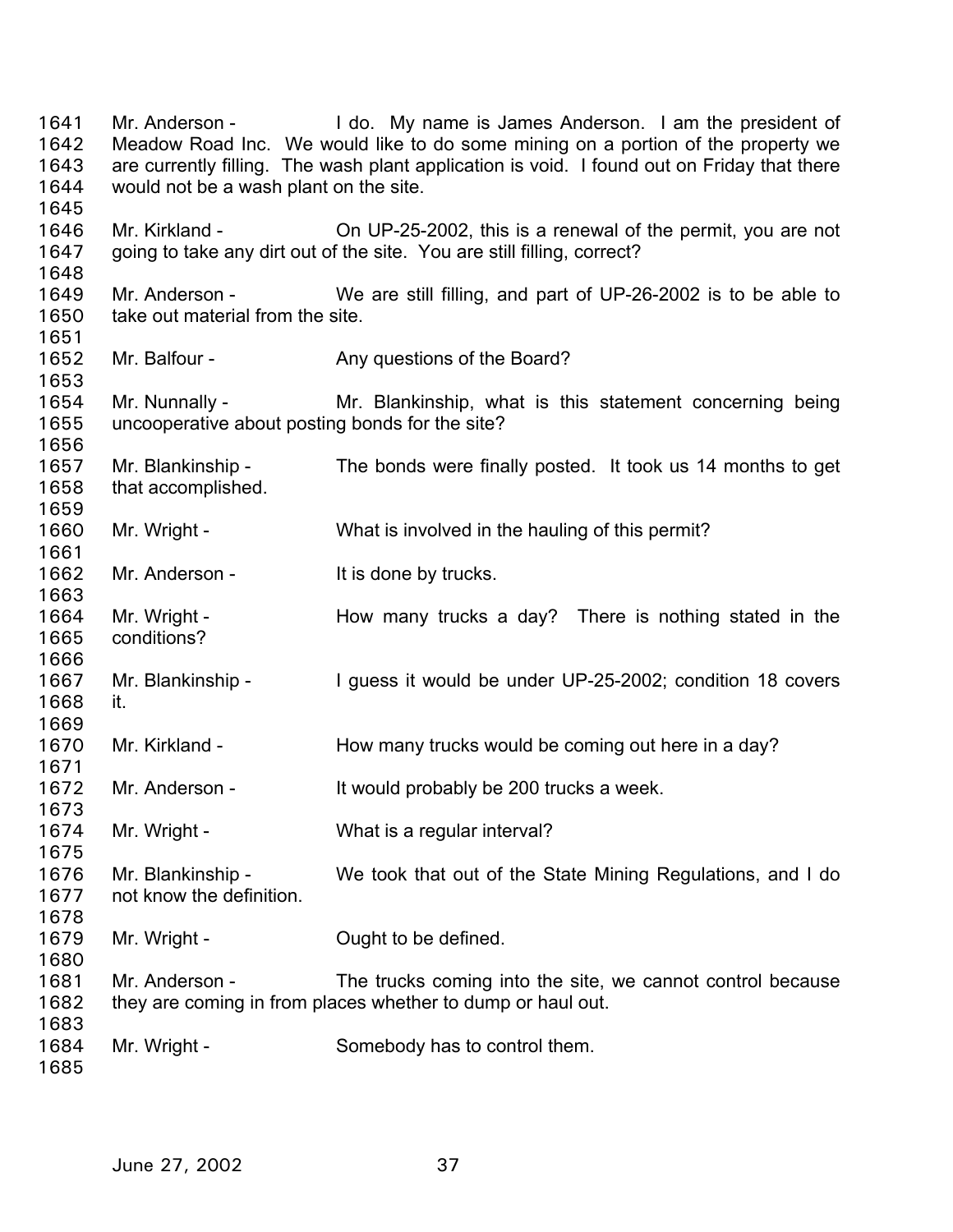Mr. Anderson - They are coming in from different locations from all over the County. Mr. Kirkland - You could have 20 trucks lined up to get into the site. Mr. Anderson - We have a mile of road going back to the site. Mr. Kirkland - I am talking about the hard surface public road. Mr. Anderson - They are following the route laid out in the conditions, but they are coming from all over the County. Mr. Wright - We can control it by denying the permit. Mr. Balfour - **About 20 trucks day.** Mr. Anderson - Right now the Airport is running a lot of work, and we are getting 25 trucks from the airport alone a day. There are no more than 4 trucks an hour coming from the airport. Mr. Kirkland - Do you work 6 to 6? Mr. Anderson - No sir. We work 7-5. That way we can do on-site work before the trucks come in. Mr. Wright - How long do you expect this site to be used? Mr. Anderson - The extraction should not take more than 3 to 5 months; the fill operation is dependent on how many trucks come in. Mr. Leber will be taking over the site in January 2003 and will finish up the fill operation and restoration. Mr. Balfour - Inotice those workday hours of operation will be from 6-6 during daylight savings time. You say that you only work from 7-5? Mr. Anderson - That is only when the trucks come in, we are working the site before that. Mr. Kirkland - It takes them one hour in the morning to get going and one hour in the afternoon to clean up. Mr. Balfour- **Any other questions at this point?** Mr. Nunnally - Do you say your lease in up In January 2003? Mr. Anderson - Yes sir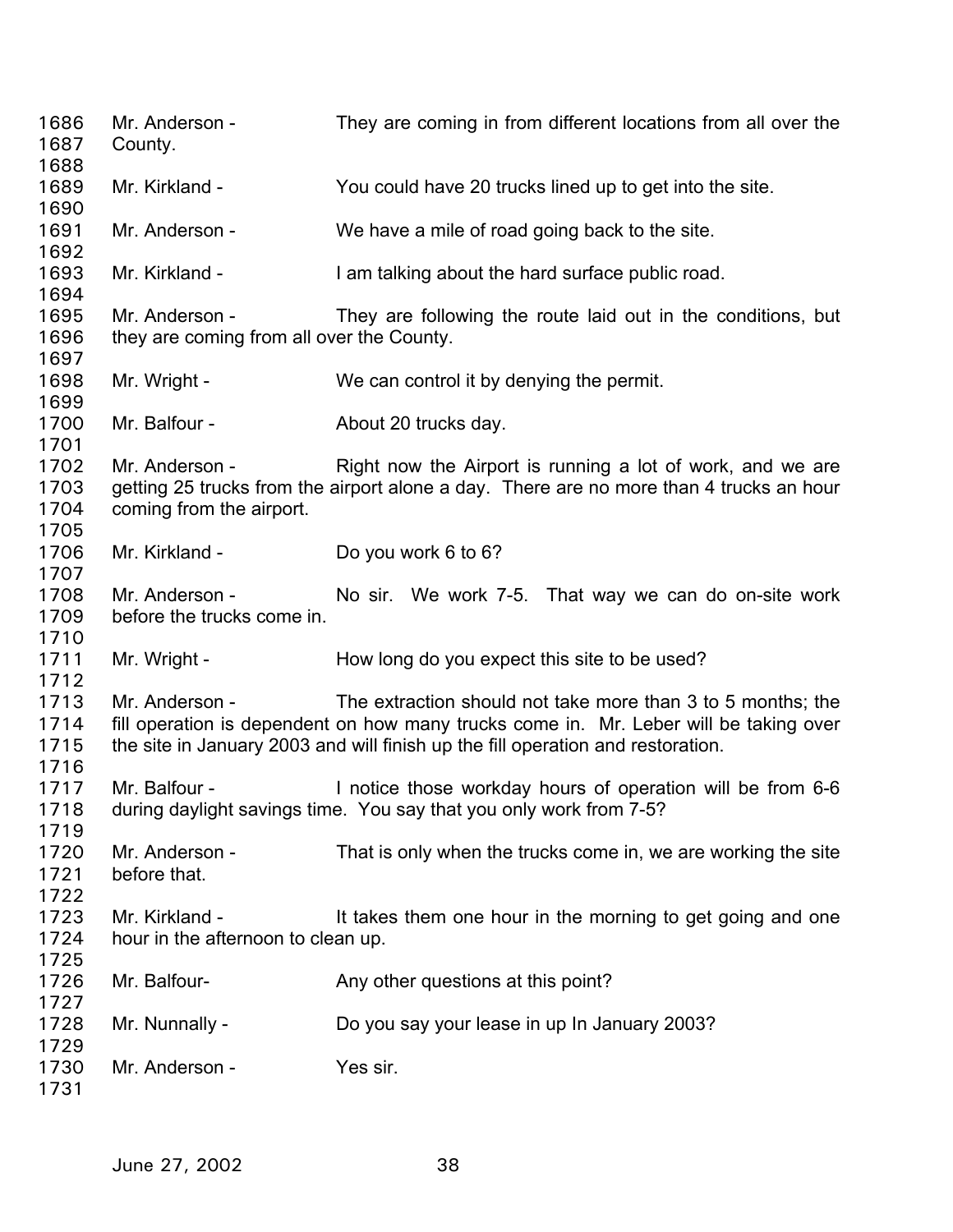Mr. Nunnally - You are asking for a 2-year permit until 2004. Mr. Kirkland - **Example 20** ........................starts all over again. Mr. Balfour- **He'd have to come in and file for his own permit, wouldn't** he? Mr. Anderson - If we pick up some additional contracts and want to stay an extra year, Mr. Leber, when the bonds were finally paid from Mr. Leber, the landowner, if we get some contracts in for additional dumping for the reclamation, we may want to stay an additional year. Mr. McKinney - Then you can come back. Mr. Anderson - I wouldn't be leaving. Mr. Nunnally - Who paid the bonds, Mr. Leber? Mr. Anderson - Buck Leber paid it on our behalf. He's the landowner, and our contract was for 2 years. At the end of 2 years, if the land was not reclaimed, we don't have a renewal agreement with Mr. Leber. Our bond money, most of which was a Letter of Credit and also personally guaranteed by us, the 3 partners at Meadow Road, we wouldn't be able to get our money back. If we're not on the property to protect our interests, Mr. Leber could do most anything with the property. Mr. Leber's older, and I don't know his children, what happened with the property, we couldn't subject our money and our liability to a property we were going to be no longer on. So Mr. Leber has put the bond up, and we're paying Mr. Leber for that bond. Mr. McKinney - When do you expect to have that bond paid off? Mr. Anderson - The bond's paid. Mr. McKinney - It was paid by Mr. Leber? Mr. Anderson - Yes sir Mr. McKinney - Are you and Mr. Leber in business together? Mr. Anderson - No sir. He's the landowner. Mr. McKinney - You were talking about your money. It's Mr. Leber's money. Mr. Anderson - It is now. That's the uncooperative part that we had with Ben, getting the bonds paid, because my partners would not personally guarantee something that we only had a 2-year contract on, but the bonds have been paid.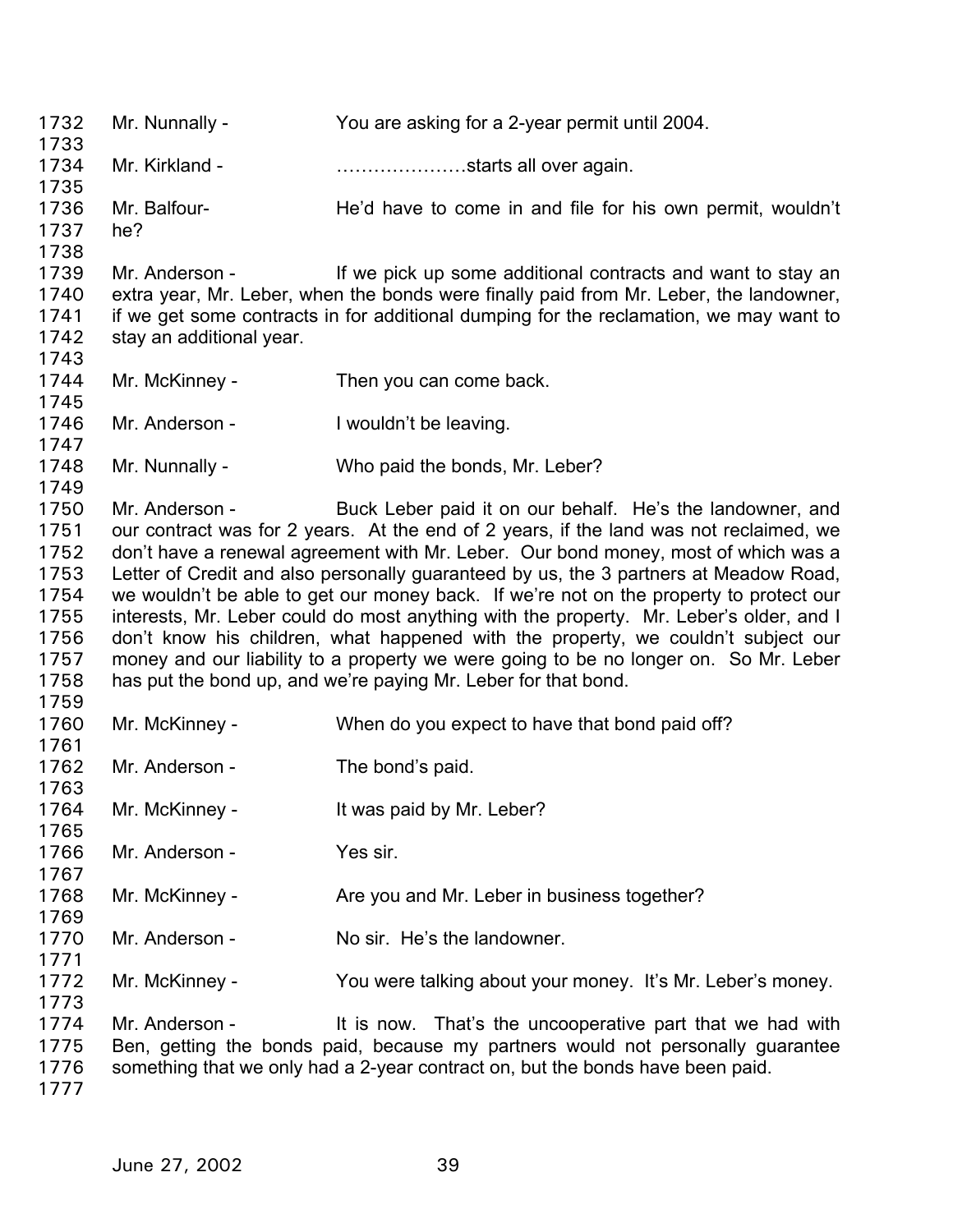Mr. McKinney - I understand that. It's been paid by the landowner. And your contract runs out in 2 years? 1778 1779 1780 1781 1782 1783 1784 1785 1786 1787 1788 1789 1790 1791 1792 1793 1794 1795 1796 1797 1798 1799 1800 1801 1802 1803 1804 1805 1806 1807 1808 1809 1810 1811 1812 1813 1814 1815 1816 1817 1818 1819 1820 1821 1822 1823 Mr. Anderson - Yes sir. Yes sir. Which is January 15. Mr. McKinney - Will you have any of your bond money in it in 2 years? Mr. Anderson - No sir. Mr. McKinney - Why are you worried about the bond money if you can't control it? You said you'd lose your money. Mr. Anderson - I would. We're paying Mr. Leber his expense on him putting up the bond. Mr. Balfour - **You indemnified him?** Mr. Blankinship - They're paying the premium, I think. Mr. Anderson - I'm paying the premium, whatever his costs are. Mr. Kirkland - He's paying the bond; he's reimbursing him, just like a loan. Mr. Balfour - Any other questions? Mr. Balfour - Did I hear you say your permit runs out in January? Mr. Deal - January 15, 2003. My permits are still in force, but my lease runs out with Mr. Leber in January 2003, 6 months. Mr. Balfour - Any other questions? We'll hear from the lady, and then if she's opposing you, you'll have a chance to come back. Ms. Eggers - Good morning. I'm Ann B. Eggers, Ann Burnett Eggers, and our property is directly to the east of the gravel pit. Mr. Balfour - Are you in favor or in opposition? Ms. Eggers - I have no position yet, but I have some questions, and I'm very concerned about the length of time, how long this will be running. I'm concerned about the direction of the trucks and if they will actually go to the west and enter from the west. I'm concerned about the starting times and the quitting times, because the noise level is very high. I'm concerned about the dust from the dry wash. I'm concerned about the bonding and how long are they going to operate a pug mill. I'm adjacent to it; I'm opposite the operation. If you notice on the map, there are 2 squares that appear to be open fields; they are, and the house is directly to the right of the right-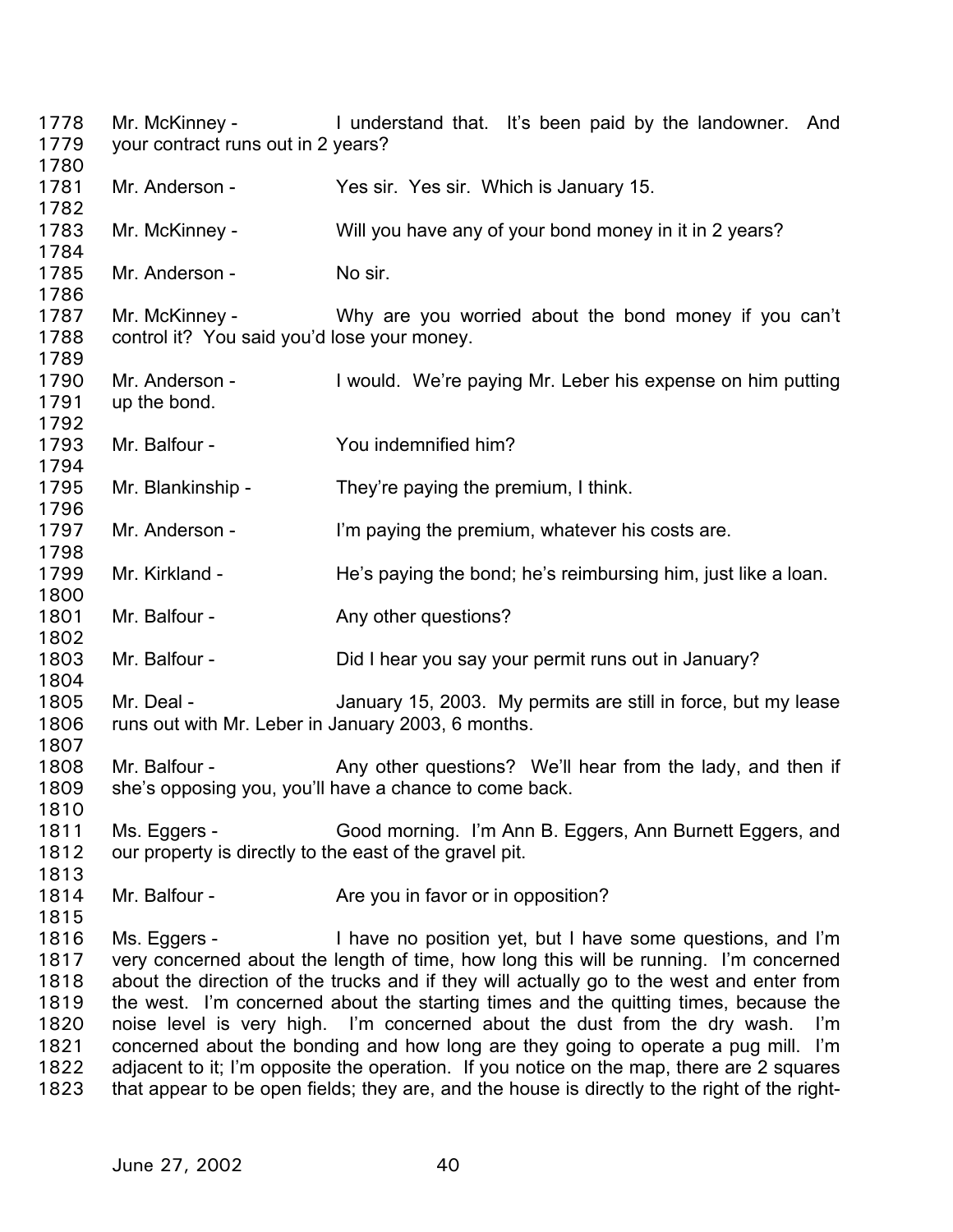hand field. I'm right there, and I have lived through a lot of this. It starts early and it lasts late. 1824 1825 1826 1827 1828 1829 1830 1831 1832 1833 1834 1835 1836 1837 1838 1839 1840 1841 1842 1843 1844 1845 1846 1847 1848 1849 1850 1851 1852 1853 1854 1855 1856 1857 1858 1859 1860 1861 1862 1863 1864 1865 1866 1867 1868 1869 Mr. Balfour - You saw the restrictions or heard his comments, didn't you, that they open at 6, start operations at 7, and stop at 5? Ms. Eggers - I heard it; I heard it. I also hear the noise. And I'm concerned about the dry wash and how much dust there's going to be from it. I'm not far from it. As you can see, it 's a heavy residential area. I'm concerned about the number of trucks, and I'm concerned that they definitely enter from the west and exit to the west. My property line runs from the Meadow Road all the way to the river. There's better than 200 acres there, and the house sits back about half way. They will be mining about a half a mile off of Meadow Road. Mr. Balfour - So your questions would suggest that you want to make sure which way the trucks go when they come out. Ms. Eggers - I want to make sure that they operate within a reasonable length of time, that there's not dust clouds from it, because we've had dust before. I'm concerned about a pug mill and the noise, the trucks, I have a lot of concerns. Mr. Balfour - And the time, you've mentioned already. If they work within the time prescribed, you understand that would be 7 am to 5 pm. Ms. Eggers - The trucks don't come till 7. They crank up before 7. As he has said, they have to come in and "get ready." Mr. Balfour - You think they get ready in 5 minutes and start at ............... Ms. Eggers - They don't get ready at 5 minutes of 7. Mr. Balfour - Any questions of Board members? Mr. McKinney - In daylight time they start at 6 am to 6 pm, it says. Mr. Kirkland - That's plenty early. Ms. Eggers - And if you start at 6, you have to get ready before then. Mr. McKinney - Eastern Standard Time, they start at 7 and go to 5. Mr. Balfour - I think when I asked him that, though, his answer was the first hour, if I understood him correctly , because I asked that specific question. He said we operate 7 to 5, and I said, well why have you got 6 to 6. He said because we need to start operations.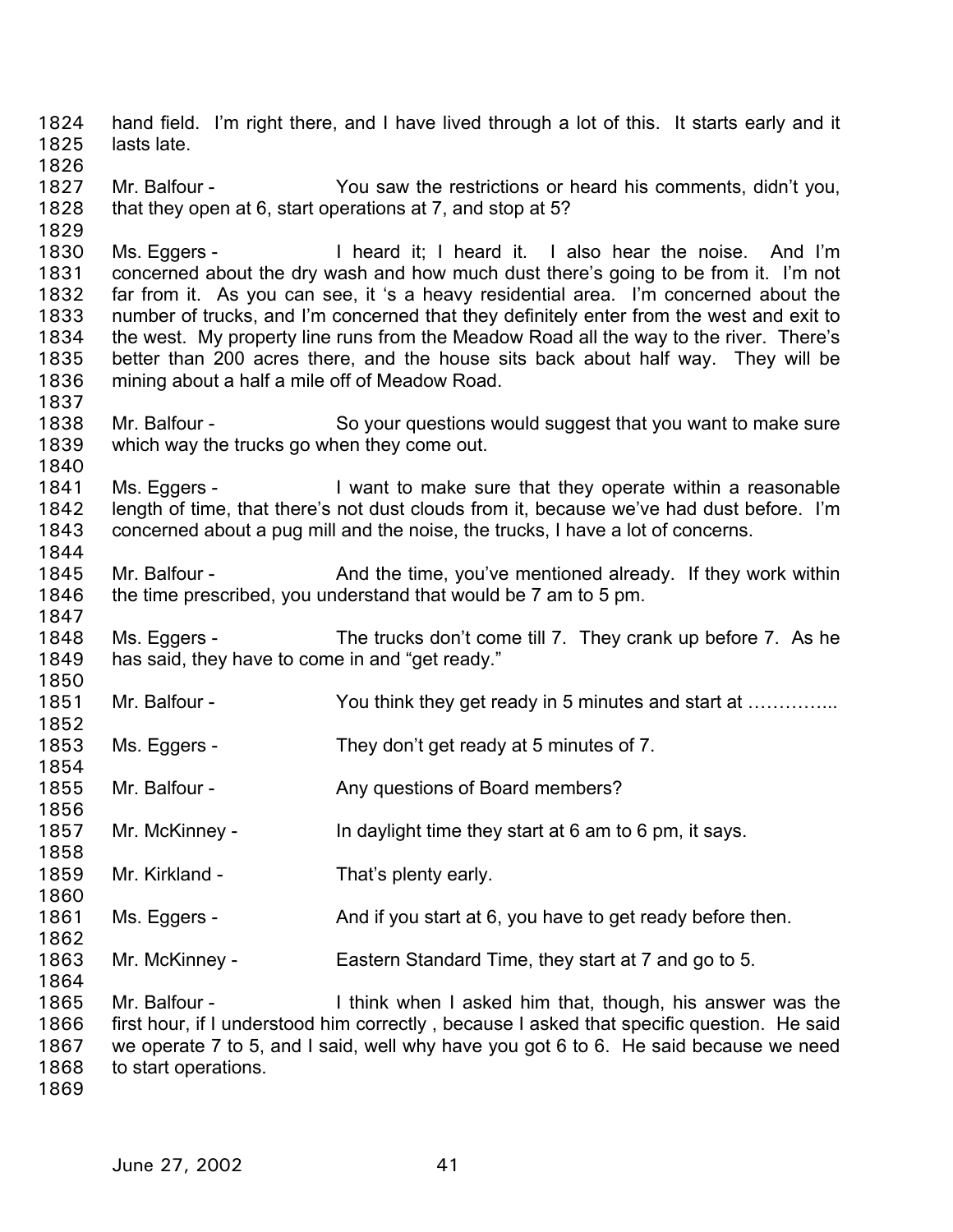Ms. Eggers - And if they operate in the summertime 6 to 6, then they start getting ready prior to 6. 1870 1871 1872 1873 1874 1875 1876 1877 1878 1879 1880 1881 1882 1883 1884 1885 1886 1887 1888 1889 1890 1891 1892 1893 1894 1895 1896 1897 1898 1899 1900 1901 1902 1903 1904 1905 1906 1907 1908 1909 1910 1911 1912 1913 1914 1915 Mr. Balfour - Well they're not supposed to do that. The restrictions are that they start at 6, but the operations would run 7 to 5 if I understood him, and in the wintertime, I suspect that means 8 to 4, if the rules follow consistently. Mr. Kirkland - The Mr. Blankinship, can I ask you a question? Who had this before? Was this Mr. Allard's? Mr. Blankinship - It was Mr. Allard's. Mr. Leber has owned it, but Mr. Allard mined it. Mr. Kirkland - Did we have any restrictions on direction of trucks before? Mr. Blankinship - I believe all of the pits, there are several on Meadow Road in this area, and I believe all of them have had the same conditions. Mr. McKinney - Mr. Blankinship, what does # 9 say, the last 2 words, "Thanksgiving or Christmas"? Does that mean that they cannot operate? Mr. Blankinship - No operations are to be conducted on those days. If I remember the history, the standard condition is Saturdays, Sundays or holidays, and when – I think it was when Mr. Anderson came up before, and John Deal represented him – Mr. Deal asked us to strike Saturdays and to specify which holidays. Ms. Eggers - I think 5 days a week is ample; Saturday and Sunday we need a little peace. Mr. Balfour - Any other questions? Do you have a copy of these conditions ma'am? Ms. Eggers - No sir, I do not. Mr. Nunnally - Christon 10, it says all truck traffic to site shall approach from Williamsburg Road, but it's "all truck traffic leaving the site shall travel west on Meadow Road, then south on Drybridge Road to Williamsburg Road." Is that the way you want it to go, west on Meadow Road? Ms. Eggers - West on the Meadow Road to Drybridge, yes sir. Mr. Nunnally - That's what the condition says. Ms. Eggers - To the immediate right of me is Green Meadow subdivision, and I understand there are about a hundred homes in there, and lots of young children, and there are lots of homes along the Meadow Road from Green Meadow to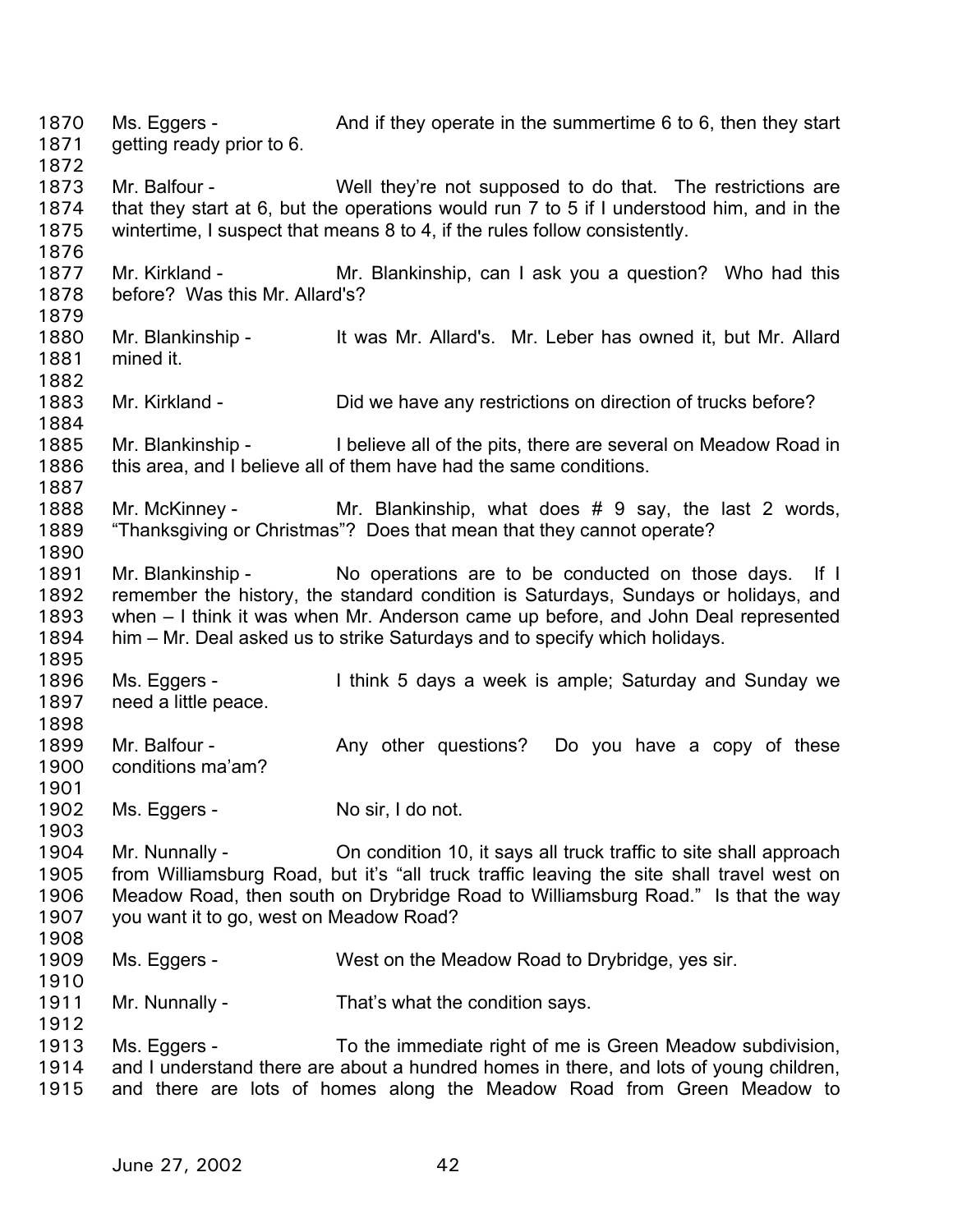| 1916<br>1917 |                                   | Williamsburg Road, and it's less congested to go the other way.                              |
|--------------|-----------------------------------|----------------------------------------------------------------------------------------------|
| 1918         | Mr. Balfour -                     | That means you agree with this restriction, that they should                                 |
| 1919         | travel west on Meadow Road?       |                                                                                              |
| 1920         |                                   |                                                                                              |
| 1921         | Ms. Eggers -                      | Yes, I would very much encourage that.                                                       |
| 1922         |                                   |                                                                                              |
| 1923         | Mr. Balfour -                     | Your other comment is, you would prefer they not operate on                                  |
|              |                                   |                                                                                              |
| 1924         |                                   | Saturday, and if they're going to start the machine, that they start it at 7 o'clock and not |
| 1925         | 6:05 or something of that nature? |                                                                                              |
| 1926         |                                   |                                                                                              |
| 1927         | Ms. Eggers -                      | Yes sir. I'm also concerned about the dust on this dry wash.                                 |
| 1928         | I'm not familiar with that.       |                                                                                              |
| 1929         |                                   |                                                                                              |
| 1930         | Mr. Balfour -                     | He did say, when I asked him that first off, "there is no dust,"                             |
| 1931         | you may recall my asking.         |                                                                                              |
| 1932         |                                   |                                                                                              |
| 1933         | Mr. Wright -                      | It says, condition $# 6$ , that he's responsible for controlling                             |
| 1934         |                                   | dust so that it does not affect any other property. We have a condition that would cover     |
| 1935         | that if it's complied with.       |                                                                                              |
| 1936         |                                   |                                                                                              |
| 1937         |                                   | Mr. Blankinship - Mr. Chairman, I have not been to this site for several weeks               |
| 1938         |                                   | now, and I understand that Mike Hackett from the Department of Public Works has been         |
| 1939         |                                   | out there recently, and I wonder if we could ask Mike to just give us a idea of the          |
| 1940         | condition of the site.            |                                                                                              |
| 1941         |                                   |                                                                                              |
| 1942         | Mr. Balfour -                     | I think that might be of interest to the Board members, do                                   |
| 1943         | you all agree?                    |                                                                                              |
| 1944         |                                   |                                                                                              |
| 1945         | Mr. McKinney -                    | Mr. Secretary, let me ask you a question – these are                                         |
| 1946         |                                   | companion cases – are they going to do both of them at the same time?                        |
| 1947         |                                   |                                                                                              |
| 1948         | Mr. Blankinship -                 | What do you mean by "do both of them"?                                                       |
| 1949         |                                   |                                                                                              |
|              |                                   |                                                                                              |
| 1950         | Mr. McKinney -                    | Are they going to be working on both of them at the same                                     |
| 1951         | time?                             |                                                                                              |
| 1952         |                                   |                                                                                              |
| 1953         | Mr. Blankinship -                 | I would think so. They would extract the material, and then                                  |
| 1954         | grade it before they haul it off. |                                                                                              |
| 1955         |                                   |                                                                                              |
| 1956         | Mr. McKinney -                    | Because the conditions are not the same on both cases.                                       |
| 1957         |                                   |                                                                                              |
| 1958         | Mr. Blankinship -                 | Right, because the standard mining conditions were put on                                    |
| 1959         |                                   | the extraction case, and the conditions for the washing plant are a little bit different.    |
| 1960         |                                   |                                                                                              |
| 1961         | Mr. Kirkland -                    | Because he's not doing a wash, does that mean that we're                                     |
|              |                                   |                                                                                              |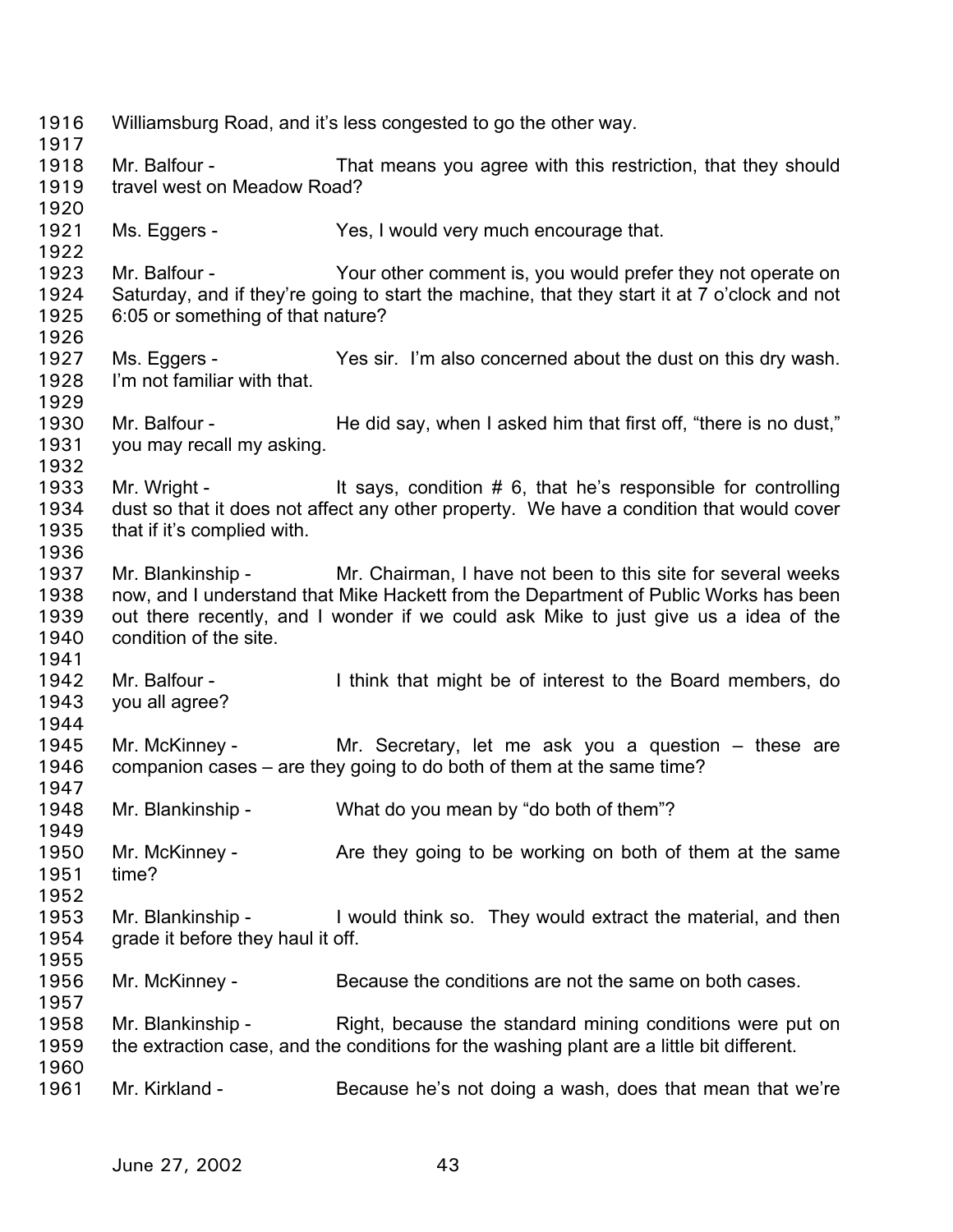into a little different situation? This is not what was advertised, right. Mr. Blankinship - Not exactly, yes. And I'm a little bit uncomfortable with that. Susan actually passed me a note earlier, asking me if we needed to re-advertise UP-26, and I don't know the answer to that question. Mr. Balfour - There was a notice that went out, encompassing, and this second notice would be less restrictive. Of course someone who got notice, would have gotten notice of everything; if we sent a second notice, it would be something less. It wouldn't be anything different. Mr. Kirkland - What did the notice say? I can't remember on the second case. Mr. Blankinship - It says "sand and gravel washing," and that's the language in the Code. Mr. Kirkland - And they're not washing, so that's not what we're doing. Mr. Wright - But still, if it's less restrictive, I don't think it makes any problem? Mr. Balfour - Any other questions of this lady at this moment? Mr. McKinney - Do we want to hold this till the guy from Public Works comes. Mr. Blankinship - He's here; let's hear from Mike. Mr. Balfour - The's had a chance to think of his thoughts while we were talking. Mr. Kirkland - Ma'am, did you have anything else you want to add first? Mr. Balfour - The All right, sir. Do you have the restrictions for both applications that you'd like to read in the meantime (directed at Ms. Eggers)? Mr. Blankinship - Do you swear that the testimony you are about to give is the truth, the whole truth, and nothing but the truth, so help you God? Mr. Hackett - I do. I'm Mike Hackett; my title is Senior Environmental Inspector, Public Works, for Henrico County. Mr. Balfour - **Do** you want to give us a report of what your investigation has shown.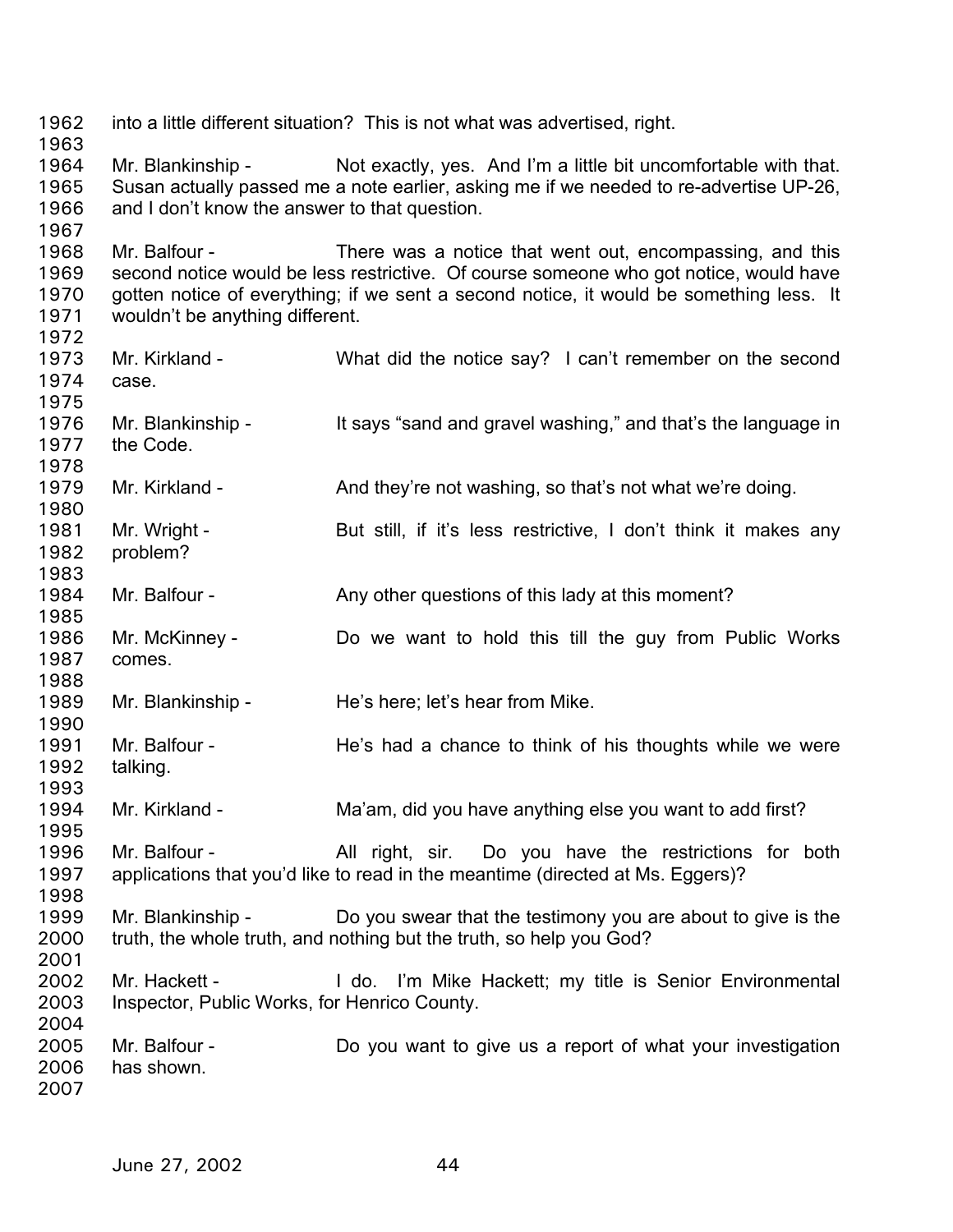Mr. Hackett - I've found the site to be in compliance with the approved erosion and sediment control plan. All the erosion control devices were in and functioning. All the run-off was going to the  $E \& S$  devices. There is a large area towards the south of the disturbed area that is in the process of being recovered. He's done a lot of top soiling; it's nearly to the point where they can seed and mulch it. There's probably 3-4 acres that are going to be seeded soon, as was part of our original agreement. As far as basic erosion control, he's in compliance at this time. I'm comfortable with that. The dust control; I was there yesterday, and there were a few trucks running. I didn't notice anything yesterday that I would consider appreciable dust, although I don't live there. If I lived downwind of the site, I might feel differently. I didn't notice anything terribly dusty, and it is a particularly dry time. However, dust control is part of erosion control requirements, and normally we address it if we get complaints, and if he has to water the haul road, or water down the sifting operation, that would be part of erosion control like any other. I wasn't aware of any dust issues until this morning. 2008 2009 2010 2011 2012 2013 2014 2015 2016 2017 2018 2019 2020 2021 2022

- 2024 Mr. Balfour - What time of day were you out there?
- 2026 Mr. Hackett - It was around 2:30.
- 2028 Mr. Balfour - Were the trucks lined up?
- 2030 2031 Mr. Hackett - The Saw 1 truck, 2 trucks, and I was there about 20 minutes. One was there when I got there; another one was coming in as I was leaving.
- 2033 Mr. Balfour - Which way did they go? Did you see any leave?
- 2035 2036 2037 2038 2039 2040 Mr. Hackett - The Saw one coming in down Meadow Road along the prescribed route. I would also like to mention; this isn't part of my realm of responsibilities, but he has a device at the entrance that prevents trucks from entering or exiting to the east. I don't think that large truck can even make that radius turn the way they've got it set up. I think that was done on purpose, to make sure they couldn't go that way. I thought I'd mention it; that's not part of my enforcement.
- 2042 2043 Mr. Balfour - That's fine; I think he would have mentioned it if you hadn't. Any questions?
- 2044

2041

2023

2025

2027

2029

2032

2034

2045 2046 2047 2048 2049 2050 2051 2052 2053 Mr. Hackett - I would like to say that this site needs to be recovered in the manner in which he's proceeding. It's a big hole in the ground; if he gets denied this use permit, we're going to end up with a big hole in the ground with barely enough bond money to get it stabilized, definitely would not have enough bond money to get it filled. So environmentally, we'd like to see the recovery process continue. My office is comfortable with where we are now, even though we've had some difficulty to this point. Not only that, but area businesses that are being developed, need a place to waste material, and if we don't have a site that can readily accept material, that material's going to go somewhere, sometimes in people's back yards that we don't know about,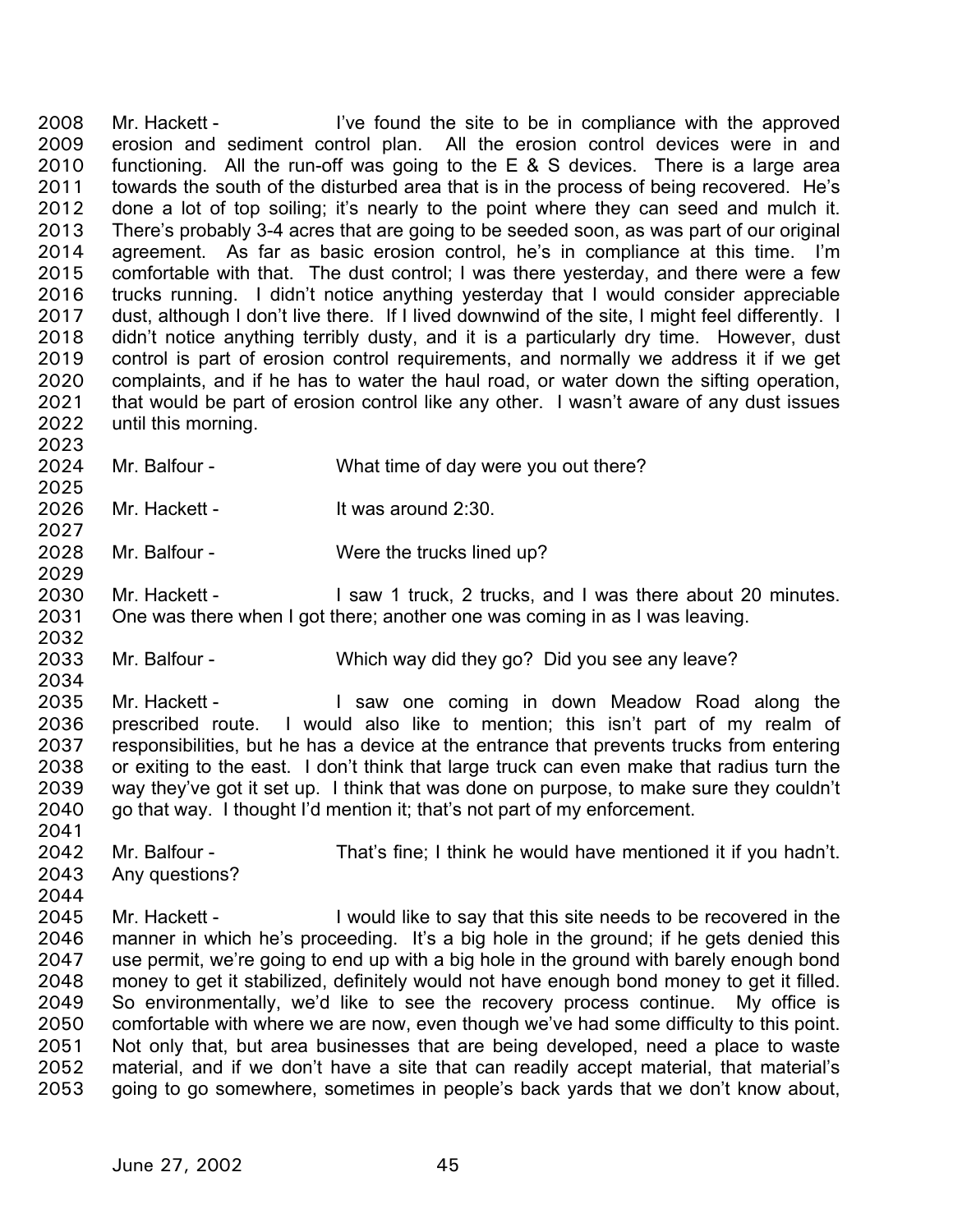sometimes wetlands get filled that we don't know about, and we get into enforcement procedures, so it does provide a service. 2054 2055 2056

- 2057 2058 2059 Mr. Balfour - You mentioned in your comment a second ago, some other problems we've had or something. Have you referred to any problems already, or are you referring to problems with the bond?
- 2061 2062 2063 2064 2065 2066 Mr. Hackett - The problems with the bond. When Mr. Anderson took over the site, he's been reasonably cooperative with us with erosion sediment control and complying with those standards. The big issue we had was getting the bond money in so we could sign the plan and approve it. We couldn't issue an approved plan without the bond, even though he was complying with the plan that we couldn't sign. So he did meet the requirements other than the bond, for the most part.
- 2068 2069 2070 Mr. McKinney - Are you saying that the bond is not enough? You said if he walked away from it tomorrow, you wouldn't have enough money to fix it.
- 2071 2072 2073 2074 Mr. Hackett - We might have enough money to topsoil and seed the disturbed area, but we would not have enough money to fill the hole in the ground that would be left behind.
- 2075 Mr. McKinney - So you're saying the bond is short?
- 2077 2078 2079 2080 Mr. Hackett - The It's short for total recovery. Maybe with us and what Planning has in their restoration bond, we might get a little further along, but I suspect we'd still fall a little short with total recovery costs. That's my guess and estimate.
- 2081 Mr. McKinney - So that needs to be looked at in the future.
- 2083 Mr. Hackett - Well, you're right.
- 2085 2086 2087 Mr. Blankinship - The you talking about the bond that's in place now, or the one that would be required by this permit, because we put our standard \$2,000 per acre on this, which would be another, well, they're only excavating 5 acres.
- 2089 2090 2091 Mr. Hackett - The \$2,000 per acre might cover topsoil and seeding, but I doubt if it would cover filling the excavated area.
- 2092 2093 Mr. McKinney - How much do you think it would take to cover it?
- 2094 2095 Mr. Hackett - To tell you the truth, I'm not that keyed into cost per cubic yard of material. I could guess like any one of you, but I really don't know.
- 2097 2098 Mr. Wright - How often do you monitor this site?
- 2099 Mr. Hackett - Once the erosion control devices are set in place, and they

2060

2067

2076

2082

2084

2088

2096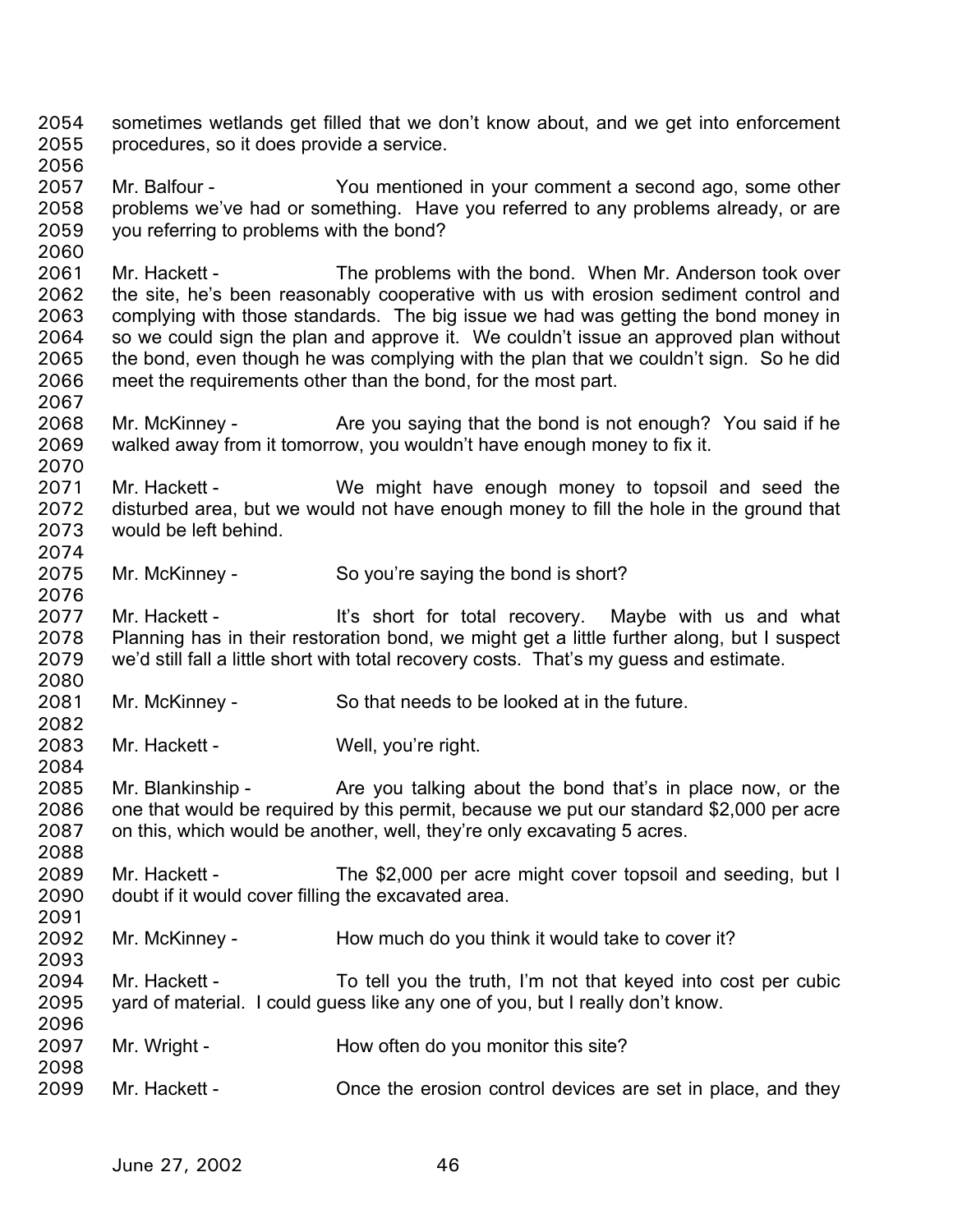are here, my inspectors try to visit the site at least once a month, unless there's new activity that's clearing a new area, where we need new erosion control; then they will visit more often. But once that's established, they go at least once a month. I think Planning also inspects it. 2100 2101 2102 2103 2104

2105 2106 2107 2108 2109 2110 2111 2112 2113 2114 2115 2116 2117 2118 2119 2120 2121 2122 2123 2124 2125 2126 2127 2128 2129 2130 2131 2132 2133 2134 2135 2136 2137 2138 2139 2140 2141 2142 2143 2144 2145 Mr. Blankinship - Right. It is 2 separate visits each month. Mr. Wright - And they're unannounced? Those visits are unannounced? Mr. Hackett - Generally. Mr. Balfour - Are you ever there at 6:30 in the morning, to see what's going on? Mr. Hackett - My guy would get overtime if we did that. We come to work at 8, and they operate at their own schedule after that, my inspectors. Mr. Wright - Is part of their inspection requirement to check for dust? Mr. Hackett - The Yes sir. However, often what we consider to be a dust problem may not be the same as what a neighbor would consider a dust problem, and we would look at it more seriously once we get a complaint, especially if sometimes we get health issues that are addressed, breathing of the dust, and we look at it a lot more closely once we know there is a problem or a complaint being generated. Mr. Wright - So if a neighbor has a complaint about dust, all they need to do is call your office, and you would investigate it pretty quickly. Mr. Hackett - That's correct. The state erosion and control requirements address dust control, as sediment leaving the site. Mr. Balfour - You probably need to give your card to that lady then. Mr. Hackett - Yes, I will. Mr. Balfour - Thank you. Any other questions. Thank you. Anyone else want to speak on this matter. All right. Mr. Anderson - Dust is a problem. And we're trying to keep it controlled, as best as we can. The hall road, coming in and out, has been paved, where our predecessor had none. We have 200 feet of it that's currently unpaved, but as the trucks ingress and egress and carry a little bit of dirt out with them, it gets on the paved road, and we'll keep that swept. I wasn't aware of any complaints from any of the neighbors, but I'm glad that was brought to my attention. We'll address that. Mr. Balfour - **How much time do you need to crank up, because you heard**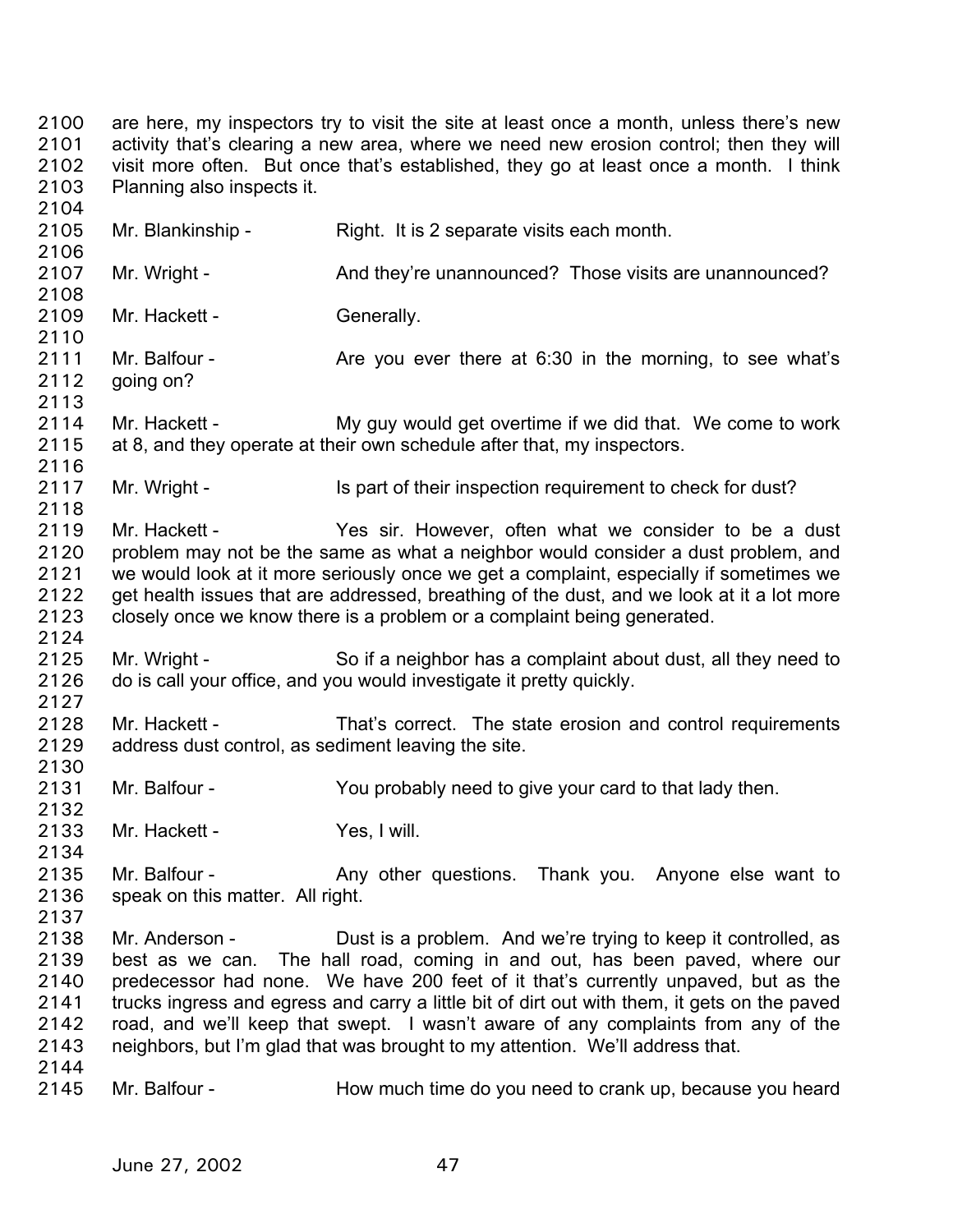2146 the lady say that it doesn't take you an hour. 2147 2148 2149 2150 2151 2152 2153 2154 2155 2156 2157 2158 2159 2160 2161 2162 2163 2164 2165 2166 2167 2168 2169 2170 2171 2172 2173 2174 2175 2176 2177 2178 2179 2180 2181 2182 2183 2184 2185 2186 2187 2188 2189 2190 2191 Mr. Deal - The gate, the secretary, the pit operator, she normally gets there at 7:30 every morning. With the plant, our posted hours of operation are 7:30 to 5. There have been trucks hanging out on the highway last week, when the pit lady wasn't there till 7:45, we had 2 trucks sitting on Meadow Road. Mr. Balfour - Are you saying, if we said "7:30 to 5," that would not hamper you too much? Mr. Deal - Would not help us too much? Mr. Balfour - Hamper, would not hamper you if we made it 7:30, since she said she …………….. Mr. Anderson - With the plant that we've got to crank up in the mornings, 7:00 o'clock would be fine. You can off the 6:00 o'clock to 6:00. We need to close down the plant in the evening, push the rest of the material that's on the hill down the hill, after we have officially closed the gate, which is at 5:00 o'clock. Mr. Balfour - I'm not sure what you said on your beginning time, what did you say we could put that? Did you say change that to 7:00? Mr. Anderson - You can change that to 7:00, if you like, on the opening. Mr. Wright - **How about Saturdays?** Mr. Anderson - There is life after work, and I think weekends need to be enjoyed by other people. The contracts that are coming in from Motorola required us to be open on Saturday, to fulfill some of their truck requirements, and Motorola's requirements, getting material off the site, that they couldn't do during the 5-day work week. Mr. Wright - Are you saying that you do not need Saturdays now, or not ……………… Mr. Anderson - I don't need Saturdays. Mr. Balfour - Bottom line, we can take that and add that as a restriction, Saturdays and Sundays. Mr. Anderson - I didn't realize she was that close to the property. There are tenants living on this property, in a rental house owned by Mr. Leber. On the complaint of starting up early in the morning, the pit itself does not own a truck, except a water truck, and I just got it started yesterday because of the dust. I went to fill it with water and did some dust control yesterday. We don't start operations with any equipment or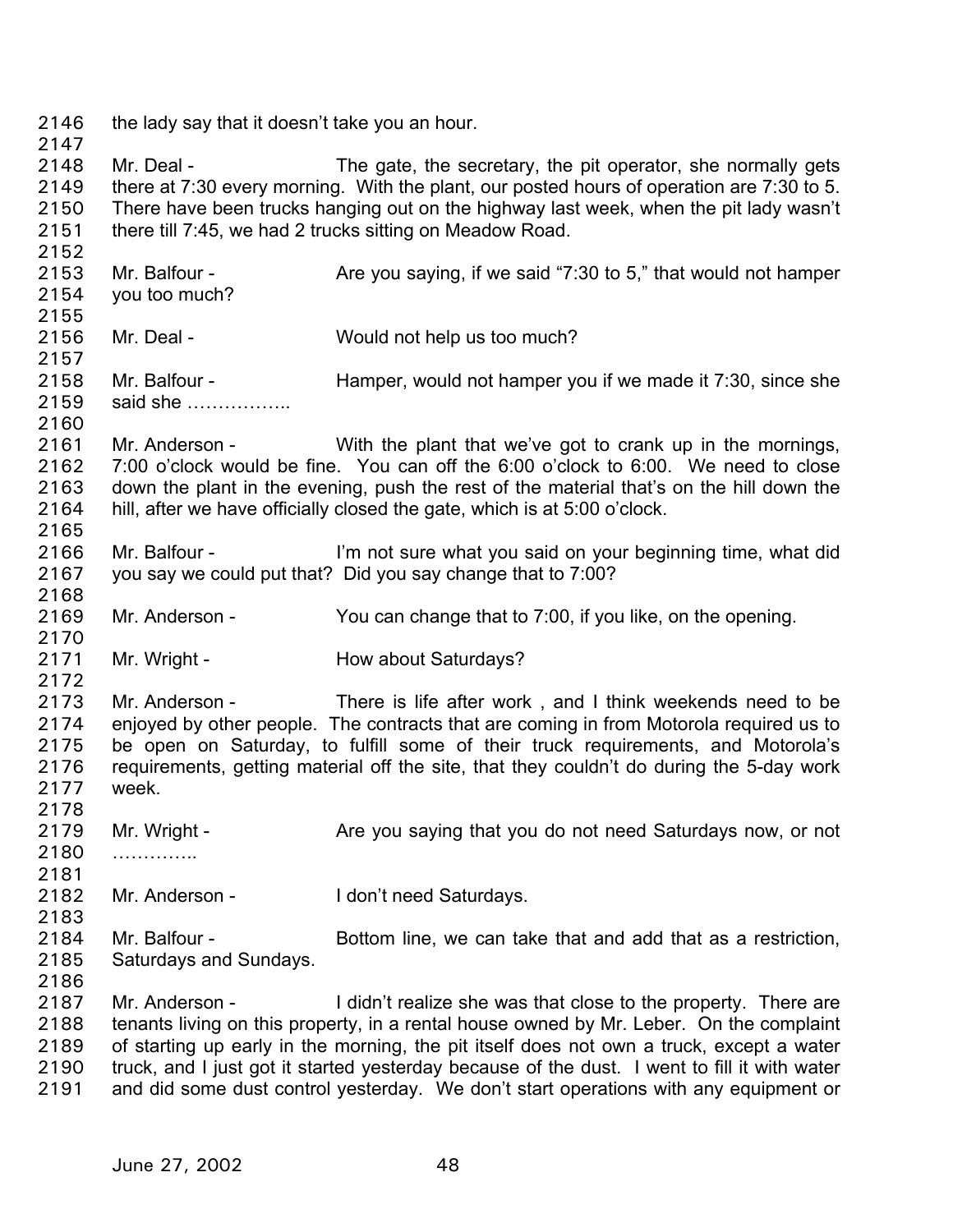- trucks until it's time to push, which is 7:30, 8:00 o'clock, when trucks come in, we need to push. Sometimes when we haven't pushed the previous evening, we've got to push in the morning to get the trucks ready, also to safe the site, insure its safety. 2192 2193 2194
- 2195 2196 2197 2198 Mr. Balfour - I think I hear you saying so far that we can change the weekday operations for daylight savings time to, from 6 to 7. How about afternoons, moving that back to 5?
- 2200 2201 2202 2203 Mr. Anderson - I need a little bit of time, in case we've got hit at 5 o'clock with a bunch of trucks, and we've got to get the material pushed, in case of inclement weather coming in, evening thunderstorms and things. We do need to work, sometimes, just the machinery, not the trucks ingress and egress, till 6 o'clock.
- 2205 2206 2207 Mr. Balfour - And then you're saying we can add Saturday as a day of no operations, and I'm not sure I got an answer to the dust, but you're probably going to get some complaints.
- 2209 2210 Mr. Anderson - I'm going to take care of the dust.
- 2211 Mr. Balfour - Any other comments?
- 2213 2214 2215 Mr. Wright - Just another reference to the entrance. I understand that the entrance is so designed so that trucks must go west, is that correct?
- 2216 2217 2218 2219 2220 2221 2222 2223 2224 Mr. Anderson - Yes sir, and if a trailer or a dump truck was to attempt to make a left hand turn, he'd have a hurt truck. There's also a sign there that says that you can't turn left, there's a sign that says "no trucks, no left turn," and if a truck was to come in from New Kent County and wasn't familiar with the ingress and egress of the operation, a new truck driver, whatever, and he comes down Meadow Road from the Texaco, past the subdivisions, he wouldn't be able to make a right hand turn, plus there will be a sign there, so he'd have to go up the road, U-turn, and come back in that way, and that would be his last time coming down.
- 2225 2226 Mr. Wright - I thought a sign would be a good idea, but you've already got a sign.
- 2227 2228 2229 2230 2231 2232 2233 Mr. Anderson - The wash plant – the material that we're excavating is wet when it's pulled up. It'll be, not stockpiled and then put through the machine, it'll be put through the machine at the time it is extracted. So the material is dripping wet when it comes out, and it'll be separated from there, so the dust on that won't be a problem. If it ever becomes a problem, we'll have the dust controlled on it.
- 2234 2235 Mr. Balfour - Christian on-daylight savings times, you already had 7 to 5. You want to leave that the way that it is, not change it to 8?
- 2236

2199

2204

2208

2212

2237 Mr. Anderson - Right?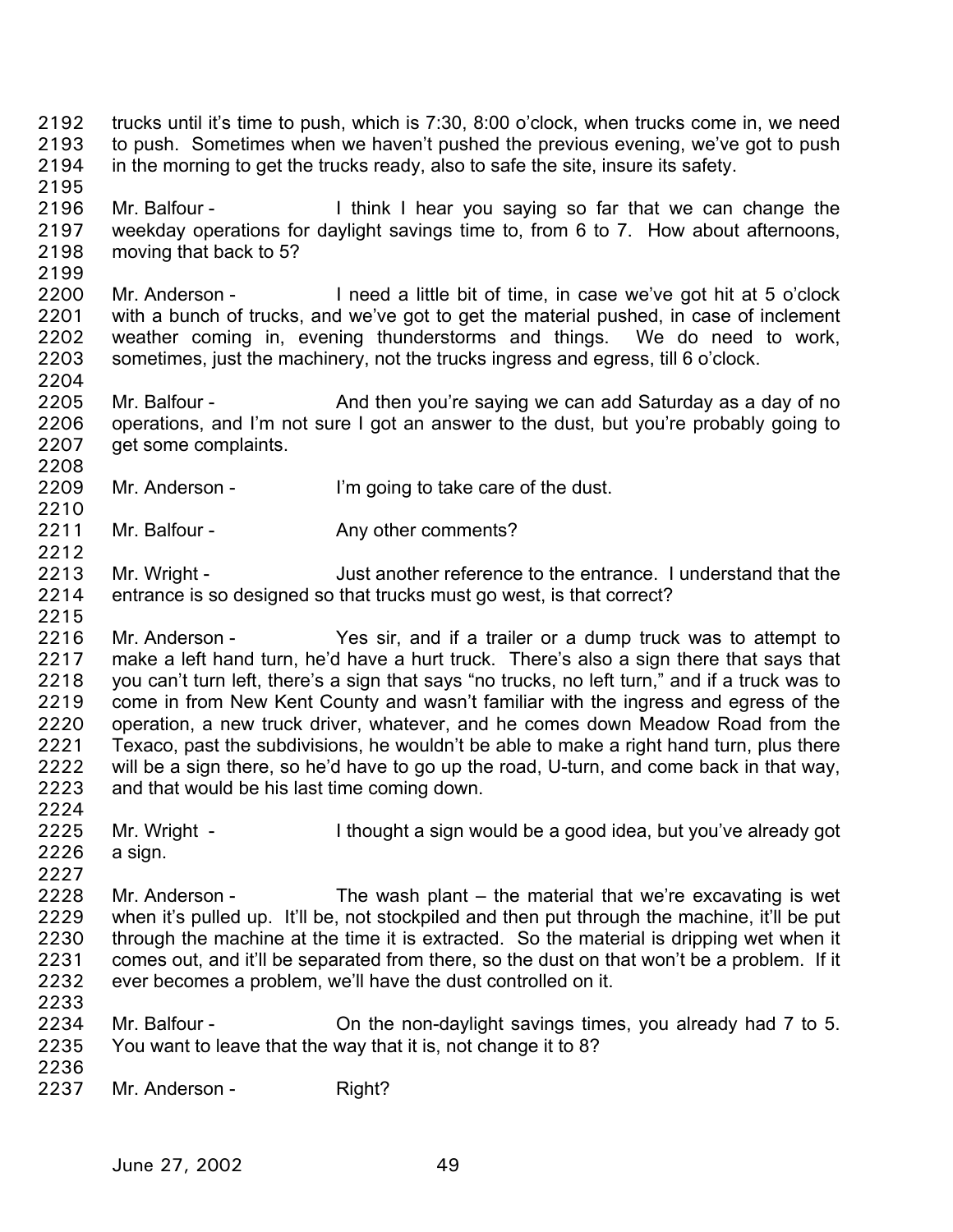2238

2239 2240 2241 Mr. Balfour - Any other questions by Board members? I think you two can talk in the hall if you want to, any further. Thank you.

2242 2243 2244 On a motion by Mr. Nunnally, seconded by Mr. Kirkland, the Board **granted** the request for condition use permit application **UP-25-2002**.

| 2245 | Affirmative: | Balfour, Kirkland, McKinney, Nunnally, Wright | 5 |
|------|--------------|-----------------------------------------------|---|
| 2246 | Negative:    |                                               |   |
| 2247 | Absent:      |                                               |   |
| 2248 |              |                                               |   |

2249 2250 The Board granted the conditional use permit subject to the following conditions:

2251 2252 1. This use permit is subject to all requirements of Section 24-103 of Chapter 24 of the County Code.

- 2253 2254 2255 2256 2257 2258 2259 2260 2261 2262 2263 2264 2. Before beginning any work, the applicant shall provide a financial guaranty in an amount of \$2,000 per acre for each acre of land to be disturbed, for a total of \$10,600, guaranteeing that the land will be restored to a reasonably level and drainable condition. This permit does not become valid until the financial guaranty has been approved by the County Attorney. The financial guaranty may provide for termination after 90 days notice in writing to the County. In the event of termination, this permit shall be void, and work incident thereto shall cease. Within the next 90 days the applicant shall restore the land as provided for under the conditions of this use permit. Termination of such financial guaranty shall not relieve the applicant from its obligation to indemnify the County of Henrico for any breach of the conditions of this use permit. If this condition is not satisfied within 90 days of approval, the use permit shall be void.
- 2265

2266 2267 2268 2269 2270 2271 2272 2273 2274 3. Before beginning any work, the applicant shall submit erosion control plans to the Department of Public Works for review and approval. Throughout the life of the operation, the applicant shall continuously satisfy the Department of Public Works that erosion control procedures are properly maintained, and shall furnish plans and bonds that the department deems necessary. The applicant shall provide certification from a licensed professional engineer that dams, embankments and sediment control structures meet the approved design criteria as set forth by the State. If this condition is not satisfied within 90 days of approval, the use permit shall be void.

- 2275 2276 2277 4. Before beginning any work, the applicant shall obtain a mine license from the Virginia Department of Mines, Minerals and Energy. If this condition is not satisfied within 90 days of approval, the use permit shall be void.
- 2278

2279 2280 2281 2282 5. Before beginning any work, the areas approved for mining under this permit shall be delineated on the ground by five-foot-high metal posts at least five inches in diameter and painted in alternate one foot stripes of red and white. These posts shall be so located as to clearly define the area in which the mining is permitted. They shall be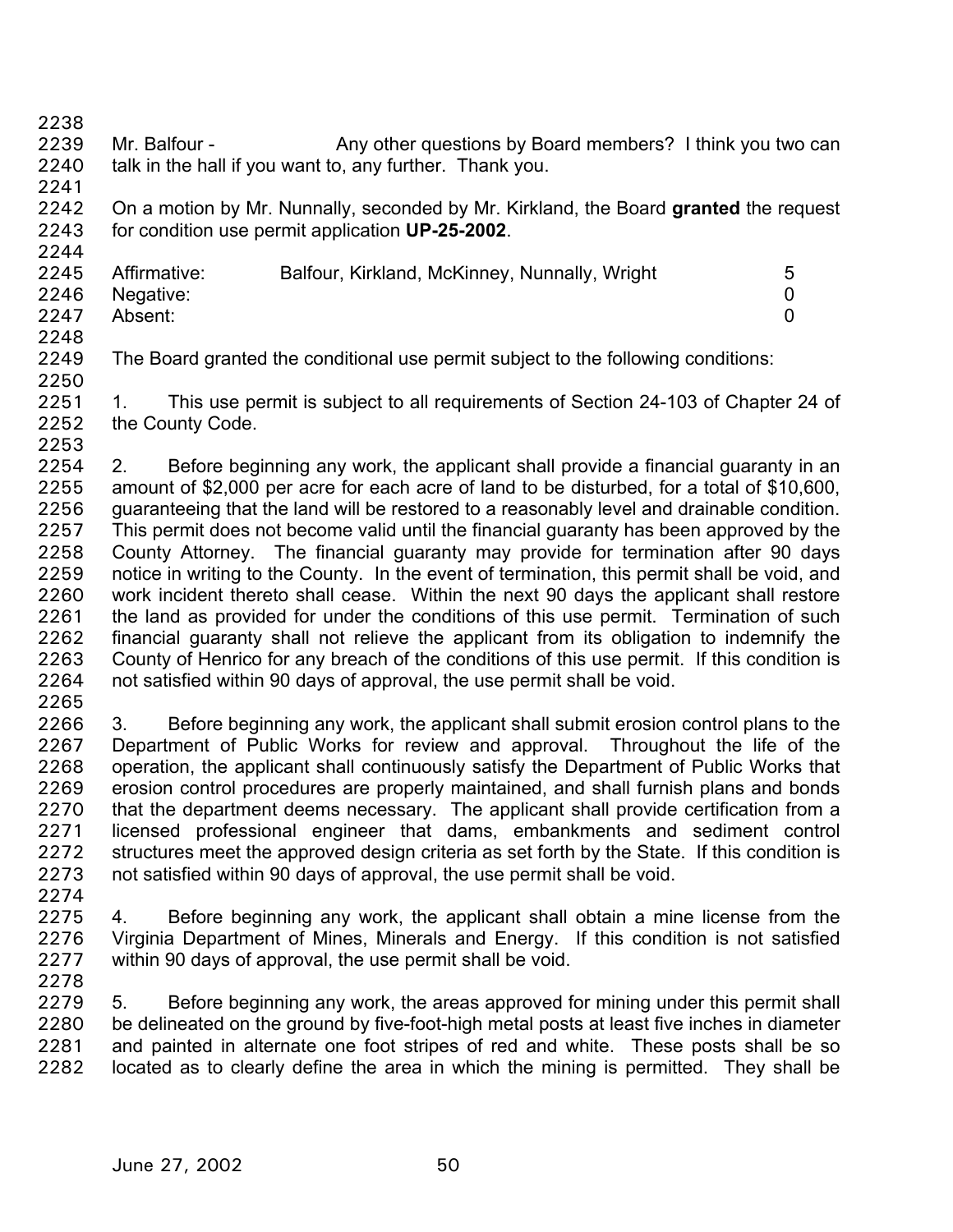- located, and their location certified, by a certified land surveyor. If this condition is not satisfied within 90 days of approval, the use permit shall be void. 2283 2284 2285
- 2286 2287 2288 2289 6. In the event that the Board's approval of this use permit is appealed, all conditions requiring action within 90 days will be deemed satisfied if the required actions are taken within 90 days of final action on the appeal.
- 2290 2291 2292 2293 2294 7. The applicant shall comply with the Chesapeake Bay Preservation Act and all state and local regulations administered under such act applicable to the property, and shall furnish to the Planning Office copies of all reports required by such act or regulations.
- 2295 2296 2297 8. Hours of operation shall be from 7:00 a.m. to 6:00 p.m. when Daylight Savings Time is in effect, and from 7:00 a.m. to 5:00 p.m. at all other times. (Amended)
- 2298 2299 2300 2301 9. No operations of any kind are to be conducted at the site on Saturdays, Sundays, New Years Day, Memorial Day, Independence Day, Labor Day, Thanksgiving or Christmas. (Amended)
- 2302 2303 2304 2305 2306 10. All means of access to the property shall be from the established entrance onto Meadow Road. All truck traffic to the site shall approach from Williamsburg Road north on Drybridge Road, then east on Meadow Road. All truck traffic leaving the site shall travel west on Meadow Road, then south on Drybridge Road to Williamsburg Road.
- 2307 2308 2309 2310 11. The applicant shall erect and maintain gates at all entrances to the property. These gates shall be locked at all times, except when authorized representatives of the applicant are on the property.
- 2311 2312 2313 2314 12. The applicant shall post and maintain a sign at the entrance to the mining site stating the name of the operator, the use permit number, the mine license number, and the telephone number of the operator. The sign shall be 12 square feet in area and the letters shall be three inches high.
- 2315 2316 2317 2318 2319 2320 13. The applicant shall post and maintain "No Trespassing" signs every 250 feet along the perimeter of the property. The letters shall be three inches high. The applicant shall furnish the Chief of Police a letter authorizing the Division of Police to enforce the "No Trespassing" regulations, and agreeing to send a representative to testify in court as required or requested by the Division of Police.
- 2321
- 2322 2323 2324 2325 14. Standard "Truck Entering Highway" signs shall be erected on Meadow Road on each side of the entrances to the property. These signs will be placed by the County, at the applicant's expense.
- 2326 2327 15. The applicant shall post and maintain a standard stop sign at the entrance to Meadow Road.
- 2328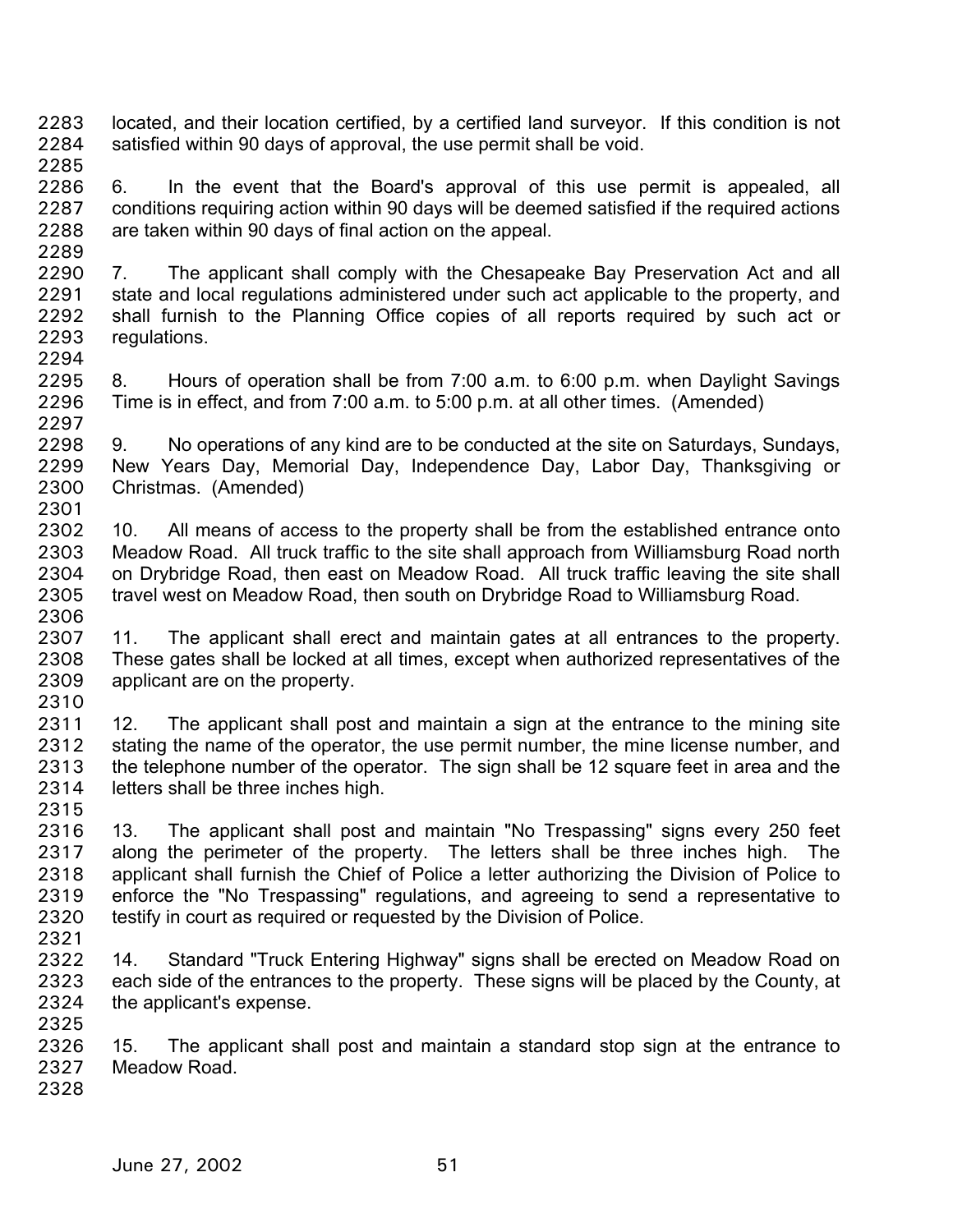16. The applicant shall provide a flagman to control traffic from the site onto the public road, with the flagman yielding the right of way to the public road traffic at all times. This flagman will be required whenever the Division of Police deems necessary. 2329 2330 2331 2332

2333 2334 2335 17. All roads used in connection with this use permit shall be effectively treated with calcium chloride or other wetting agents to eliminate any dust nuisance.

2336 2337 2338 18. The operation shall be so scheduled that trucks will travel at regular intervals and not in groups of three or more.

- 2339 2340 19. Trucks shall be loaded in a way to prevent overloading or spilling of materials of any kind on any public road.
- 2342 2343 20. The applicant shall maintain the property, fences, and roads in a safe and secure condition indefinitely, or convert the property to some other safe use.

2344

2356

2369

2341

2345 2346 2347 2348 2349 2350 21. If, in the course of its preliminary investigation or operations, the applicant discovers evidence of cultural or historical resources, or an endangered species, or a significant habitat, it shall notify appropriate authorities and provide them with an opportunity to investigate the site. The applicant shall report the results of any such investigation to the Planning Office.

- 2351 2352 2353 2354 2355 22. If water wells located on surrounding properties are adversely affected, and the extraction operations on this site are suspected as the cause, the effected property owners may present to the Board evidence that the extraction operation is a contributing factor. After a hearing by the Board, this use permit may be revoked or suspended, and the operator may be required to correct the problem.
- 2357 2358 2359 2360 23. Open and vertical excavations having a depth of 10 feet or more, for a period of more than 30 days, shall be effectively sloped to a 2:1 slope or flatter to protect the public safety.
- 2361 2362 2363 2364 2365 2366 2367 2368 24. Topsoil shall not be removed from any part of the property outside of the area in which mining is authorized. Sufficient topsoil shall be stockpiled on the property for respreading in a layer with five inches of minimum depth. All topsoil shall be stockpiled within the authorized mining area and provided with adequate erosion control protection. If the site does not yield sufficient topsoil, additional topsoil shall be brought to the site to provide the required five-inch layer of cover. All topsoil shall be treated with a mixture of seed, fertilizer, and lime as recommended by the County after soil tests have been provided to the County.
- 2370 2371 2372 2373 2374 25. Each month the operator shall submit to the County a detailed record of any offsite-generated materials deposited on the mining site, stating the origin, nature and quantity of the material, and certifying that no contaminated or hazardous material are included. The material to be deposited on the site shall be limited to imperishable materials such as stone, bricks, tile, sand, gravel, soil, asphalt, concrete and like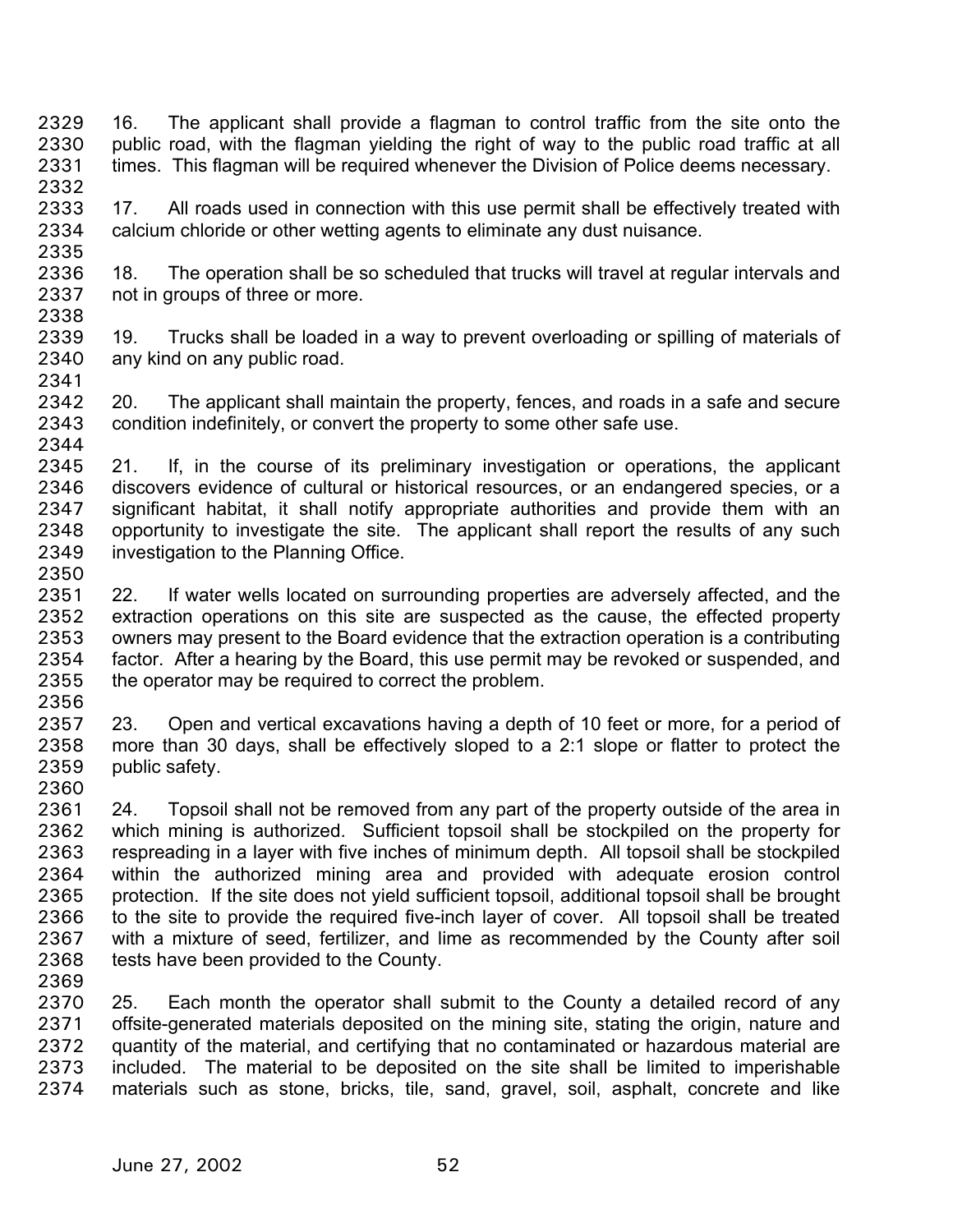materials, and shall not include any hazardous materials as defined by the Virginia Hazardous Waste Management Regulations. 2375 2376 2377

- 2378 2379 2380 2381 2382 26. A superintendent, who shall be personally familiar with all the terms and conditions of Section 24-103 of Chapter 24 of the County Code, as well as the terms and conditions of this use permit, shall be present at the beginning and conclusion of operations each work day to see that all the conditions of the Code and this use permit are observed.
- 2383

2390

2384 2385 2386 2387 2388 2389 27. A progress report shall be submitted to the Board on June 27, 2003. This progress report must contain information concerning how much property has been mined to date of the report, the amount of land left to be mined, how much rehabilitation has been performed, when and how the remaining amount of land will be rehabilitated, and any other pertinent information about the operation that would be helpful to the Board.

2391 2392 2393 2394 28. Excavation shall be discontinued by June 27, 2004, and restoration accomplished by not later than June 27, 2005, unless a new permit is granted by the Board of Zoning Appeals.

2395 2396 2397 2398 29. The rehabilitation of the property shall take place simultaneously with the mining process. Rehabilitation shall not be considered completed until the mined area is covered completely with permanent vegetation.

2399 2400 2401 2402 2403 2404 2405 30. All drainage and erosion and sediment control measures shall conform to the standards and specifications of the Mineral Mining Manual Drainage Handbook. Any drainage structures in place prior to October 14, 1992 and which do not conform to the Mineral Mining Manual Drainage Handbook may remain in place until such time as any reconstruction is required at which time said structures shall be brought into conformance with the Mineral Mining Manual Drainage Handbook.

2406 2407 2408 31. Failure to comply with any of the foregoing conditions shall automatically void this permit.

2409 2410 2411 On a motion by Mr. Nunnally, seconded by Mr. Kirkland, the Board **granted** the request for conditional use permit application **UP-26-02**.

|      | 2412 Affirmative: | Balfour, Kirkland, McKinney, Nunnally, Wright | 5 |
|------|-------------------|-----------------------------------------------|---|
|      | 2413 Negative:    |                                               |   |
| 2414 | Absent:           |                                               |   |
| 2415 |                   |                                               |   |

2416 The Board granted the variance subject to the following conditions

2418 2419 1. This use permit is subject to all requirements of Section 24-103 of Chapter 24 of the County Code.

2420

2417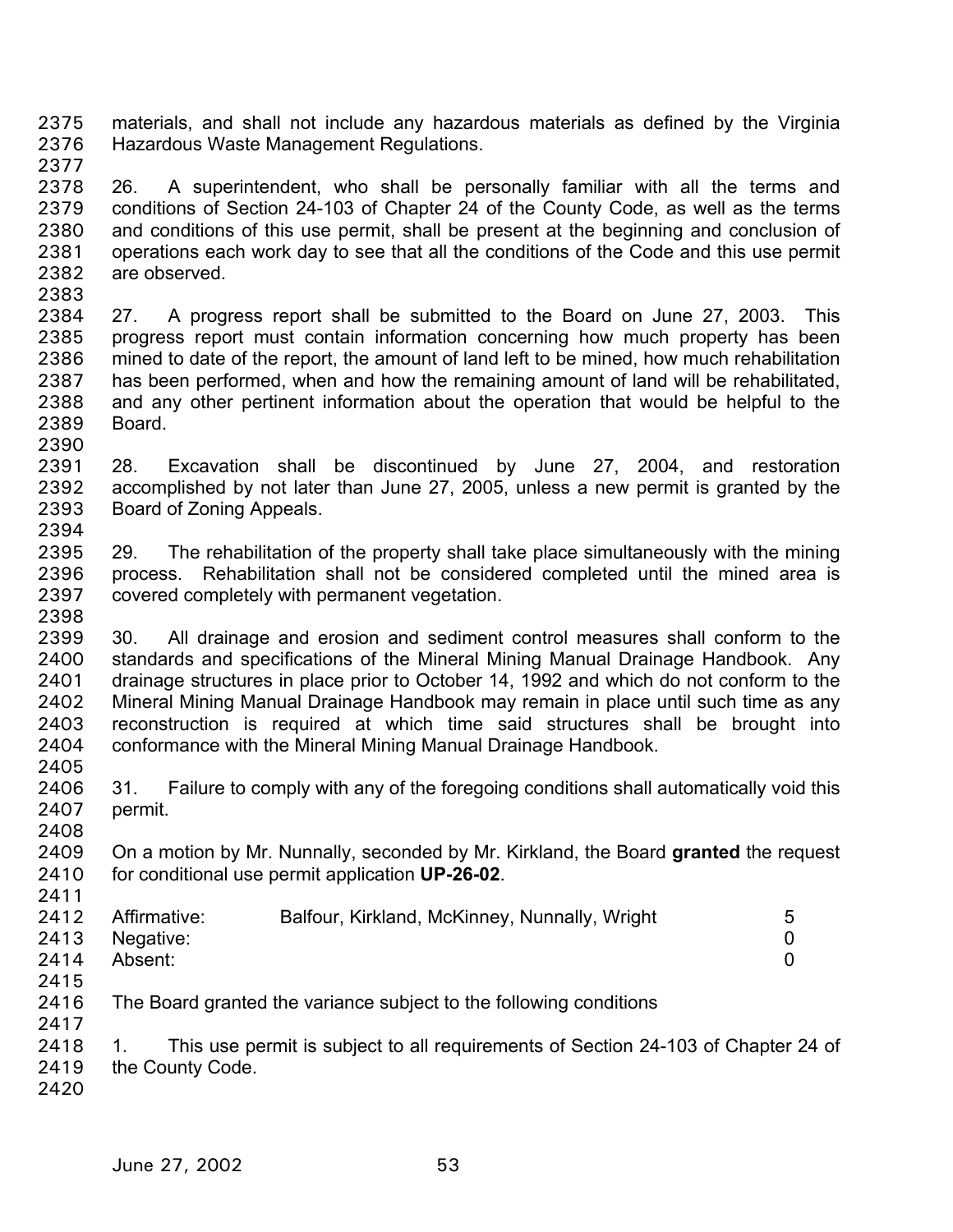2. Before beginning any work, the applicant shall submit erosion control plans to the Department of Public Works for review and approval. Throughout the life of the operation, the applicant shall continuously satisfy the Department of Public Works that erosion control procedures are properly maintained, and shall furnish plans and bonds that the department deems necessary. The applicant shall provide certification from a licensed professional engineer that dams, embankments and sediment control structures meet the approved design criteria as set forth by the State. If this condition is not satisfied within 90 days of approval, the use permit shall be void. 2421 2422 2423 2424 2425 2426 2427 2428 2429

2430 2431 2432 2433 2434 3. The applicant shall comply with the Chesapeake Bay Preservation Act and all state and local regulations administered under such act applicable to the property, and shall furnish to the Planning Office copies of all reports required by such act or regulations.

2435 2436 2437 4. Hours of operation shall be from 7:00 a.m. to 6:00 p.m. when Daylight Savings Time is in effect, and from 7:00 a.m. to 5:00 p.m. at all other times. (Amended)

2438 2439 2440 5. The plant shall not operate on Saturdays, Sundays, New Years Day, Memorial Day, Independence Day, Labor Day, Thanksgiving or Christmas. (Amended)

2441 2442 6. The operator shall be responsible for controlling dust from the plant such that it does not affect any other property, including the public road.

2444 2445 2446 7. All power-driven machinery or equipment shall be at least 600 feet from any occupied dwelling.

2447 2448 2449 8. Any ponds to be used pursuant to this use permit shall be periodically circulated, agitated or otherwise treated to prevent the propagation of algae or insect larvae.

2450 2451 2452 9. The operator shall post and maintain safety notices at the exit from the property reminding drivers to yield to and show consideration for local traffic.

2453 2454 10. Only material extracted from the subject property may be processed pursuant to this use permit.

2456 2457 11. This permit shall expire on June 27, 2004 unless a new permit is granted by the Board of Zoning Appeals.

2459 2460 12. Failure to comply with any of the foregoing conditions shall automatically void this permit.

2462 2463 2464 The Board granted the request because it found the proposed use will be in substantial accordance with the general purpose and objectives of Chapter 24 of the County Code.

2465 2466 **A -120-2002 CANAAN LAND COMPANY** requests a variance from Sections 24- 94 and 24-9 of Chapter 24 of the County Code to build a one-family

2443

2455

2458

2461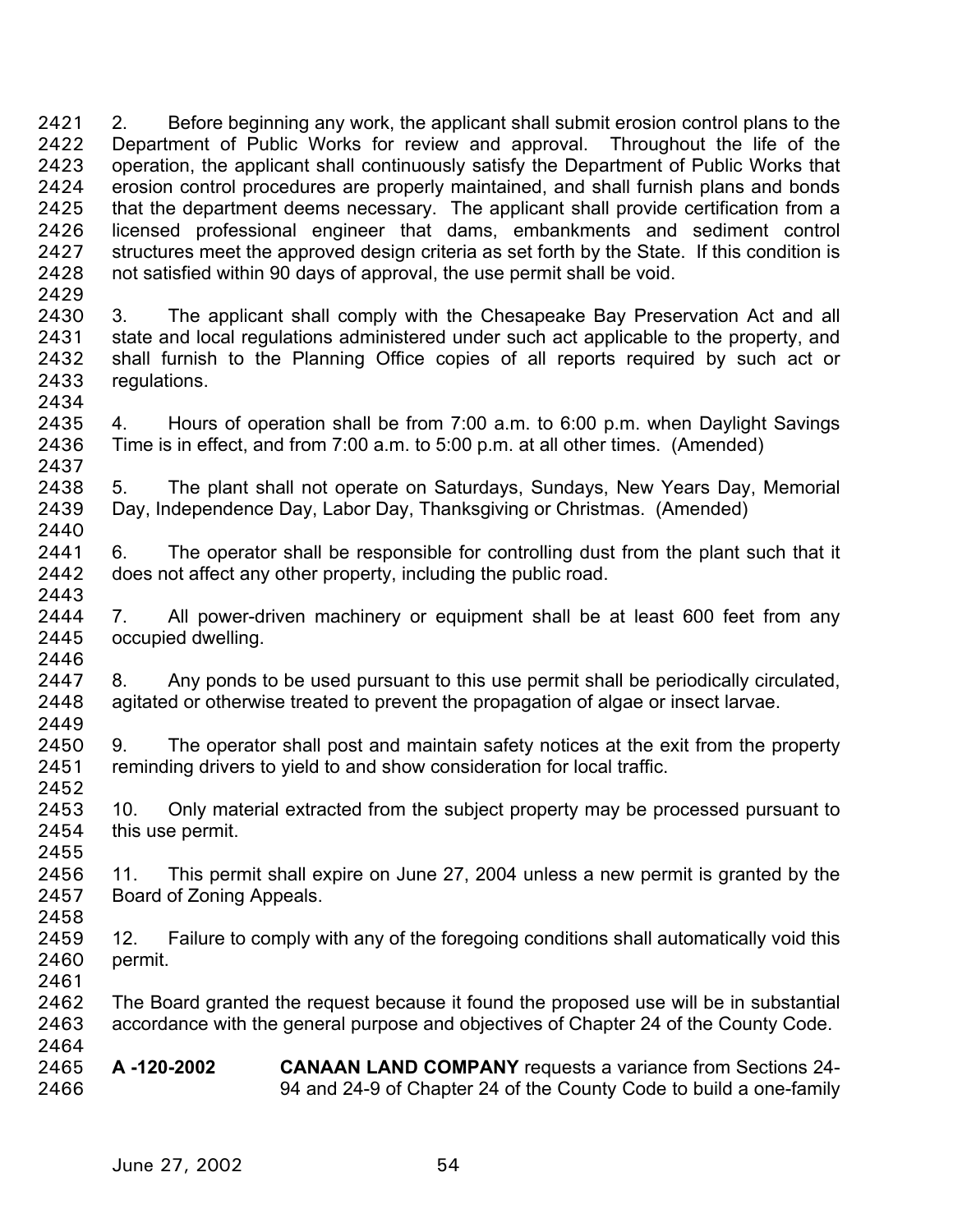dwelling at 8415 Bronwood Road (Parham Hills) (Parcel 755-749- 4176), zonedR-3, One-family Residence District (Three Chopt). The lot width requirement and public street frontage requirement are not met. The applicant has 62.61 feet lot width and 36 feet public street frontage, where the Code requires 80 feet lot width and 50 feet public street frontage. The applicant requests a variance of 17.39 feet lot width and 14 feet public street frontage. 2467 2468 2469 2470 2471 2472 2473 2474 2475 2476 2477 2478 2479 2480 2481 2482 2483 2484 2485 2486 2487 2488 2489 2490 2491 2492 2493 2494 2495 2496 2497 2498 2499 2500 2501 2502 2503 2504 2505 2506 2507 2508 2509 2510 2511 Mr. Balfour - Is there anyone to speak on these cases, if so please raise your right hand and be sworn in. Mr. Blankinship - All raise your right hand please. Do you swear that the testimony you are about to give is the truth, the whole truth, and nothing but the truth, so help you God? Mr. Hairston - I do. My name is William Hairston, and I'm one of the coowners of the property. We are wanting to use it in accordance with the R-3 zoning, which the property is designated. It was first subdivided in l942 so it is considered an exception parcel; it is a classic case where the current standards were imposed upon it. I also wanted to point out that if the variance is not granted, the land could not be used for more than a lawn mower exercise area. The area is 37,191 according to the survey, which a robust size for a lot. I think that is an awful lot of area to keep it from being used. Unlike some of the requests for screened porches or sunrooms, it is quite a profound hardship to be able to use for the use it is able to be used. Mr. Balfour - **Are there any questions?** Mr. Wright - Mr. Blankinship, didn't this Board approve this same request in l991? Mr. Blankinship - Yes sir. Mr. Wright - What has changed since 1991? Mr. Blankinship - Nothing that I am aware of that would directly affect the case. Mr. Hairston - I think the only thing was the time limit on acting on the approval. Mr. Wright - What is this business about the utility easement? Mr. Blankinship - In 1991 the Department of Public Works suggested that some changes might be necessary there, and that was made a condition of that request. So we brought that forward for this request on the Department of Public Works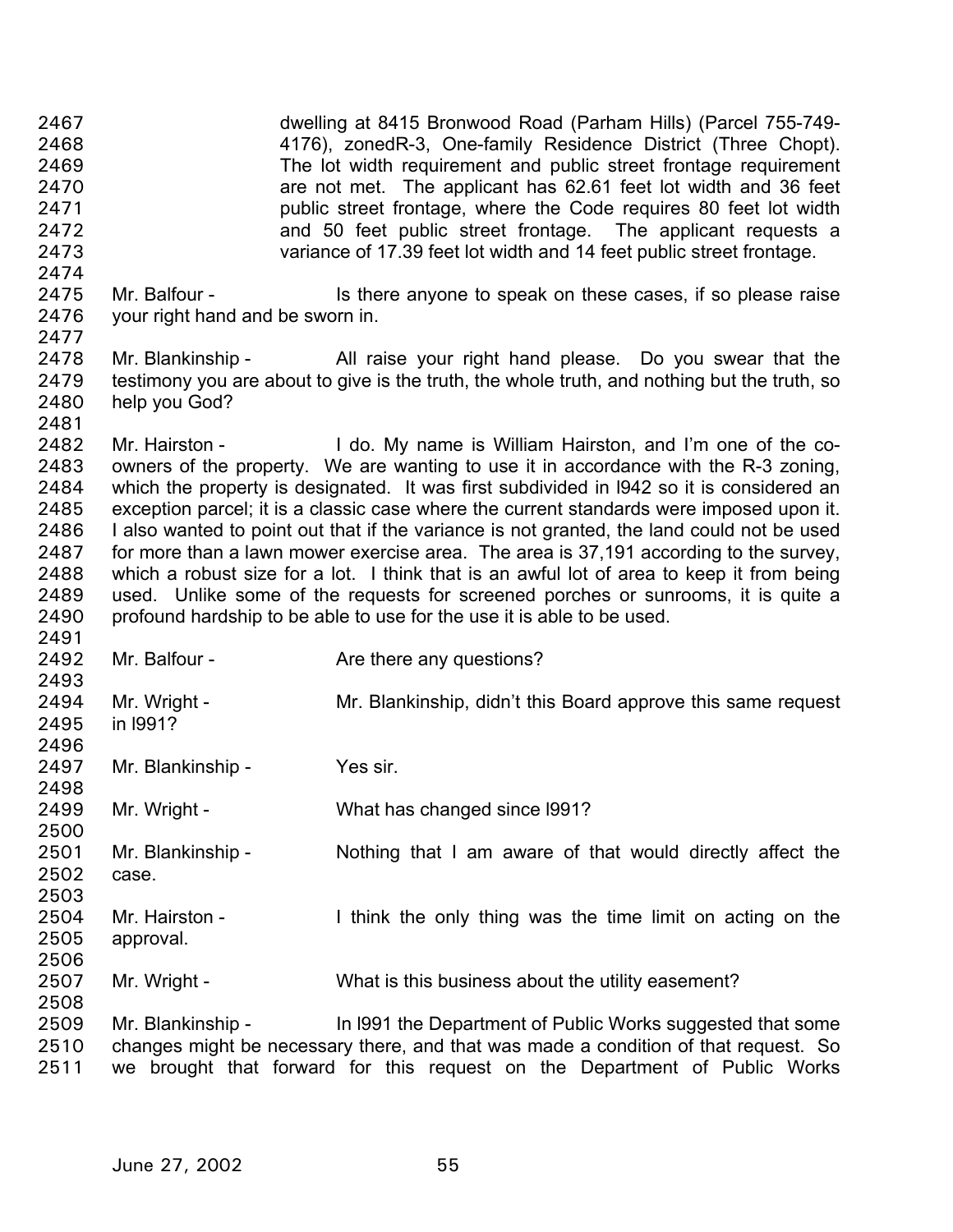- recommendation. I am not sure that they know what they want, but they want to be able to work out whatever needs to be done. 2512 2513 2514
- 2515 Mr. Wright - Are you happy with these conditions?
- 2517 2518 2519 Mr. Hairston - Yes. I am supportive of all of them. I think to approve this would be a good opportunity for the land to be developed in accordance with the goals of the Public Works Department.
- 2521 2522 2523 Mr. Balfour - We used to approve flag lots, and we approved pie shaped lots; if we approve this, we will approve a ham-shaped lot.
- 2524 Mr. Wright - What is the area of that lot?
- 2526 2527 2528 2529 2530 Mr. Hairston - 37,192 square feet. It exceeds the lot area requirement; it is just an odd shaped lot. When they created this lot, they were not advised as to what the regulations in the future would be. So when it was imposed upon it, it something that wasn't foreseeable in l952.
- 2531 2532 2533 Mr. Balfour - Any other questions? Thank you. I think 2 other people were sworn in and wanted to speak. Are you for or against? Against? Ok.
- 2534 2535 2536 2537 2538 2539 2540 2541 Mr. Tate - I am Blant B. Tate, I own the property surrounding this lot. At one time it was a lake, when they widened Parham Road, they put the debris and back fill from the road construction in the lake to fill it in. The easement going into the site is mostly a ditch that used to be the access to the old lake. I was concerned about the house being wedged up to the front of the lot instead of centered in the lot and how that would look. I own the lot that it backs up to, but I have not developed that property, and I've owned for more than 40 years.
- 2542 2543 Mr. Wright - Have you seen the proposed layout of the lot and where they want to place the house?
- 2544 2545

2546

2548

2555

2516

2520

2525

- Mr. Tate Yes sir.
- 2547 Mr. Wright - The Muslim State of the road.
- 2549 2550 2551 2552 2553 2554 Mr. Tate - It is back off the road, but it is very close to lot 4. It will be approximately 30 feet from the rear of lot 4. There is a big area farther back, and I don't know why it is so close… .It was originally part of the builders lot and part of the development and because it was a lake, it was never surveyed until the late 80's. At that time, it was declared a buildable lot and went to the sheet sale. It was sold for back taxes.
- 2556 2557 Mr. Balfour - Are you asking that it not be approved at all, or do you not like where he is putting the house?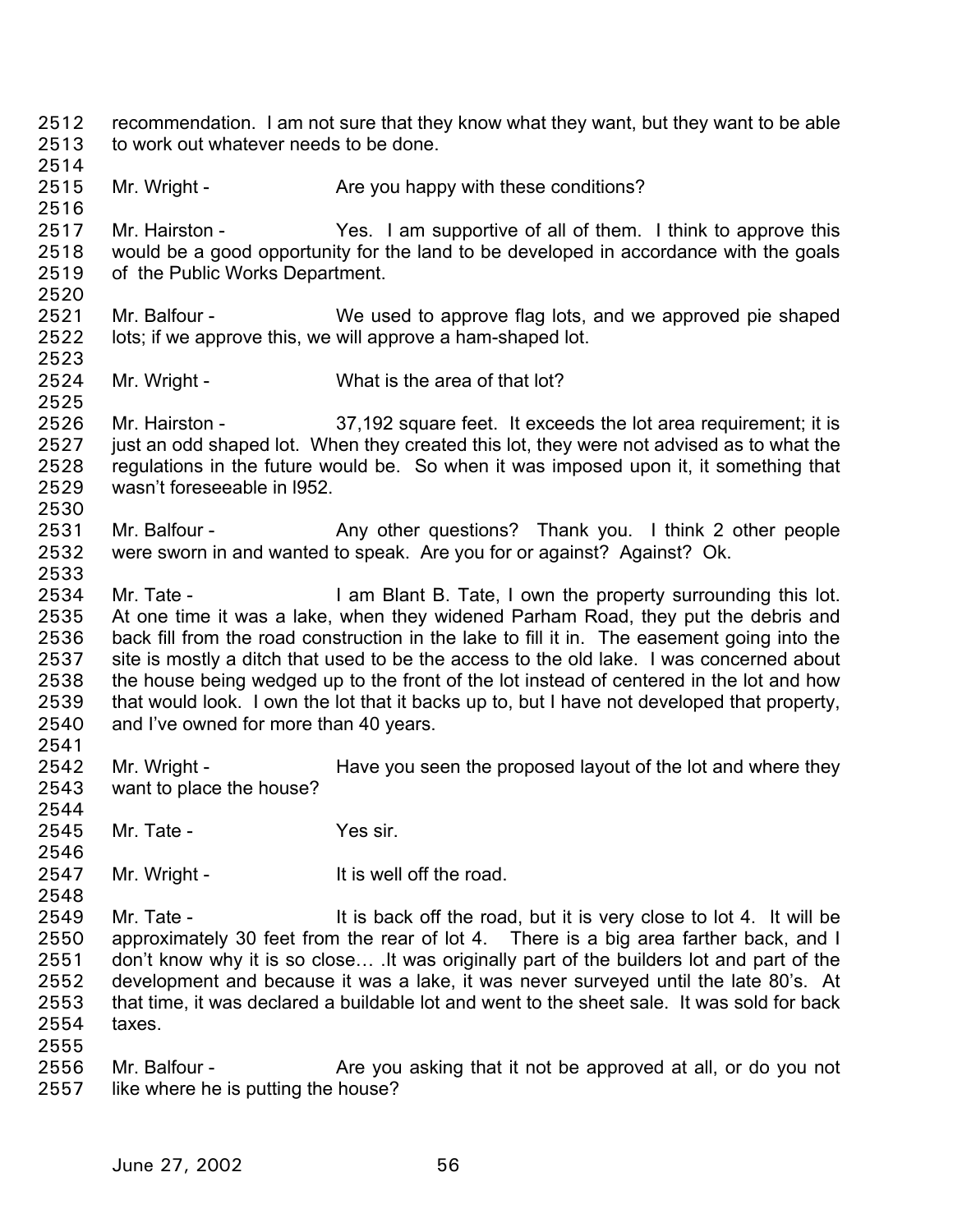2558 2559 2560 2561 2562 2563 2564 2565 2566 2567 2568 2569 2570 2571 2572 2573 2574 2575 2576 2577 2578 2579 2580 2581 2582 2583 2584 2585 2586 2587 2588 2589 2590 2591 2592 2593 2594 2595 2596 2597 2598 2599 2600 2601 2602 2603 Mr. Tate - I really don't like where he is putting the house, and I prefer that it not be approved. Mr. Balfour - Who is going to keep it up? Mr. Tate - I have been keeping the lot in front of him clean, and prior to his buying it, I kept it cut. Mr., McKinney - Mr. Blankinship, the side yards meet the R-2A zoning classification, don't they? Mr. Blankinship - Yes sir. Mr. Balfour - Any other questions? Thank you. Next. Mr. Londeree - My name is William Londeree, I live at 8413, right next door. I am completely opposed to this. To further state, this property is a lake bed. I checked into this property several years ago and I am under the impression that you have to go down at least 20 feet get a firm foundation, then you have sewage connections on top of that. If this house is put in there, you are talking about a lot of money to develop the property and I don't want to see someone get stuck with a piece they can't afford to do anything with. I do not agree with the variances that have been asked for on this piece of property. I realize that variances are given, but this a terrific variance on lot size and road frontage and all. I don't think the code should be stretched to such limits. Mr. McKinney - You can do a monolithic floating slab on fill and you don't have to dig so deep for the foundation. Mr. Londeree - There is not much there but road debris. Mr. Balfour - Are you opposing any house or just the location of the house on the property? Mr. Londeree - I oppose the location and variances from the code. Mr. Balfour - Any other questions? Thank you. Any further comments? Mr. Hairston - Some of the concerns about the setback and location of the house will be dealt with in the approval process, and no house will be built in violation of the code. Concerns about the fill will be met in the building permit process. It is not a variance issue but a building issue. Mr. McKinney - Does your company intend to build this house?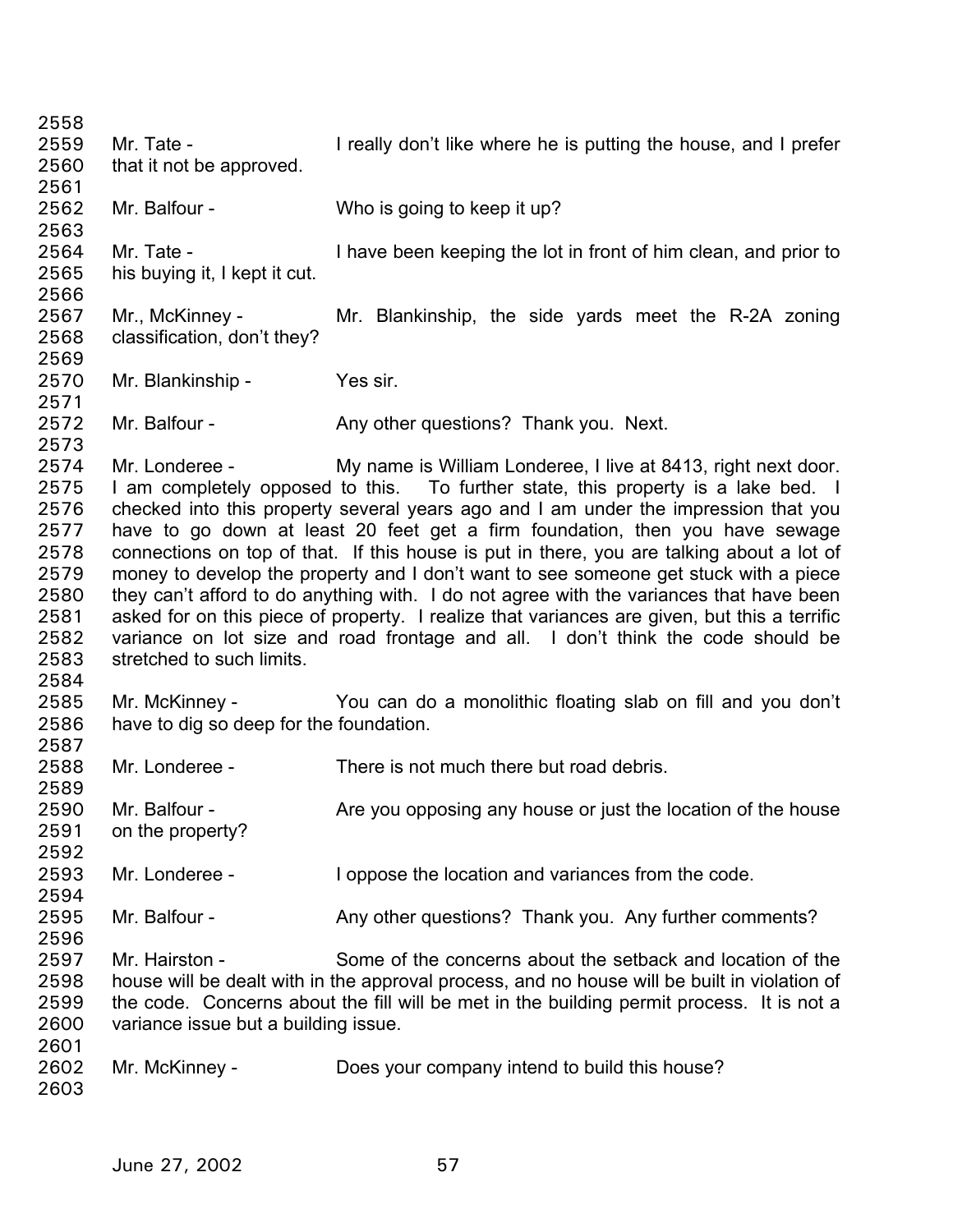Mr. Hairston- No, there is someone interested in buying the lot and they are the ones proposing the location of the dwelling. 2604 2605

2607 Mr. Balfour- **Any other questions?** Thank you.

2609 2610 On a motion by Mr. Wright, seconded by Mr. McKinney, the Board **granted** the request for variance application **A-120-2002**.

| 2612 | Affirmative:   | Balfour, Kirkland, McKinney, Nunnally, Wright | 5 |
|------|----------------|-----------------------------------------------|---|
|      | 2613 Negative: |                                               |   |
| 2614 | Absent:        |                                               |   |
|      |                |                                               |   |

2615

2642

2606

2608

2611

2616 2617 The Board granted the variance subject to the following conditions:

2618 2619 2620 2621 2622 1. Only the improvements shown on the plan filed with the application may be constructed pursuant to this approval. No substantial changes or additions to the layout may be made without the approval of the Board of Zoning Appeals. Any additional improvements shall comply with the applicable regulations of the County Code.

2623 2624 2625 2626 2627 2628 2. At the time of building permit application, the applicant shall submit the necessary information to the Department of Public Works to ensure compliance with the requirements of the Chesapeake Bay Preservation Act and the code requirements for water quality standards. The applicant shall also satisfy the Department of Public Works with respect to lot grading and extension of the storm sewer.

2629 2630 2631 2632 2633 2634 The Board granted this request, as it found from the evidence presented that, due to the unique circumstances of the subject property, strict application of the County Code would produce undue hardship not generally shared by other properties in the area, and authorizing this variance will neither cause a substantial detriment to adjacent property nor materially impair the purpose of the zoning regulations.

- 2635 2636 2637 2638 2639 2640 2641 **A -121-2002 SALDUS-WEST, LLC** requests a variance from Section 24-94 of Chapter 24 of the County Code to build a one-family dwelling at 10106 Telegraph Road (proposed Trivett Woods) (Parcel 785-765- 6083 (part)), zoned R-2A, One-family Residence District (Fairfield). The rear yard setback is not met. The applicant has 12 feet rear yard setback, where the Code requires 45 feet rear yard setback. The applicant requests a variance of 33 feet rear yard setback.
- 2643 2644 2645 Mr. Balfour - Is there anyone to speak on these cases, if so please raise your right hand and be sworn in.
- 2646 2647 2648 2649 Mr. Blankinship - All raise your right hand please. Do you swear that the testimony you are about to give is the truth, the whole truth, and nothing but the truth, so help you God?
- 2650 2651 Mr. Jalbert - The My name is Paul Jalbert, I am the engineer for this subdivision. We are requesting a variance in the rear yard setback for lot 1.